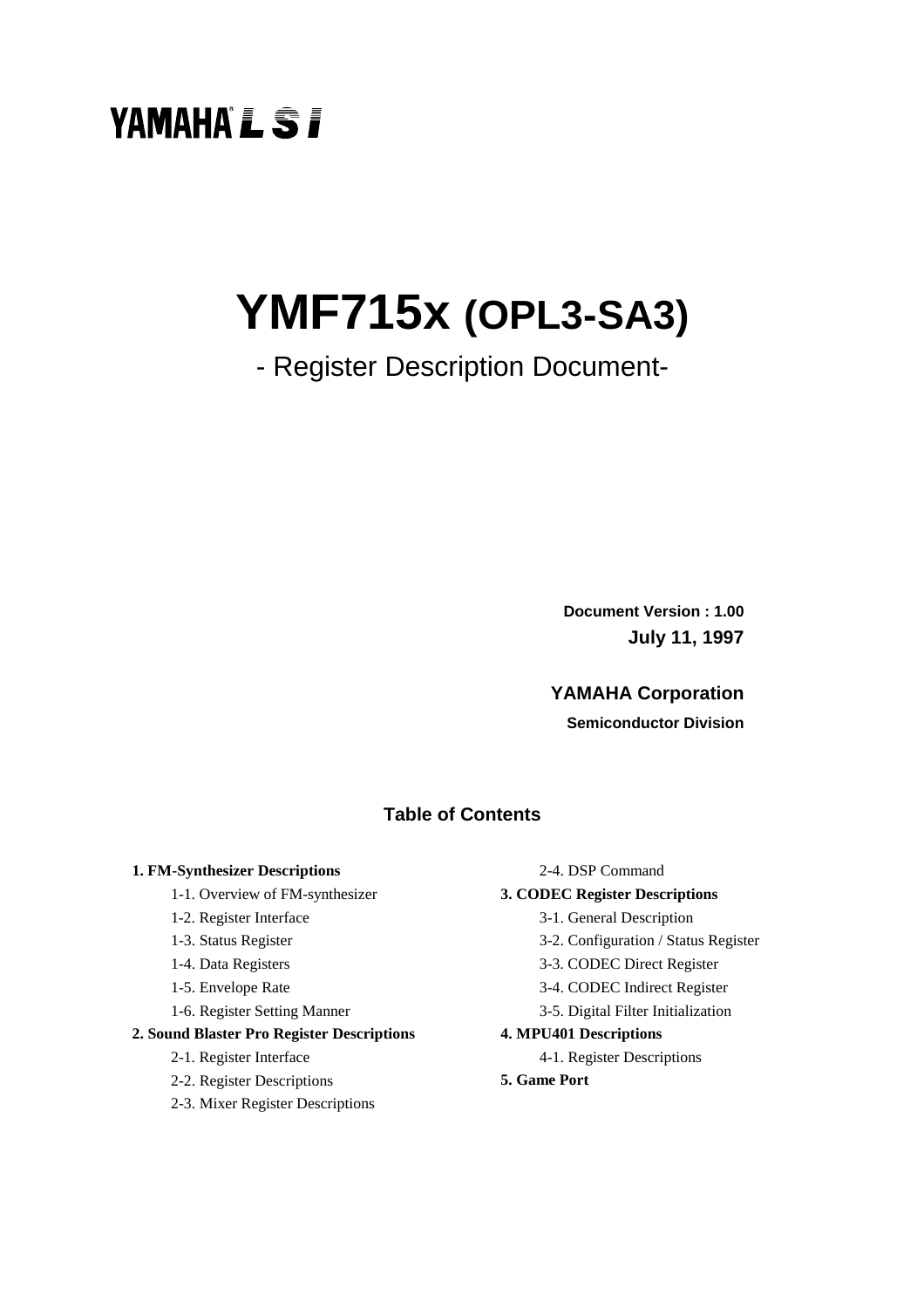#### 1. FM-Synthesizer Descriptions

The followings are the detail descriptions of FMsynthesizer block that are shown in YMF715x (OPL3-SA3) specification. The FM-synthesizer is compatible with YMF262(OPL3)/YMF289B(OPL3- L) used for the Sound Blaster/Adlib game music synthesizer which is de facto standard in sound card market.

#### 1-1. Overview of FM-synthesizer

FM stands for "Frequency Modulation". FM synthesis exploits the fact that modulating one waveform with another waveform will produce a waveform with many more harmonics than were present in the modulator or carrier (the modulated wave form). The frequency ratio of modulator to carrier will determine which harmonics will result. Using integer and non-integer ratios allows the user to create rich harmonic and inharmonic sounds from two sine waves.

In Fig.1-1, the sine wave oscillators are called *operators*. The first box is called a *modulator* and next box is called a *carrier*. The arrangement of operators is called an *algorithm*. YMF715x (OPL3- SA3) FM-synthesizer can use two operators in two different algorithms and four operators in four different algorithms.



**Fig. 1-1 Basic Configuration of a simple FM System**

The configuration shown in Fig.1-1 can be expressed in an equation as follows :

 $FM(t) = A \sin(\omega_c t + B \sin \omega_m t)$ 

In this equation, A and B represent the amplitude of operators 2 and 1 respectively. The angle frequency of operators 2 and 1 are respectively represented by  $\omega_c$  and  $\omega_m$ .

YMF715x (OPL3-SA3) FM-synthesizer also provides an operator that features feedback which allows that operator to modulate itself as shown in fig.1-2.



**Fig. 1-2 Feedback FM System**

This oerator can be expressed in the equation below:

$$
FM(t) = A \sin \{ \omega t + \beta FM(t) \}
$$

where β represents *feedback ratio*. Feedback FM is an economic way of producing a spectra rich in harmonics. One feedback operator can produce a sawtooth-like spectra (which is useful when trying to make string sounds).

#### 1-2. Register Interface

Listed below are the YMF715x (OPL3-SA3) FMsynthesizer registers for AdLib compatibility. Table 1-1 is the all register mapping of the FM-synthesizer.

| Adlib base $+0$          | R   | Status Register port            |
|--------------------------|-----|---------------------------------|
| Adlib base $+0$          | w   | Address Register port (array 0) |
| Adlib base $+1$          | R/W | Data Register port              |
| Adlib base $+2$          | w   | Address Register port (array 1) |
| Adlib base+ $3 \mid R/W$ |     | Data Register port              |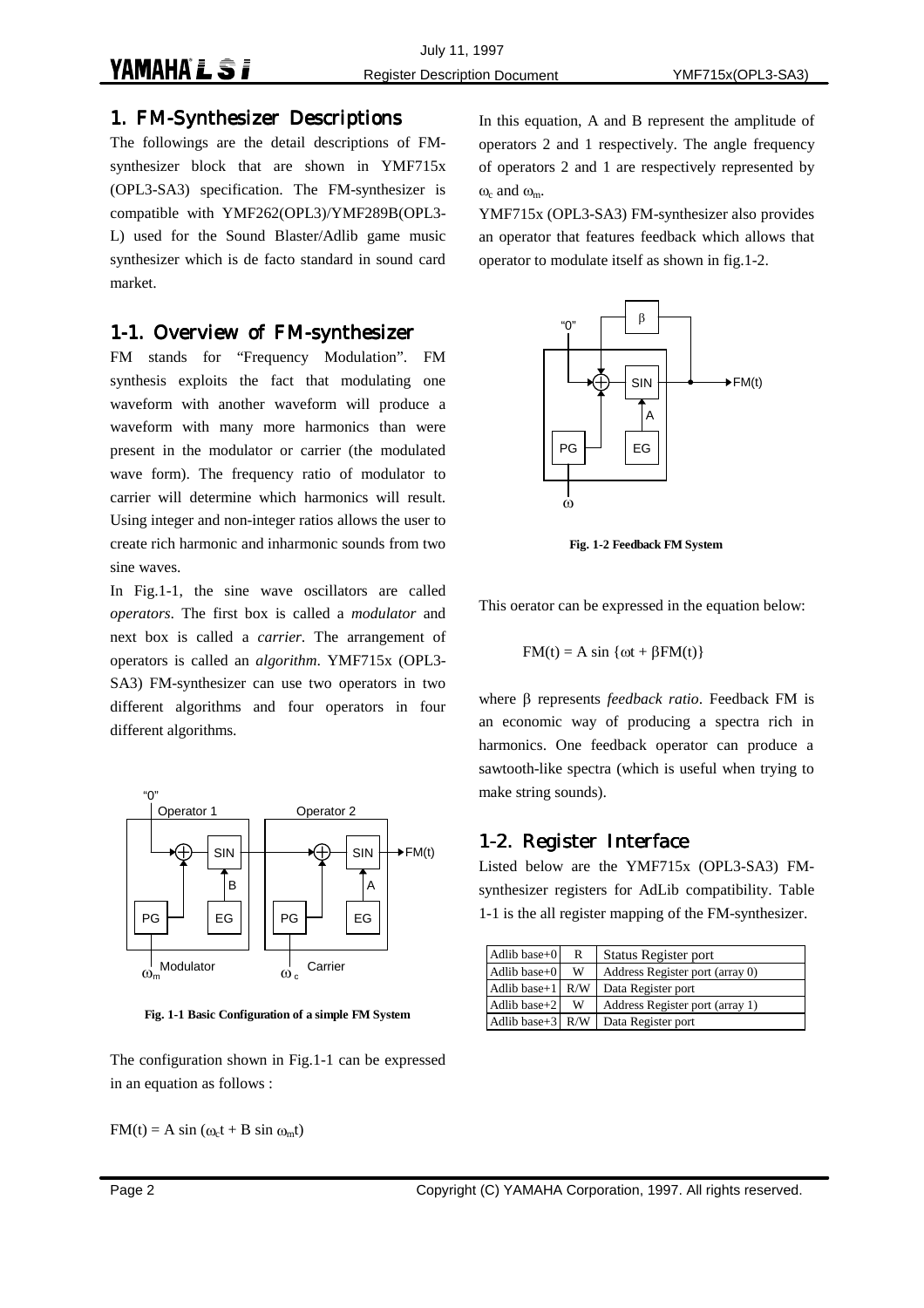#### **Table 1-1. FM-synthesizer Status/Data Register Mapping**

#### **Status Register (RO):**

| . .   |                  |                 |                |    |           |             |         |             |
|-------|------------------|-----------------|----------------|----|-----------|-------------|---------|-------------|
| port  | ~-<br><u>י ט</u> | D6              | D <sub>5</sub> | D4 | n o<br>υs | D2          | n,<br>◡ | DC          |
| $+0h$ | <b>IRQ</b>       | ET <sub>1</sub> | ET?            |    | -         | <b>BUSY</b> | -       | <b>BUSY</b> |

#### **Data Register Array 0 (R/W):**

| Index      | D7         | D <sub>6</sub>  | D <sub>5</sub>  | D <sub>4</sub> | D <sub>3</sub>                          | D <sub>2</sub> | D <sub>1</sub> | D <sub>0</sub> |  |
|------------|------------|-----------------|-----------------|----------------|-----------------------------------------|----------------|----------------|----------------|--|
| $00 - 01h$ |            |                 |                 |                | <b>LSI TEST</b>                         |                |                |                |  |
| 02h        |            |                 |                 | TIMER 1        |                                         |                |                |                |  |
| 03h        |            |                 |                 |                | TIMER 2                                 |                |                |                |  |
| 04h        | RST        | MT <sub>1</sub> | MT <sub>2</sub> | ۰              | ST <sub>2</sub><br>ST <sub>1</sub><br>۰ |                |                |                |  |
| 08h        | ۰          | <b>NTS</b>      | -               |                | ٠<br>۰                                  |                |                |                |  |
| $20 - 35h$ | AM         | <b>VIB</b>      | <b>EGT</b>      | <b>KSR</b>     | <b>MULT</b>                             |                |                |                |  |
| $40 - 55h$ |            | <b>KSL</b>      |                 | <b>TL</b>      |                                         |                |                |                |  |
| $60 - 75h$ |            |                 | AR              |                |                                         | <b>DR</b>      |                |                |  |
| 80 - 95h   |            |                 | <b>SL</b>       |                |                                         |                | <b>RR</b>      |                |  |
| A0 - A8h   |            |                 |                 | $F-NUM(L)$     |                                         |                |                |                |  |
| B0 - B8h   | ٠          |                 | <b>KON</b>      |                | <b>BLOCK</b>                            |                | F-NUM (H)      |                |  |
| <b>BDh</b> | <b>DAM</b> | <b>DVB</b>      | <b>RHY</b>      | <b>BD</b>      | <b>TOM</b><br>ТC<br>SD<br>HH            |                |                |                |  |
| C0 - C8h   | $\star$    | $\star$         | <b>CHR</b>      | <b>CHL</b>     | <b>FB</b><br><b>CNT</b>                 |                |                |                |  |
| $E0 - F5h$ | ۰          |                 |                 |                |                                         |                | WS             |                |  |

#### **Data Register Array 1 (R/W)**

| Index           | D7         | D <sub>6</sub> | D <sub>5</sub> | D <sub>4</sub>        | D <sub>3</sub>                             | D <sub>2</sub><br>D <sub>1</sub><br>D <sub>0</sub> |           |            |  |  |
|-----------------|------------|----------------|----------------|-----------------------|--------------------------------------------|----------------------------------------------------|-----------|------------|--|--|
| $00 - 01h$      |            |                |                | <b>LSI TEST</b>       |                                            |                                                    |           |            |  |  |
| 04h             | ٠          | ۰              |                | <b>CONNECTION SEL</b> |                                            |                                                    |           |            |  |  |
| 05h             |            | ۰              |                | ۰                     | $^\star$<br><b>NEW</b><br>NEW <sub>3</sub> |                                                    |           |            |  |  |
| $20 - 35h$      | AM         | <b>VIB</b>     | <b>EGT</b>     | <b>KSR</b>            | <b>MULT</b>                                |                                                    |           |            |  |  |
| $40 - 55h$      | <b>KSL</b> |                |                | <b>TL</b>             |                                            |                                                    |           |            |  |  |
| $60 - 75h$      |            |                | <b>AR</b>      |                       |                                            |                                                    | <b>DR</b> |            |  |  |
| $80 - 95h$      |            |                | <b>SL</b>      |                       |                                            |                                                    | <b>RR</b> |            |  |  |
| A0 - A8h        |            |                |                | F-NUM (L)             |                                            |                                                    |           |            |  |  |
| <b>B0 - B8h</b> | -          |                | <b>KON</b>     |                       | <b>BLOCK</b><br>F-NUM (H)                  |                                                    |           |            |  |  |
| C0 - C8h        | $^\star$   | $\ast$         | <b>CHR</b>     | <b>CHL</b>            | <b>FB</b>                                  |                                                    |           | <b>CNT</b> |  |  |
| $E0 - F5h$      |            |                |                |                       |                                            |                                                    | WS        |            |  |  |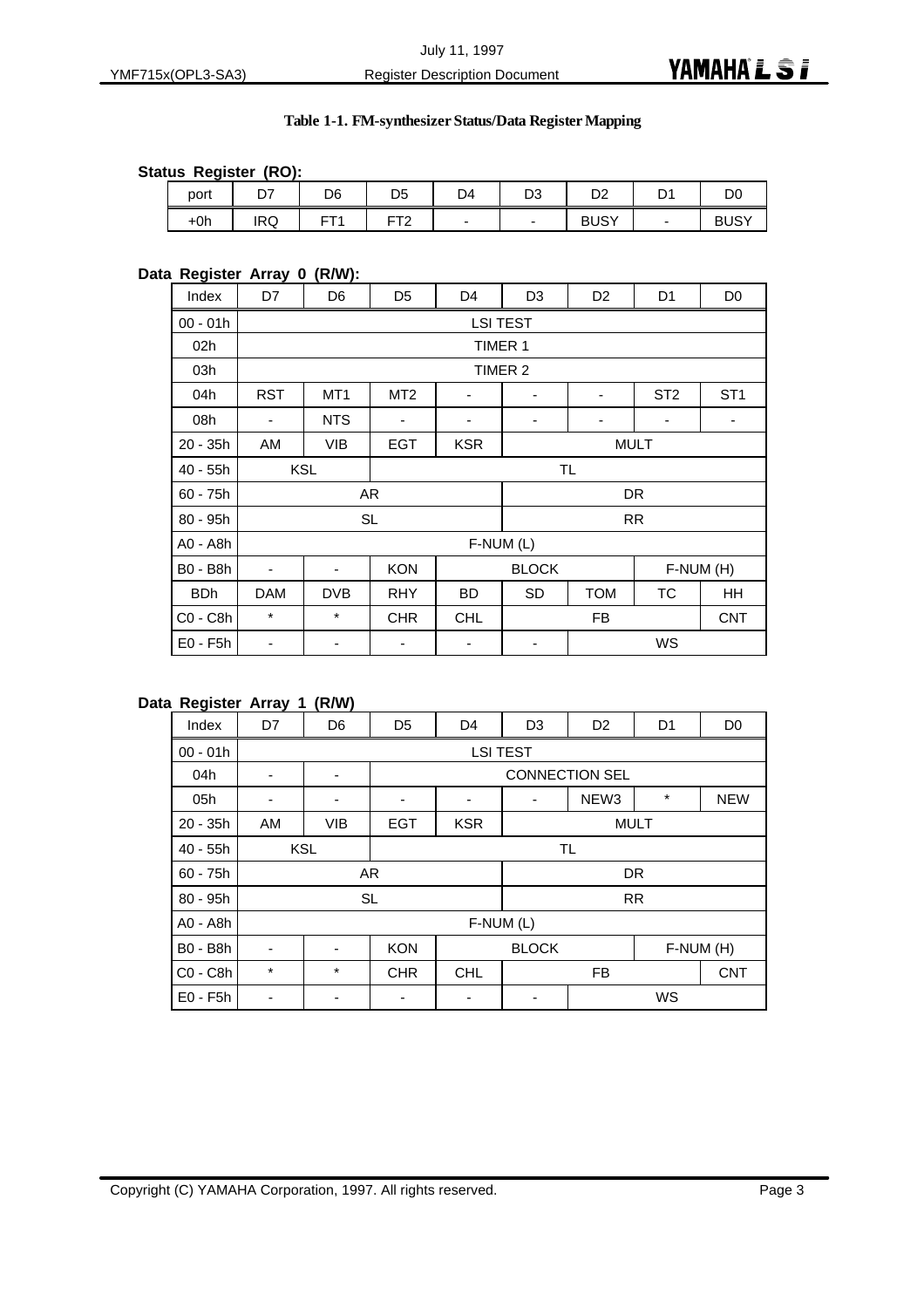When the YMF715x (OPL3-SA3) FM-synthesizer is used with /EXTEN pin when SEL=3, 4, 7 is driven "L" for a wavetable upgrade as a chip-set with the YMF721 (OPL4-ML2), the additional I/O ports listed below can also be accessed. In the case of SB (Sound Blaster) mode, AdLib base  $+ 2$ , 3 port are write-only registers.

| Adlib base+4             | R | Status Register port for Wavetable  |
|--------------------------|---|-------------------------------------|
| Adlib base+4             | w | Address Register port for Wavetable |
| Adlib base+5 $R/W$       |   | Data Register port for Wavetable    |
| Adlib base+ $6 \mid R/W$ |   | Command write/response port         |
| Adlib base $+7$   R/W    |   | Control write/status port           |

### 1-3. Status Register

The follwing are FM-synthesizer status register.

#### **Status Register (RO):**

|      | O(1) |                 |           |          |                |    |    |    |
|------|------|-----------------|-----------|----------|----------------|----|----|----|
| port |      | D <sub>6</sub>  | <b>D5</b> | $\Gamma$ | D <sub>3</sub> | מח | D1 | D0 |
| ⊾∩h  | IRQ  | ET <sub>1</sub> |           |          |                |    | -  |    |

YMF715x (OPL3-SA3) FM-synthesizer block has two programmable timers. Each timer provides the flag according to value of timer 1 or timer 2. The host can read these flags as status information or interrupt signal.

#### IRQ

Interrupt ReQuest flag : This bit can read as "1" when either of FT1 or FT2 bit is set to "1". This bit is reset when index 04h (array 0), RST bit is set to "1".

#### FT1

Flag Timer 1 : This bit can be read "1" when the time set at timer 1 has elapsed. This bit is cleared when index 04h (array 0), RST bit is set to "1".

#### FT2

Flag Timer 2 : This bit can be read "1" when the time set at timer 2 has elapsed. This bit is cleared when index 04h (array 0), RST bit is set to "1".

BUSY

BUSY flag : This bit is available when index 05h (array 1), NEW3 bit is set to "1". YMF715x (OPL3-SA3) FM-synthesizer block requires approximately 960nsec (\*1) wait time until data presented at Data Bus will be written to internal register. This bit indicates wait time, in which access to register is prohibited. When this bit can be read as "1", don't access the register.

\*1) About 1.6µsec in case of YMF715/715B.

default : 00h

### 1-4. Data Registers

This section describes all FM-synthesizer data registers of YMF715x (OPL3-SA3). These data registers are compatible with YMF289B (OPL3-L) and readable. Note that data regsigers of YMF262 (OPL3) are not readable. All registers are cleared except index C0-C8h, CHR and CHL bits is set to "1" after power-on-reset.

#### **LSI TEST : (array0,1)**

|        | . . |    |          |                |    |    |  |
|--------|-----|----|----------|----------------|----|----|--|
| $00 -$ | $-$ | 6כ | $\Gamma$ | D <sub>3</sub> | n. | D1 |  |
| 71h    |     |    |          |                |    |    |  |

#### LSI TEST

These two registers are used for LSI testing . All bits should be left "0".

#### default : 00h

#### **TIMER1/2 (R/W) : (array0)**

| index       | D <sub>7</sub> | D <sub>6</sub> | D5 | D4      | D <sub>3</sub> | D <sub>2</sub> | D <sub>1</sub> |  |
|-------------|----------------|----------------|----|---------|----------------|----------------|----------------|--|
| $\gamma$ 2h |                |                |    | TIMFR 1 |                |                |                |  |
|             |                |                |    |         |                |                |                |  |

|    | . – | ነፍ | ٠ | D <sub>4</sub> | n <sub>0</sub><br>٠, | n <sub>o</sub> | D <sub>1</sub> |  |
|----|-----|----|---|----------------|----------------------|----------------|----------------|--|
| PL |     |    |   |                |                      |                |                |  |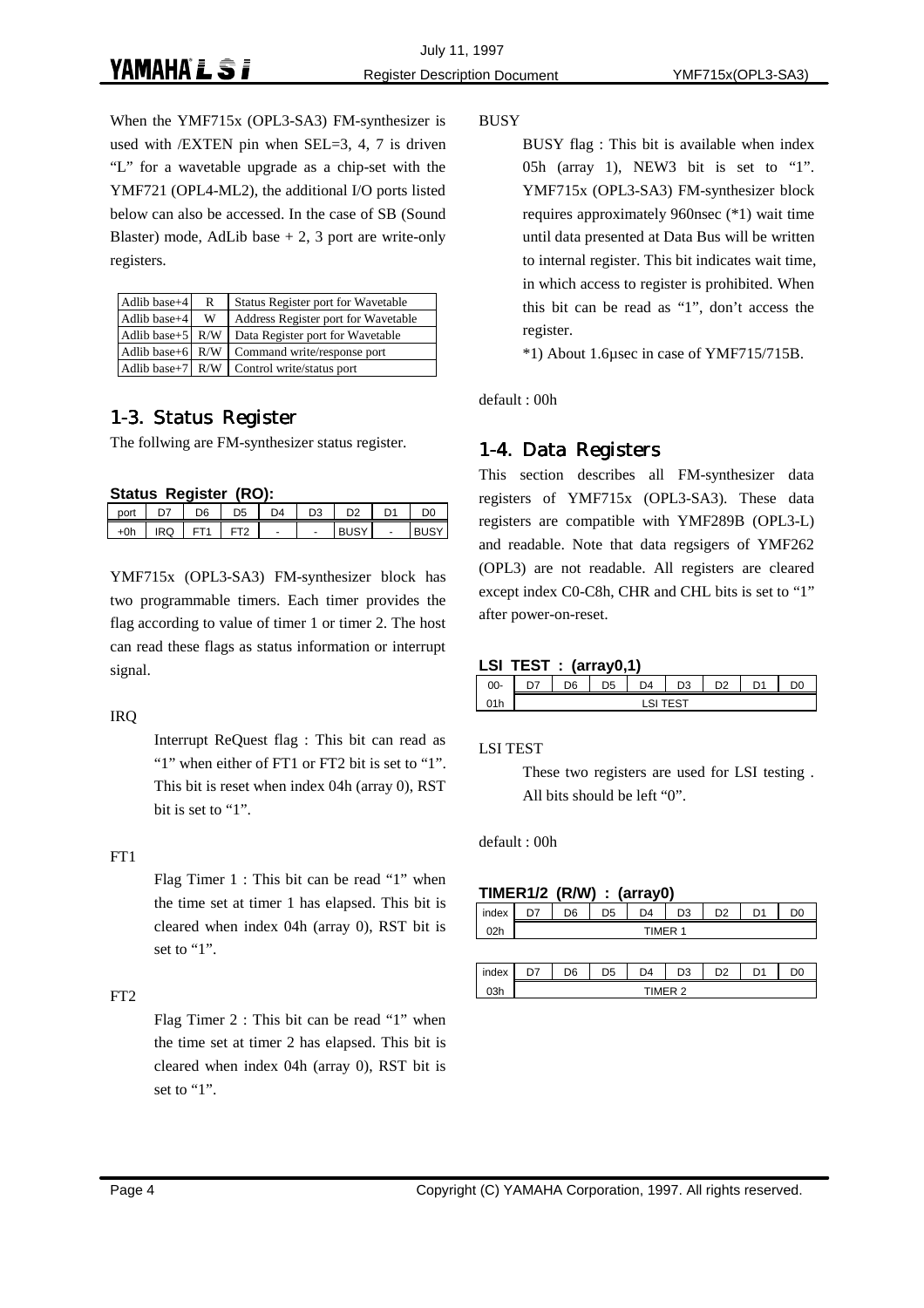Timer operation is described below. When index 04h (array0), ST1/ST2 bit is set to "1", the value of timer 1/2 register is loaded into counter 1/2 and counter 1/2 starts to count down. When counter 1/2 occurs underflow, the interrupt signal, IRQn assigned by software is active and status register, FT1/FT2 can be read as "1". The counter 1/2 reloads the value of timer 1/2 register and continues to count down.

#### TIMER1

Timer 1 value set : Timer 1 has 80.8 usec resolution. The elapsed time between underflow is expressed as follows.

t1 [msec]=(256-N1) X 0.0808

(N1 : register value)

#### TIMER2

Timer 2 value set : Timer 2 has 323.1 usec resolution. The elapsed time between underflow is expressed as follows. t2 [msec]=(256-N2) X 0.3231 (N2 : register value)

default : 00h (index 02, 03h)

#### **TIMER Control (R/W) : (array0)**

|     | D7 | D <sub>6</sub>  | D5  | $\mathsf{D}4$  | D <sub>3</sub>           | D <sub>2</sub> | D <sub>1</sub> | D <sub>(</sub> |
|-----|----|-----------------|-----|----------------|--------------------------|----------------|----------------|----------------|
| 04h |    | MT <sub>1</sub> | MT2 | $\overline{a}$ | $\overline{\phantom{a}}$ | $\overline{a}$ |                |                |

#### **RST**

Timer Reset : When this bit is set to "1", status register, IRQ, FT1 and FT2 bits are reset. after these flag bits are reset, this RST bit is automatically set to "0".

#### MT1

Timer 1 Disable : When this bit is set to "1", status register flag, FT1 is "0" regardless of timer 1 operation.

#### MT2

Timer 2 Disable : When this bit is set to "1", status register flag, FT2 is "0" regardless of timer 2 operation.

ST2

Timer 2 Start : When this bit is set to "1", timer 2 counter loads the value of timer 2 register (index 03h) and starts to count down. When it is set to "0", timer 2 counter stops to count.

ST1

Timer 1 Start : When this bit is set to "1", timer 1 counter loads the value of timer 1 register (index 02h) and starts to count down. When it is set to "0", timer 1 counter stops to count.

default : 00h

#### **4-Operator Mode Set (R/W) : (array1)**

| index |   | חר | D <sub>5</sub> | D4 | D <sub>3</sub> |     | D1 |  |
|-------|---|----|----------------|----|----------------|-----|----|--|
| ገ4h   | - | -  |                |    | CONNECT        | SEI |    |  |

#### CONNECTION SEL

4-Operator mode set : When these bits are set to "1", the corresponding slot can be used as the 4-operator mode. The relationship between these bits and 4-operator mode channel number is shown below.

| index                             | D <sub>5</sub> | D <sub>4</sub> | D3 | D <sub>2</sub> | D1 | D0 |
|-----------------------------------|----------------|----------------|----|----------------|----|----|
| 4-operator<br>mode<br>Channel No. | 6              | 5              |    | 3              | 2  |    |

default : 00h

#### **Expansion Register (R/W) : (array1)**

| index | n, | D6 |   | D4 | n <sub>o</sub><br>13 | n c  | D <sub>1</sub> |              |
|-------|----|----|---|----|----------------------|------|----------------|--------------|
| 05h   |    |    | ۰ |    |                      | JE W |                | $\mathbf{u}$ |

NEW3

OPL3-L expansion register : When this bit and NEW bit are set to "1", extended bit, status register, BUSY bit is available.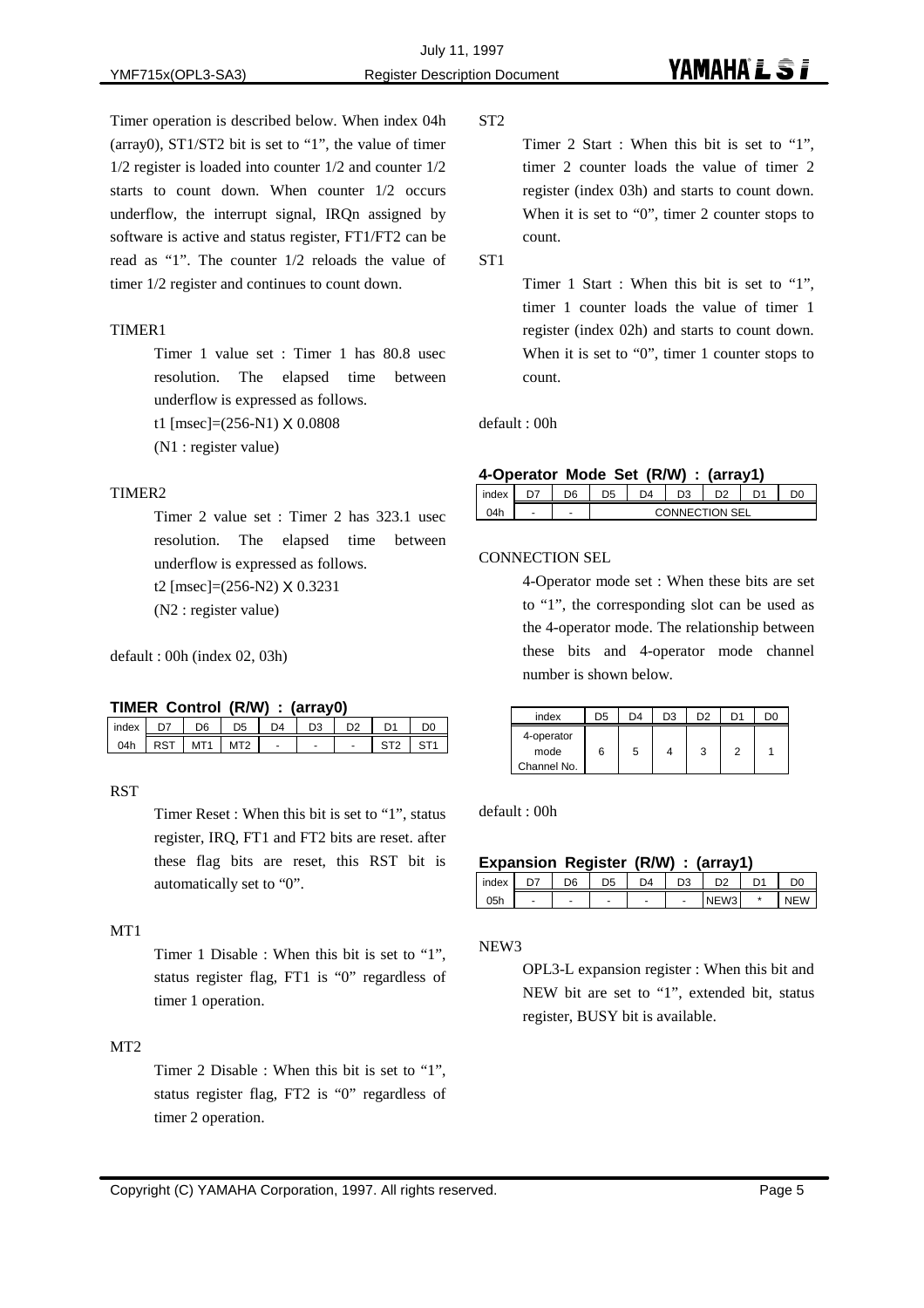#### NEW

When this bit is set to "1", registers expanded to YMF262(OPL3) from YMF3812(OPLII), i.e. register array 1 is available. Notice that should be set NEW bit to "0", when the application software operates in OPLII mode, i.e. only register array 0 is available, because the sound data could fail to be available in this mode.

Notice) The bit marked \* indicate that this can be read/written but is not effective.

default : 00h

**Keyboard Split Selection (R/W) : (array0)**

| index |   | ־6      | D5 | D4 | D <sub>3</sub> | D <sub>2</sub> |   |
|-------|---|---------|----|----|----------------|----------------|---|
|       | - | ت اللا، | -  | -  | -              | -              | - |

NTS

Keyboard Split : Rate scaling is performed by splitting 8 octaves into 16 parts. This bit determines the keyboard split separation points.

"0" : determined by the second bit of the F\_number

"1" : determined by the MSB of the F\_number This is shown in the table below.

 $NTS="0"$ 

| <b>Block</b>    |   |        |                |        |   |   |   |   | ວ | 6  |    |    |    |
|-----------------|---|--------|----------------|--------|---|---|---|---|---|----|----|----|----|
| <b>MSB</b><br>F |   |        |                |        |   |   |   |   |   |    |    |    |    |
| F 2nd           | U | U      |                | r<br>U |   | U | 0 |   | 0 |    |    | U  |    |
| <b>KSN</b>      | С | $\sim$ | $\Omega$<br>o. |        | 5 | 6 | 8 | 9 | C | 12 | 13 | 14 | 15 |

 $NTS="1"$ 

| .               |   |        |        |   |   |        |   |        |    |    |    |
|-----------------|---|--------|--------|---|---|--------|---|--------|----|----|----|
| <b>Block</b>    |   |        |        |   |   |        |   | ບ      | ь  |    |    |
| <b>MSB</b><br>F | U | 0      |        |   |   | n<br>ν |   | n<br>U |    |    |    |
| F 2nd           | - | -      |        |   |   |        |   |        | -  |    |    |
| <b>KSN</b>      |   | $\sim$ | ◠<br>J | 5 | 6 | 8      | 9 | 0      | 12 | 13 | 15 |

Note) Block is "Octave", F\_MSB is "F\_number MSB", F\_2nd is "F\_number 2nd" and KSN is "Key scale No".

default : 00h

#### **Slot Register 1 (R/W) : (array0,1)**

| $20 -$ |    | D6  | D5 | D4 | D3 | מח | D <sub>1</sub> | DC |
|--------|----|-----|----|----|----|----|----------------|----|
| 35h    | AM | VIB |    |    |    | ми | ′?-∩           |    |

AM

Tremolo effect : When this bit is set to "1", a tremolo effect can be applied to the corresponding slot. The tremolo frequency is 3.7Hz. Its depth is determined by index BDh, DAM bit.

VIB

Vibrato effect : When this bit is set to "1", a vibrato effect can be applied to the corresponding slot. The vibrator modulation frequency is 6.0Hz. Its depth is determined by index BDh, DVB bit.

#### EGT

Non-percussive sound : This bit determines whether percussive sound or non percussive sound. The envelope wave form of each mode is shown below.



KSR

Rate Key Scale : Setting this bit to "1" performs the rate key scaling. "Rate key scale" simulates the phenomena that rising time (falling time) of sound becomes faster as the note of acoustic instrument is higher.

Note) Relation between set value and actual time The actual ATTACK/DECAY/RELEASE time is the sum of Attack Rate : AR/Decay Rate : DR/Release Rate : RR and the key scaling offset,  $R_{of}$ , shown below. The key scaling offset is specified as follows.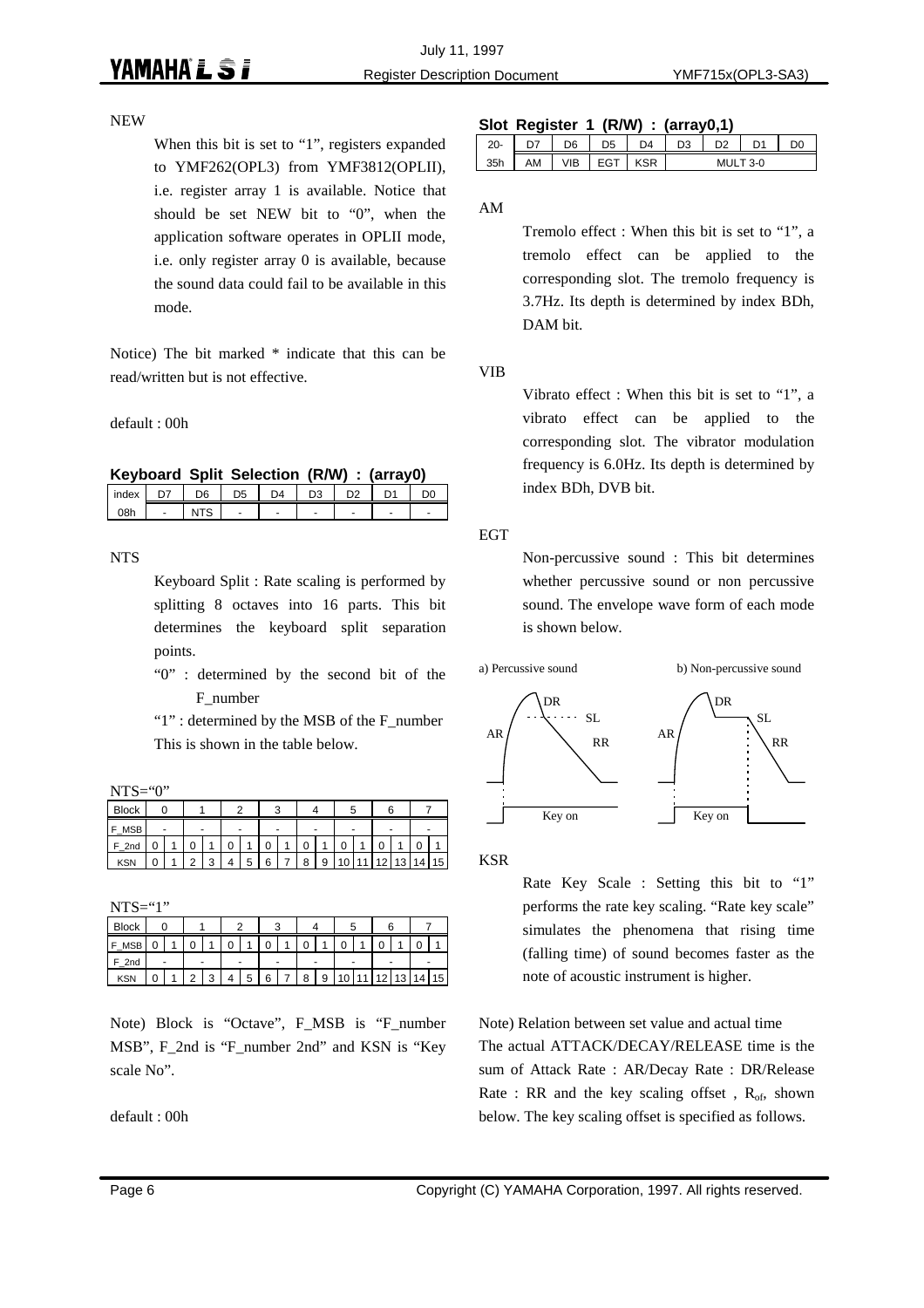| <b>KSN</b>                                                                                                                                                                                            |  |  |  |  |  |  |  | $0$  1 2 3 4 5 6 7 8 9 10 11 12 13 14 15 |
|-------------------------------------------------------------------------------------------------------------------------------------------------------------------------------------------------------|--|--|--|--|--|--|--|------------------------------------------|
| KSR=0   0   0   0   0   1   1   1   1   2   2   2   2   3   3   3   3   3                                                                                                                             |  |  |  |  |  |  |  |                                          |
| $\lfloor$ KSR=1 $\lfloor 0 \rfloor$ 1 $\lfloor 2 \rfloor$ 3 $\lfloor 4 \rfloor$ 5 $\lfloor 6 \rfloor$ 7 $\lfloor 8 \rfloor$ 9 $\lfloor 10 \rfloor$ 11 $\lfloor 12 \rfloor$ 13 $\lfloor 14 \rfloor$ 15 |  |  |  |  |  |  |  |                                          |

To find the actual rate time, calculate the RATE value and then refer to the "Rate Value-Actual Time Table". The RATE is specified as follows.

RATE=(RATE Value) $X4+R_{\text{of}}$ 

when RATE Value is "0", RATE="0". When RATE exceeds 63, RATE=63 is assumed.

#### MULT 3-0

Frequency Multiplier : These bits specify the multiplier for the frequency determined by index B0-B8h, BLOCK bits and index A0- B8h, F\_number bits. These bits determines the frequency ratio between operators.

| MULT 0 1 2 3 4 5 6 7 8 9 10 11 12 13 14 15         |  |  |  |  |  |  |  |  |
|----------------------------------------------------|--|--|--|--|--|--|--|--|
| Multiplier 1/2 1 2 3 4 5 6 7 8 9 10 10 12 12 15 15 |  |  |  |  |  |  |  |  |

default : 00h

#### **Slot Register 2 (R/W) : (array0,1)**

| 40- |          | D <sub>6</sub> | D <sub>5</sub> | $\Gamma$ | D <sub>3</sub> | D <sub>2</sub> | D1 | D <sub>0</sub> |
|-----|----------|----------------|----------------|----------|----------------|----------------|----|----------------|
| 55h | $KSL1-0$ |                |                |          |                | 5.0            |    |                |

KSL

Level Key Scale : The volume of acoustic instruments decreases as the note of sound is higher. Level key scale simulates this phenomena. This bit gives the attenuation to every octave as follows. The relation between set value and the attenuation is shown below.

| )amnina |  | 3dB/oct 1.5dB/oct 6dB/oct |  |
|---------|--|---------------------------|--|

Note) The actual level attenuation is determined by the value of the higher 4 bits of the F\_number. When these bits are "1", the attenuation is specified as follows.

| OCT<br><b>FNUM</b> | 0 | 1     | 2        | 3     | 4      | 5      | 6      | 7      |
|--------------------|---|-------|----------|-------|--------|--------|--------|--------|
| 0                  | 0 | 0     | 0        | 0     | 0      | 0      | 0      | 0      |
| 1                  | 0 | 0     | 0        | 0     | 0      | 3.000  | 6.000  | 9.000  |
| 2                  | 0 | 0     | 0        | 0     | 3.000  | 6.000  | 9.000  | 12.000 |
| 3                  | 0 | 0     | 0        | 1.875 | 4.875  | 7.875  | 10.875 | 13.875 |
| 4                  | 0 | 0     | $\Omega$ | 3.000 | 6.000  | 9.000  | 12.000 | 15.000 |
| 5                  | 0 | 0     | 1.125    | 4.125 | 7.125  | 10.125 | 13.125 | 16.125 |
| 6                  | 0 | 0     | 1.875    | 4.875 | 7.875  | 10.875 | 13.875 | 16.875 |
| $\overline{7}$     | 0 | 0     | 2.625    | 5.625 | 8.625  | 11.625 | 14.625 | 17.625 |
| 8                  | 0 | 0     | 3.000    | 6.000 | 9.000  | 12.000 | 15.000 | 18.000 |
| 9                  | 0 | 0.750 | 3.750    | 6.750 | 9.750  | 12.750 | 15.750 | 18.750 |
| 10                 | 0 | 1.125 | 4.125    | 7.125 | 10.125 | 13.125 | 16.125 | 19.125 |
| 11                 | 0 | 1.500 | 4.500    | 7.500 | 10.500 | 13.500 | 16.500 | 19.500 |
| 12                 | 0 | 1.875 | 4.875    | 7.875 | 10.875 | 13.875 | 16.875 | 19.875 |
| 13                 | 0 | 2.250 | 5.250    | 8.250 | 11.250 | 14.250 | 17.250 | 20.250 |
| 14                 | 0 | 2.625 | 5.625    | 8.625 | 11.625 | 14.625 | 17.625 | 20.625 |
| 15                 | 0 | 3.000 | 6.000    | 9.000 | 12.000 | 15.000 | 18.000 | 21.000 |

KSL="2" : 1/2 of the above KSL="3" : double of the above

TL 5-0

Total Level : These bits set the envelope damping. This can control the volume and modulation rate. Total level is given by the following equation.

 $TL[dB] = (-24XL5) + (-12XL4) + (-6XL3) +$  $(-3XL2) + (-1.5XL1) + (-0.75XL0)$ 

default : 00h

| 60- | n7 | D6 | D <sub>5</sub> | $\mathsf{D}4$ | D3 | מח | $\mathsf{D}$ | 0ר |
|-----|----|----|----------------|---------------|----|----|--------------|----|
| 75h |    |    | AR 3-0         |               |    |    | DR 3-0       |    |

#### AR3-0

Attack Rate : These bits specify the attack rate. The set value is 0 to 15. The larger the set value, the shorter the rise time of the sound. Please refer to index 20-35h, Rate Key Scale and "Rate-Actual Time Table" section as regards the actual rate time.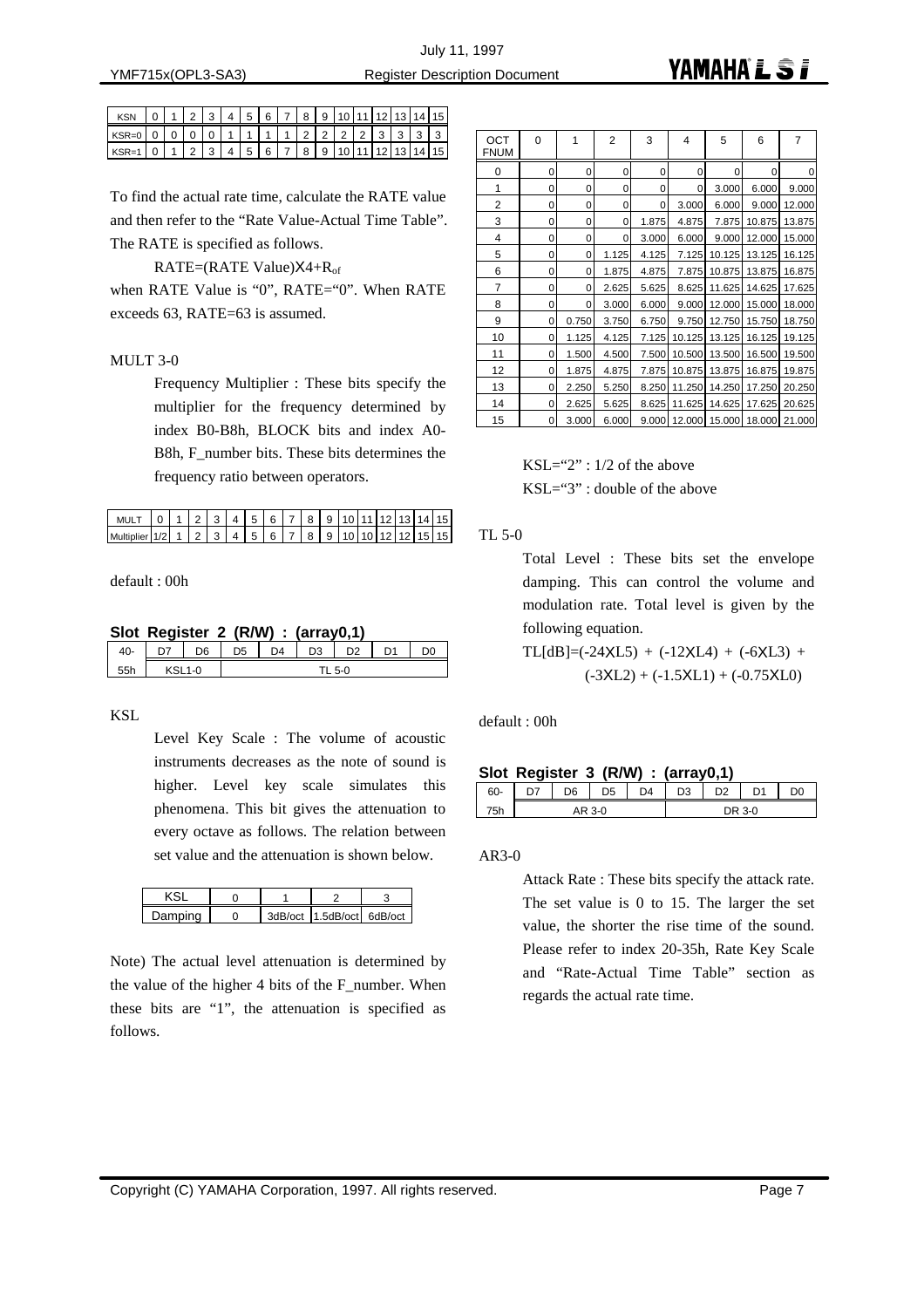#### DR3-0

Decay Rate : These bits specify the decay rate. The set value is 0 to 15. The larger the set value, the shorter the time. Please refer to index 20-35h, Rate Key Scale and "Rate-Actual Time Table" section as regards the actual rate time.

#### default : 00h

Notice) For the envelope, see the "Envelope Rate" section.

|  |  |  |  |  | Slot Register 4 (R/W) : (array0,1) |  |
|--|--|--|--|--|------------------------------------|--|
|--|--|--|--|--|------------------------------------|--|

|      | . . |    |    |    |    |   |  |
|------|-----|----|----|----|----|---|--|
| 80-  |     | ነፍ | )5 | ١Δ | D3 | œ |  |
| $-1$ |     |    |    |    |    |   |  |
|      |     |    |    |    |    |   |  |

#### SL3-0

Sustain Level : These bit specify sustain level. When index 20-35h, EGT bit is set to "1" (non-percussive), the level output from slot is held after the attenuation reaches the level set in these bits. When EGT bit is set to "0" (percussive), the falling rate is switched to release rate from decay rate after the attenuation reaches the level set in these bits. The sustain level is specified by attenuation as follows.

 $L[dB] = (-24XSL3) + (-12XSL2) + (-6XSL1)$  $+$  (-3XSL0)

When all the bits are "1", SL becomes -93dB.

#### RR3-0

Release Rate : These bits specify the release rate. The set value is 0 to 15. The larger the set value, the shorter the time. Please refer to index 20-35h, Rate Key Scale and "Rate-Actual Time Table" section as regards the actual rate time.

default : 00h

Notice) For the envelope, see the "Envelope Rate" section.

#### **Slot Register 5, 6 (R/W) : (array0,1)**

| A <sub>0</sub> - | n7 | D6         | D <sub>5</sub> | D4 | D <sub>3</sub> | מח | D <sub>1</sub> |  |
|------------------|----|------------|----------------|----|----------------|----|----------------|--|
| A8h              |    | NUMBER 7-0 |                |    |                |    |                |  |
|                  |    |            |                |    |                |    |                |  |

| B0-              | כת | D6 | n5 | D4 | D3     | D2 | n, | DC     |
|------------------|----|----|----|----|--------|----|----|--------|
| B <sub>8</sub> h | -  | -  | ωN |    | ^K 2-∩ |    |    | IM 9-8 |

#### F\_NUMBER 9-0

Frequency Information : These bits determine the frequency information for one octave.

#### **KON**

Key on : This bit controls synthesize on/off. "1" : key on "0" : key off

#### BLOCK

Octave : This bit specifies the octave information. F\_number is determined by tone pitch (frequency) and BLOCK as follows.

$$
F_N
$$
Number = 
$$
\frac{\text{(Tone Pitch)} \times 2^{19}}{2^{\text{BLOCK-1}} \times 49.518 \text{kHz}}
$$

Example of F\_Number setting (BLOCK value is set to "4"). F\_Number can also be set to other than the below.

| Note | Frequency | F_Number (Dec) |
|------|-----------|----------------|
| С    | 261.6[Hz] | 346            |
| C#   | 277.2[Hz] | 367            |
| D    | 293.7[Hz] | 389            |
| D#   | 311.1[Hz] | 412            |
| E    | 329.6[Hz] | 436            |
| F    | 349.2[Hz] | 462            |
| F#   | 370.0[Hz] | 490            |
| G    | 392.0[Hz] | 519            |
| G#   | 415.3[Hz] | 550            |
| A    | 440.0[Hz] | 582            |
| A#   | 466.2[Hz] | 617            |
| В    | 493.9[Hz] | 654            |
| C    | 523.3[Hz] | 693            |

default : 00h(A0-A8h, B0-B8h)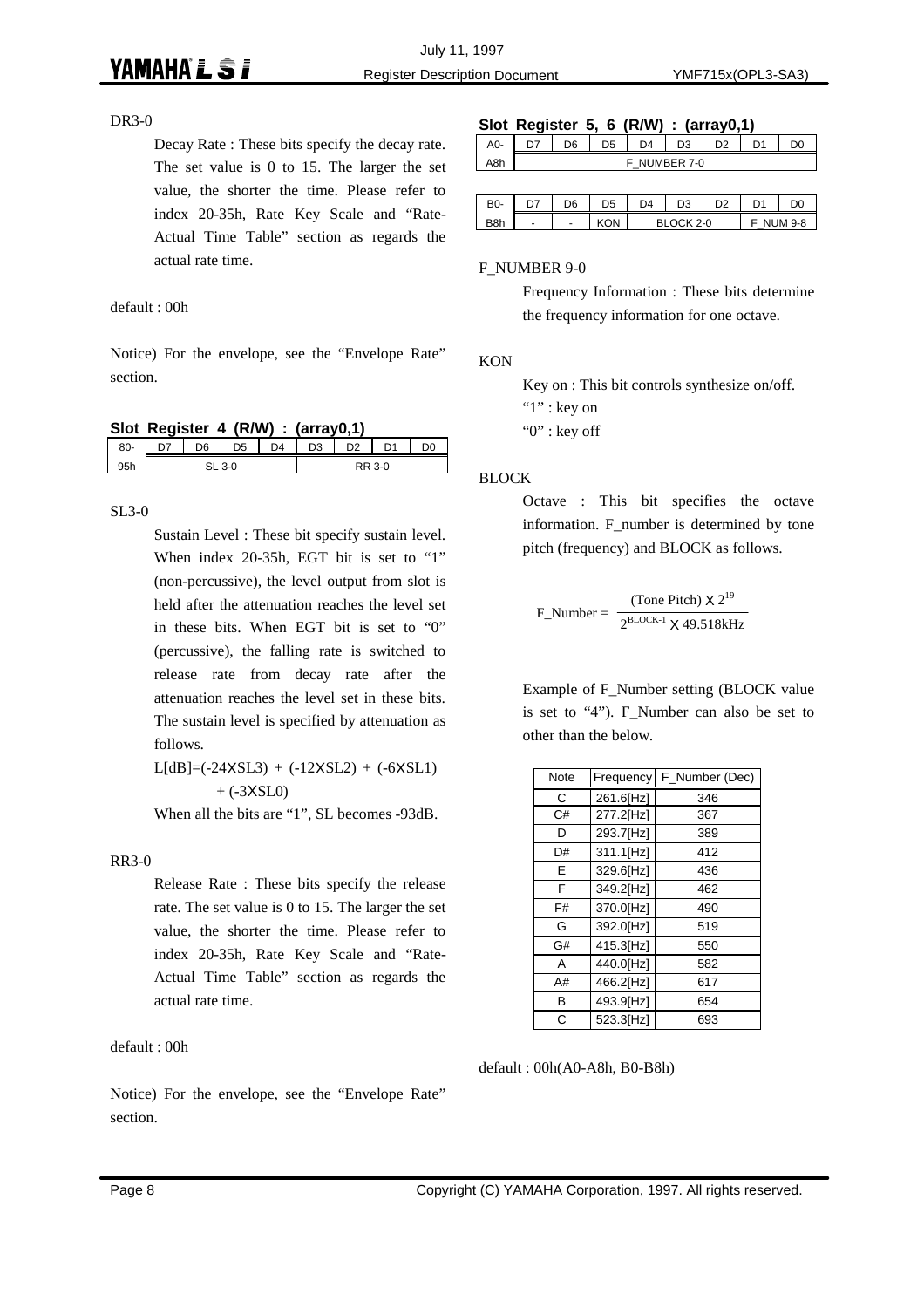#### **Rhythm Instrument Sel. (R/W) : (array0)**

|            | index D7 | D6 | D5 |  |  | $D4$ $D3$ $D2$           | D <sub>1</sub> | m         |
|------------|----------|----|----|--|--|--------------------------|----------------|-----------|
| <b>RDh</b> |          |    |    |  |  | DAM DVB RHY BD SD TOM TC |                | <b>HH</b> |
|            |          |    |    |  |  |                          |                |           |

#### DAM

Tremolo depth : This bit determines the tremolo depth. DAM="1" : 4.8dB DAM="0" : 1.0dB

#### DVB

Vibrato depth : This bit determines the vibrato depth.

DVB="1" : 14cent

 $DVB = "0" : 7cent$ 

One cent is a semi-tone divided by 100.

#### RHY

RHYTHM Enable : When this bit is set to "1", slots 13 to 18 are enabled to the rhythm mode.

#### BD, SD, TOM, TC, HH

These bits controls synthesizing of each rhythm. If RHY bit is set to "1" (rhythm mode), the sound of rhythm instrument is synthesized when the bit corresponding to the desired instrument is set to "1". The slot number used by each rhythm instrument is shown below. Set the rate, etc. to match the special features of each musical instrument. The parameters (F\_NUMBER, EGT, MULT, TL, AR, DR, SL, RR, and WS) are available. Notice that set KEY ON of slots 13 to 18 to "0".

| Rhythm instrument  | Slot No. |
|--------------------|----------|
| Bass drum (BD)     | 13, 16   |
| Snare drum (SD)    | 17       |
| Tom-tom (TOM)      | 15       |
| Top cymbal (TC)    | 18       |
| Hi-hat cymbal (HH) | 14       |

default : 00h

#### **Slot Register 7 (R/W) : (array0,1)**

|     | $-$ |    |         |     |    |     |    |
|-----|-----|----|---------|-----|----|-----|----|
| CO- |     | D6 | ነፍ<br>◡ | 14  | 73 | ነጋ  | DC |
| 28h | ж   | ×  |         | ٦HL |    | 2-∩ |    |

#### CHR, CHL

Output Right/Left Channel Selection : These bits control which channel sound data is output from. When CHR/CHL bit is set to "1", sound data is output from R/L channel. In 4-operator mode, notice that operators 1 and 2 are controlled by index C0-C2h and operator 3 and 4 are controlled by C3-C5h. This suggests that the same value setting for CHR/CHL bits of index C0h should be set for CHR/CHL bits of index C3h (index C4h for index C1h and index C5h for index C2h) when you use all of the four operators.

#### FB 2-0

Feedback : Feedback modulation can be applied to slot 1 of each channel. When feedback modulation is used, string instrument sounds can be produced. The feedback modulation rate is selected by setting these bits. The relation between these bits and modulation rate is shown below.

| FB   |          |        |         |              |                   |   |
|------|----------|--------|---------|--------------|-------------------|---|
| kate | 6<br>,,, | $\sim$ | $1 - T$ | $\pi$<br>142 | <br>ົດ —<br>بالمك | ᠇ |

**CNT** 

Algorithm Select : This bit selects the algorithm. An "algorithm" is a combination of operators.

(a) 2-operator mode

When CNT bit is set to "0", algorithm 1 is selected. When this bit is set to "1", algorithm 2 is selected. Algorithm can be selected by every channel, i.e. index C0-C8h.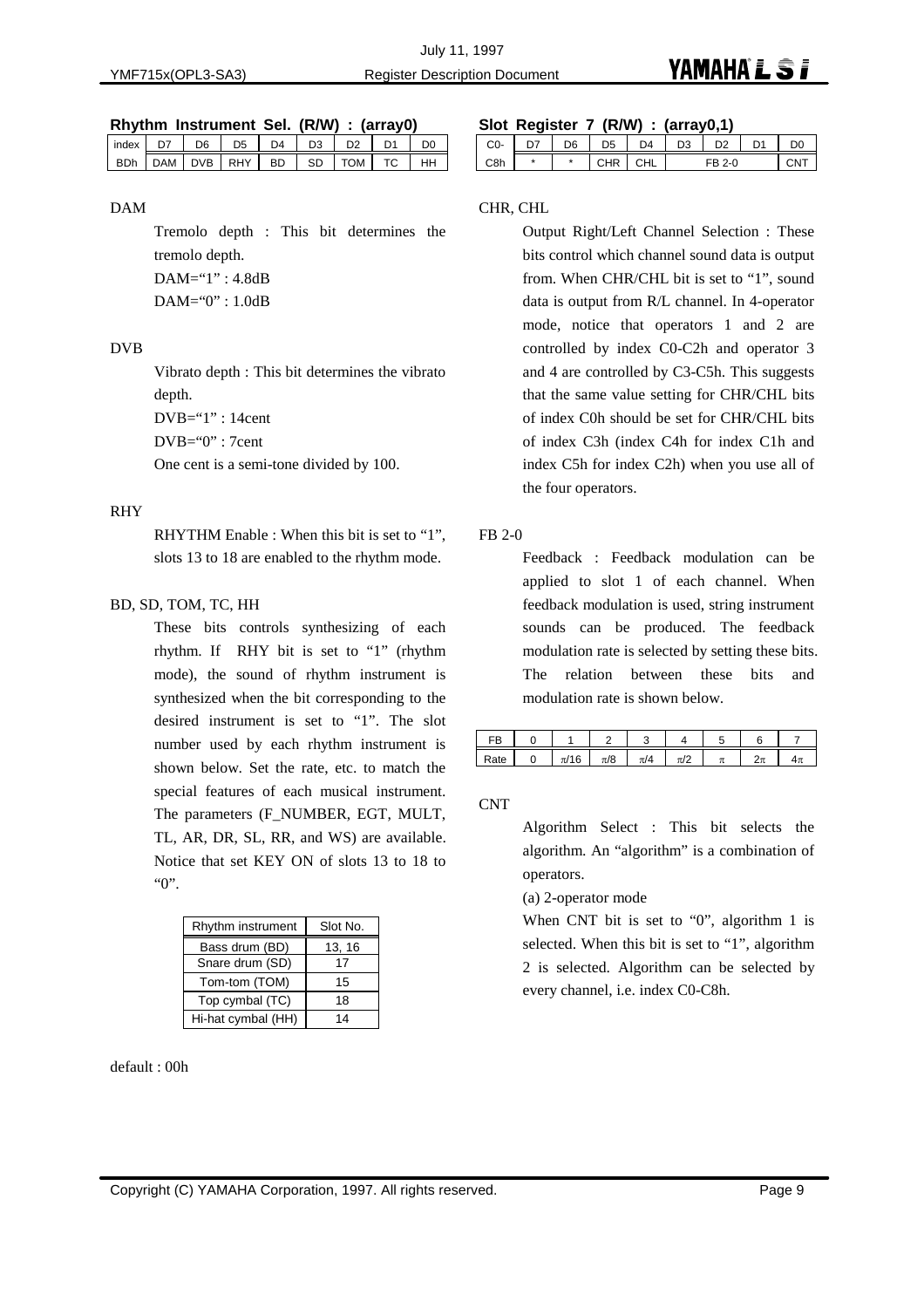

(b) 4-operator mode

4 algorithm types are selectable by setting two CNT bits. The two CNT bits needed in algorithm selection at each channel are summarized in the table below.

|   | offset 4-ope mode | Set CNT bit register |                  |  |
|---|-------------------|----------------------|------------------|--|
|   | array Channel No. | CNT <sub>n</sub>     | $CNTn+3$         |  |
|   |                   | C <sub>0</sub> h     | C <sub>3</sub> h |  |
| ŋ | 2                 | C1h                  | C <sub>4</sub> h |  |
| ŋ | 3                 | C <sub>2</sub> h     | C <sub>5</sub> h |  |
|   |                   | C0h                  | C <sub>3</sub> h |  |
|   | 5                 | C1h                  | C4h              |  |
|   | ิค                | C2h                  | C <sub>5</sub> h |  |

The algorithm is specified by  $CNT_n$  and  $CNT_{n+3}$  as follows.







(iii) Alogorithm 3  $CNT_{n}="$ "  $CNT_{n+3}="0"$ 



Notice) The bits marked \* indicate that these can be read/written but are not effective.

In OPLII mode, i.e. array 1, index 05h, NEW="0", output of FM-synthesizer becomes monaural mode and setting of CHR/CHL bits are ignored. In this case, R and L channel are always enabled and output data are the same.

default : 30h

#### **Slot Register 8 (R/W) : (array0,1)**

| CU- | $\epsilon$ |   |   | $\overline{\phantom{0}}$ | n. |  |
|-----|------------|---|---|--------------------------|----|--|
|     | -          | - | - |                          |    |  |

WS 2-0

Waveform : The waveform used in FM operation can be set by every slot unit. The relation between these bits and selectable waveform is shown below. In OPLII mode, i.e. array 1, index 05h, NEW="0", only WS 2-0= "0"-"3" can be selected.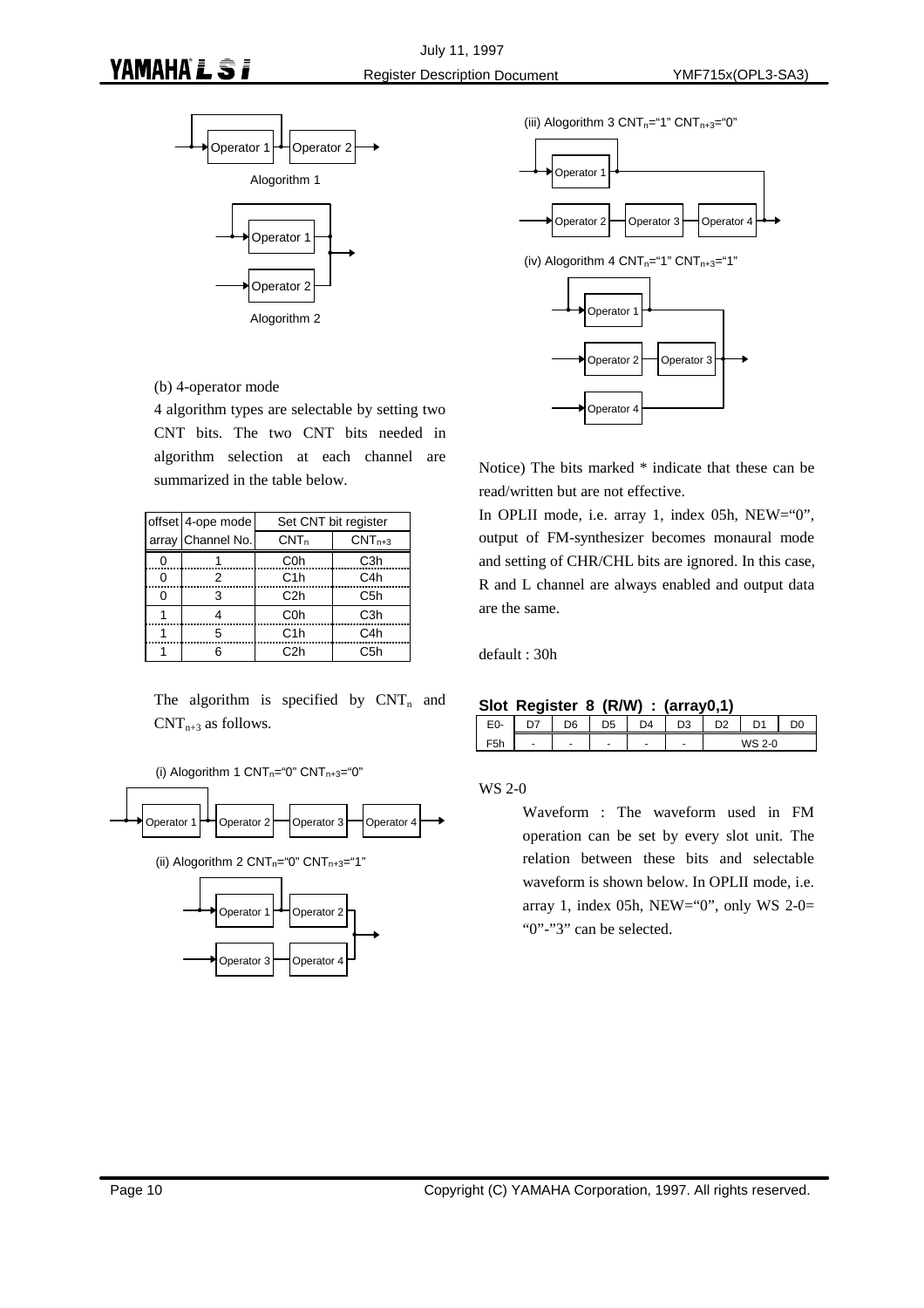

default : 00h

#### 1-5. Envelope Rate

In case of non-percussive sound envelope, the envelope has a dynamic range of 96 dB (resolution : 0.1875 dB). After index B0-B8h, KON bit is set to "1", the level changes exponentially to 0 dB in attack time. When the level reaches 0 dB, envelope is switch to falling from rising and the level is attenuated linearly to sustain level in decay time. The level is held at sustain level until KON bit will be set to "0". When KON bit is set to "0", the level is attenuated to -96 dB in release time.

In case of percussive sound envelope, after KON bit is set to "1", the level changes exponentially to 0 dB in attack time. When the level reaches 0 dB, envelope is switch to falling from rising and the level is attenuated linearly to sustain level in decay time.

When the level reaches sustain level, the level is attenuated linearly to -96dB in release time regardless of value of KON bit.



The following are Actual Time Tables of attack and decay/release rate.

(a) Attack Rate

|            |               | (Units : msec) |
|------------|---------------|----------------|
| Rate       | Time (0-100%) | Time (10-90%)  |
| 0, 1, 2, 3 | infinity      | infinity       |
| 4          | 2826.24       | 1482.75        |
| 5          | 2252.80       | 1155.07        |
| 6          | 1884.16       | 991.23         |
| 7          | 1597.44       | 868.35         |
| 8          | 1413.12       | 741.38         |
| 9          | 1126.40       | 577.54         |
| 10         | 942.08        | 495.62         |
| 11         | 798.72        | 434.18         |
| 12         | 706.56        | 370.69         |
| 13         | 563.20        | 288.77         |
| 14         | 471.04        | 247.81         |
| 15         | 399.36        | 217.09         |
| 16         | 353.28        | 185.34         |
| 17         | 281.60        | 144.38         |
| 18         | 235.52        | 123.90         |
| 19         | 199.68        | 108.54         |
| 20         | 176.76        | 92.67          |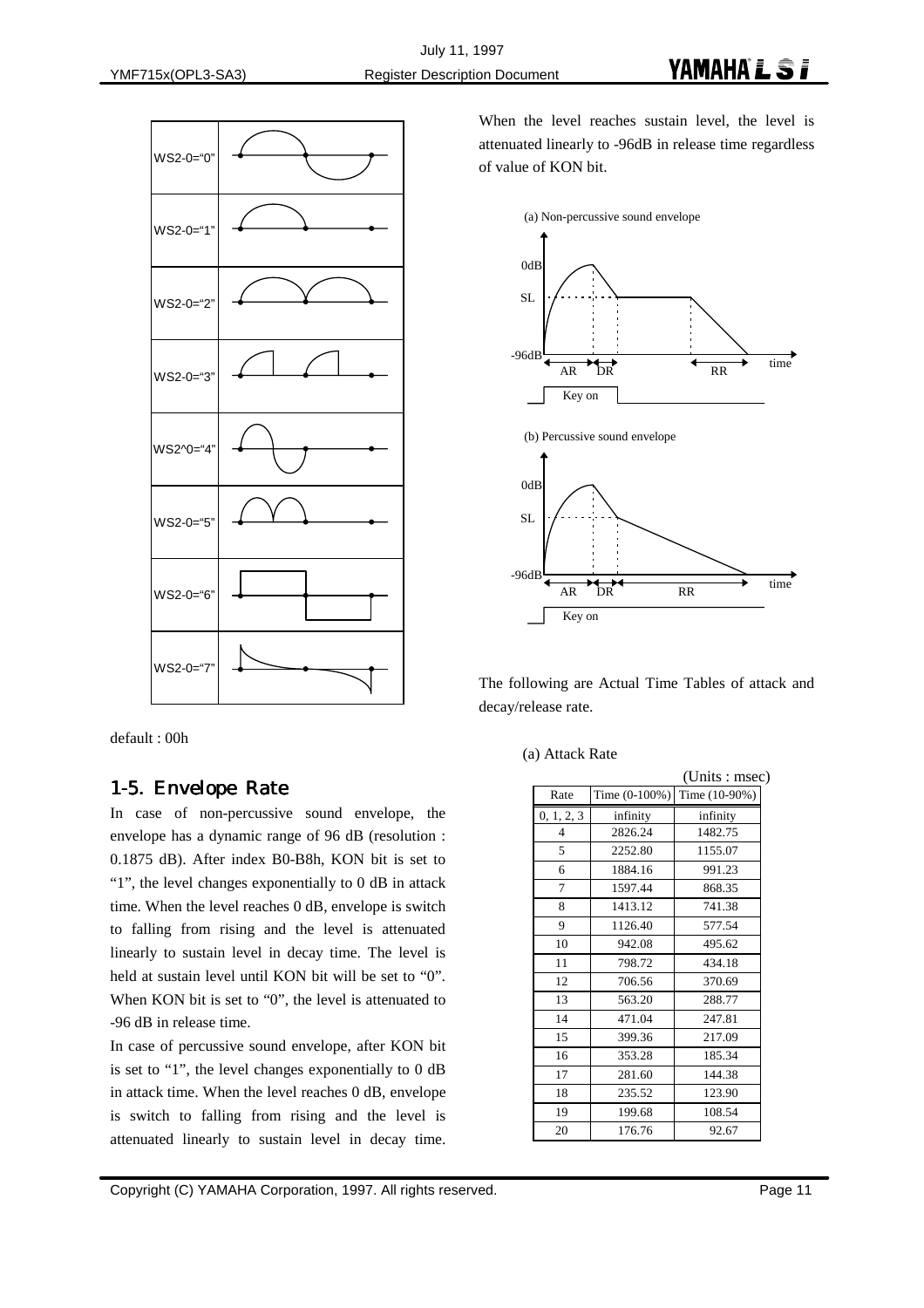#### July 11, 1997 **YAMAHA L S F** Register Description Document TMF715x(OPL3-SA3)

11 11223.04 2365.44 12 9820.16 2053.12

| 21 | 140.80          | 72.19 |  |
|----|-----------------|-------|--|
| 22 | 117.76<br>61.95 |       |  |
| 23 | 99.84           | 54.27 |  |
| 24 | 88.32           | 46.34 |  |
| 25 | 70.40           | 36.10 |  |
| 26 | 58.88           | 30.98 |  |
| 27 | 49.92           | 27.14 |  |
| 28 | 44.16           | 23.17 |  |
| 29 | 35.20           | 18.05 |  |
| 30 | 29.44           | 15.49 |  |
| 31 | 24.96           | 13.57 |  |
| 32 | 22.08           | 11.58 |  |
| 33 | 17.60           | 9.02  |  |
| 34 | 14.72           | 7.74  |  |
| 35 | 12.48           | 6.78  |  |
| 36 | 11.04           | 5.79  |  |
| 37 | 8.80            | 4.51  |  |
| 38 | 7.36            | 3.87  |  |
| 39 | 6.24            | 3.39  |  |
| 40 | 5.52            | 2.90  |  |
| 41 | 4.40            | 2.26  |  |
| 42 | 3.68            | 1.94  |  |
| 43 | 3.12            | 1.70  |  |
| 44 | 2.76            | 1.45  |  |
| 45 | 2.20            | 1.13  |  |
| 46 | 1.84            | 0.97  |  |
| 47 | 1.56            | 0.85  |  |
| 48 | 1.40            | 0.73  |  |
| 49 | 1.12            | 0.61  |  |
| 50 | 0.92            | 0.49  |  |
| 51 | 0.80            | 0.43  |  |
| 52 | 0.70            | 0.37  |  |
| 53 | 0.56            | 0.31  |  |
| 54 | 0.46            | 0.26  |  |
| 55 | 0.42            | 0.22  |  |
| 56 | 0.38            | 0.19  |  |
| 57 | 0.30            | 0.14  |  |
| 58 | 0.24            | 0.11  |  |
| 59 | 0.20            | 0.11  |  |
| 60 | 0.00            | 0.00  |  |
| 61 | 0.00            | 0.00  |  |
| 62 | 0.00            | 0.00  |  |
| 63 | 0.00            | 0.00  |  |

| 13 | 7854.08 | 1643.52 |
|----|---------|---------|
| 14 | 6543.36 | 1377.28 |
| 15 | 5611.52 | 1182.72 |
| 16 | 4910.08 | 1026.56 |
| 17 | 3927.04 | 821.76  |
| 18 | 3271.68 | 688.64  |
| 19 | 2805.76 | 591.36  |
| 20 | 2455.04 | 513.28  |
| 21 | 1936.52 | 410.88  |
| 22 | 1635.84 | 344.34  |
| 23 | 1402.88 | 295.68  |
| 24 | 1227.52 | 256.64  |
| 25 | 981.76  | 205.44  |
| 26 | 817.92  | 172.16  |
| 27 | 701.44  | 147.84  |
| 28 | 613.76  | 128.32  |
| 29 | 490.88  | 102.72  |
| 30 | 488.96  | 86.08   |
| 31 | 350.72  | 73.92   |
| 32 | 306.88  | 64.16   |
| 33 | 245.44  | 51.36   |
| 34 | 204.48  | 43.04   |
| 35 | 175.36  | 36.96   |
| 36 | 153.44  | 32.08   |
| 37 | 122.72  | 25.68   |
| 38 | 102.24  | 21.52   |
| 39 | 87.68   | 18.48   |
| 40 | 76.72   | 16.04   |
| 41 | 61.36   | 12.84   |
| 42 | 51.12   | 10.76   |
| 43 | 43.84   | 9.24    |
| 44 | 38.36   | 8.02    |
| 45 | 30.68   | 6.42    |
| 46 | 25.56   | 5.38    |
| 47 | 21.92   | 4.62    |
| 48 | 19.20   | 4.02    |
| 49 | 15.36   | 3.22    |
| 50 | 12.80   | 2.68    |
| 51 | 10.96   | 2.32    |
| 52 | 9.60    | 2.02    |
| 53 | 7.68    | 1.62    |
| 54 | 6.40    | 1.35    |
| 55 | 5.48    | 1.15    |
| 56 | 4.80    | 1.01    |
| 57 | 3.84    | 0.81    |
|    | 3.20    |         |
| 58 | 2.74    | 0.69    |
| 59 |         | 0.58    |
| 60 | 2.40    | 0.51    |
| 61 | 2.40    | 0.51    |
| 62 | 2.40    | 0.51    |
| 63 | 2.40    | 0.51    |

#### (b) Decay/Release Rate

|            |                  | (Units : msec) |
|------------|------------------|----------------|
| Rate       | Time $(0-100\%)$ | Time (10-90%)  |
| 0, 1, 2, 3 | infinity         | infinity       |
|            | 39280.64         | 8212.48        |
| 5          | 31416.32         | 6574.08        |
| 6          | 26173.44         | 5509.12        |
| 7          | 22446.08         | 4730.88        |
| 8          | 19640.32         | 4106.24        |
| Q          | 15708.16         | 3287.04        |
| 10         | 13086.72         | 2754.56        |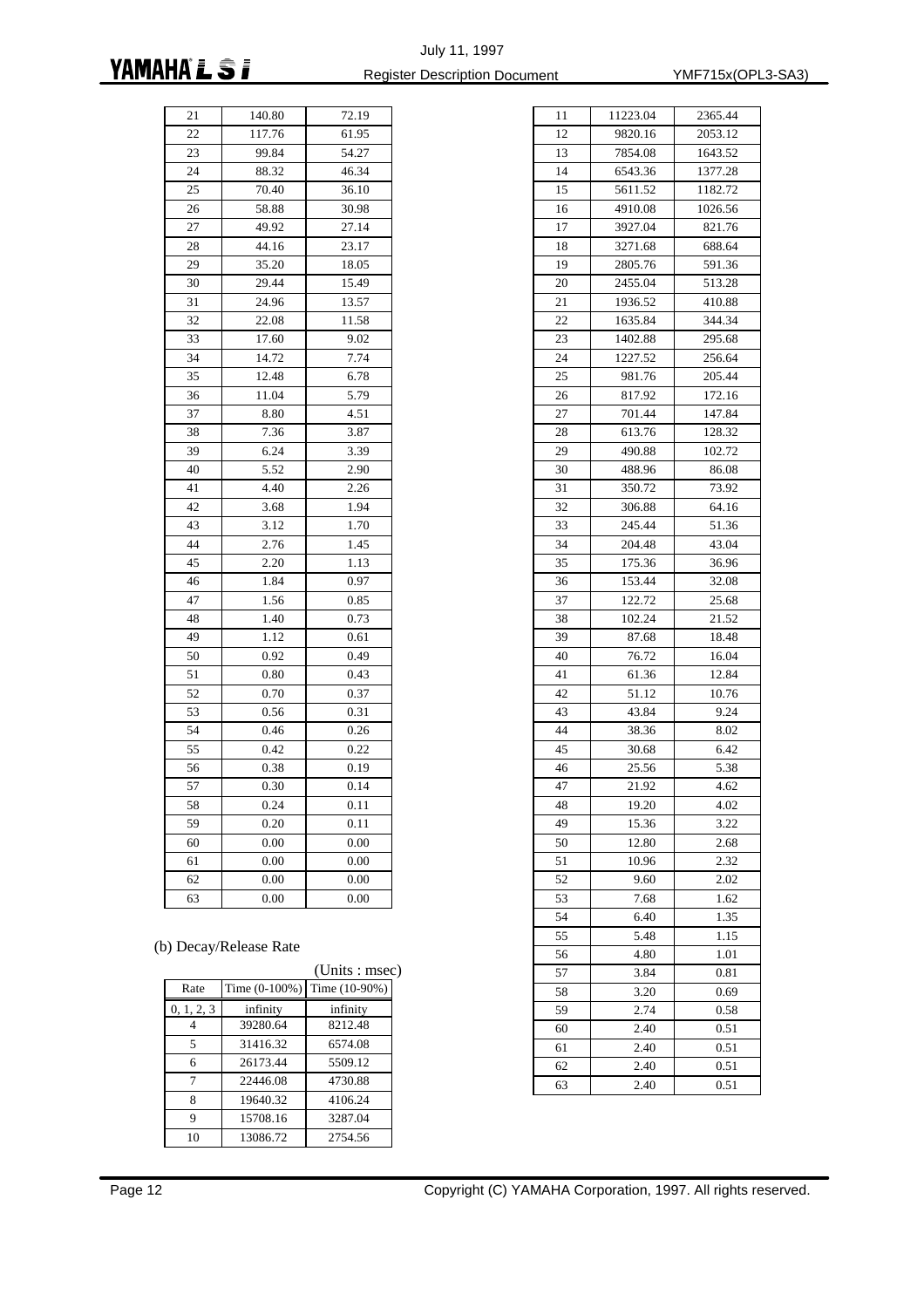#### 1-6. Register Setting Manner

YMF715x (OPL3-SA3) FM-synthesizer block has 36 sine-wave generators. The FM-synthesizer modulates frequency using these sine-wave. The sine-wave generators is called an "*operator*" or "*slot*". One sound generated by combining two or four operators is called an "*channel*". These are two kind of register: one is controlled by every slot unit, another is controlled by every channel unit.

#### (a) Register setting in slot units

Index 20-35h, 40-55h, 60-75h, 80-95h and E0-F5h registers are controlled by every slot unit. Registers address x6h, x7h, xEh, and xFh does not exit. The following is example of register address.

| Register Index |  |
|----------------|--|

| . |     |     |                 |             |     |     |                          |                          |
|---|-----|-----|-----------------|-------------|-----|-----|--------------------------|--------------------------|
|   | 20h | 21h |                 | 22h 23h     | 24h | 25h | $\overline{\phantom{0}}$ |                          |
|   | 28h | 29h |                 | 2Ah 2Bh 2Ch |     | 2Dh | $\overline{\phantom{0}}$ | $\overline{\phantom{0}}$ |
|   | 30h | 31h | 32 <sub>h</sub> | 33h         | 34h | 35h |                          |                          |

#### (b) Slot number

The 36slots are numbered 1 to 36, which are called "*Slot Number*". The correspondence between Slot Number and register address is determined as follows.

| Slot Num.      | Register Address (Array 0) |     |     |                 |                  |
|----------------|----------------------------|-----|-----|-----------------|------------------|
| 1              | 20h                        | 40h | 60h | 80h             | E <sub>0</sub> h |
| $\overline{2}$ | 21h                        | 41h | 61h | 81h             | E <sub>1</sub> h |
| 3              | 22h                        | 42h | 62h | 82h             | E <sub>2</sub> h |
| 4              | 23h                        | 43h | 63h | 83h             | E <sub>3</sub> h |
| 5              | 24h                        | 44h | 64h | 84h             | E4h              |
| 6              | 25h                        | 45h | 65h | 85h             | E <sub>5h</sub>  |
| 7              | 28h                        | 48h | 68h | 88h             | E8h              |
| 8              | 29h                        | 49h | 69h | 89h             | E9h              |
| 9              | 2Ah                        | 4Ah | 6Ah | 8Ah             | EAh              |
| 10             | 2Bh                        | 4Bh | 6Bh | 8Bh             | EBh              |
| 11             | 2Ch                        | 4Ch | 6Ch | 8Ch             | <b>ECh</b>       |
| 12             | 2Dh                        | 4Dh | 6Dh | 8Dh             | EDh              |
| 13             | 30h                        | 50h | 70h | 90h             | F <sub>0</sub> h |
| 14             | 31h                        | 51h | 71h | 91 <sub>h</sub> | F <sub>1</sub> h |
| 15             | 32h                        | 52h | 72h | 92h             | F <sub>2</sub> h |
| 16             | 33h                        | 53h | 73h | 93h             | F3h              |
| 17             | 34h                        | 54h | 74h | 94h             | F <sub>4</sub> h |
| 18             | 35h                        | 55h | 75h | 95h             | F5h              |

| Slot Num. | Register Address (Array 1) |                 |     |     |                  |
|-----------|----------------------------|-----------------|-----|-----|------------------|
| 19        | 20h                        | 40h             | 60h | 80h | E <sub>0</sub> h |
| 20        | 21h                        | 41h             | 61h | 81h | E <sub>1</sub> h |
| 21        | 22h                        | 42h             | 62h | 82h | E <sub>2</sub> h |
| 22        | 23h                        | 43h             | 63h | 83h | E3h              |
| 23        | 24h                        | 44h             | 64h | 84h | E4h              |
| 24        | 25h                        | 45h             | 65h | 85h | E5h              |
| 25        | 28h                        | 48h             | 68h | 88h | E <sub>8</sub> h |
| 26        | 29h                        | 49h             | 69h | 89h | E9h              |
| 27        | 2Ah                        | 4Ah             | 6Ah | 8Ah | EAh              |
| 28        | 2Bh                        | 4Bh             | 6Bh | 8Bh | EBh              |
| 29        | 2Ch                        | 4Ch             | 6Ch | 8Ch | <b>ECh</b>       |
| 30        | 2Dh                        | 4Dh             | 6Dh | 8Dh | EDh              |
| 31        | 30h                        | 50h             | 70h | 90h | F0h              |
| 32        | 31h                        | 51 <sub>h</sub> | 71h | 91h | F <sub>1</sub> h |
| 33        | 32h                        | 52h             | 72h | 92h | F <sub>2</sub> h |
| 34        | 33h                        | 53h             | 73h | 93h | F3h              |
| 35        | 34h                        | 54h             | 74h | 94h | F4h              |
| 36        | 35h                        | 55h             | 75h | 95h | F <sub>5</sub> h |

(c) Slot Number and Channel in 2 -operator Mode In the 2-operator mode, one FM sound (one channel) is generated using 2 slots. Therefore, 18 channels are generated in 2-operator mode. Channels are numbered same as slot number. These number are called "*Channel Number*". In two-operator mode, two algorithm are available as follows.

Alogorithm 1



Alogorithm 2



The correspondence between channel number and slot number is shown as follows.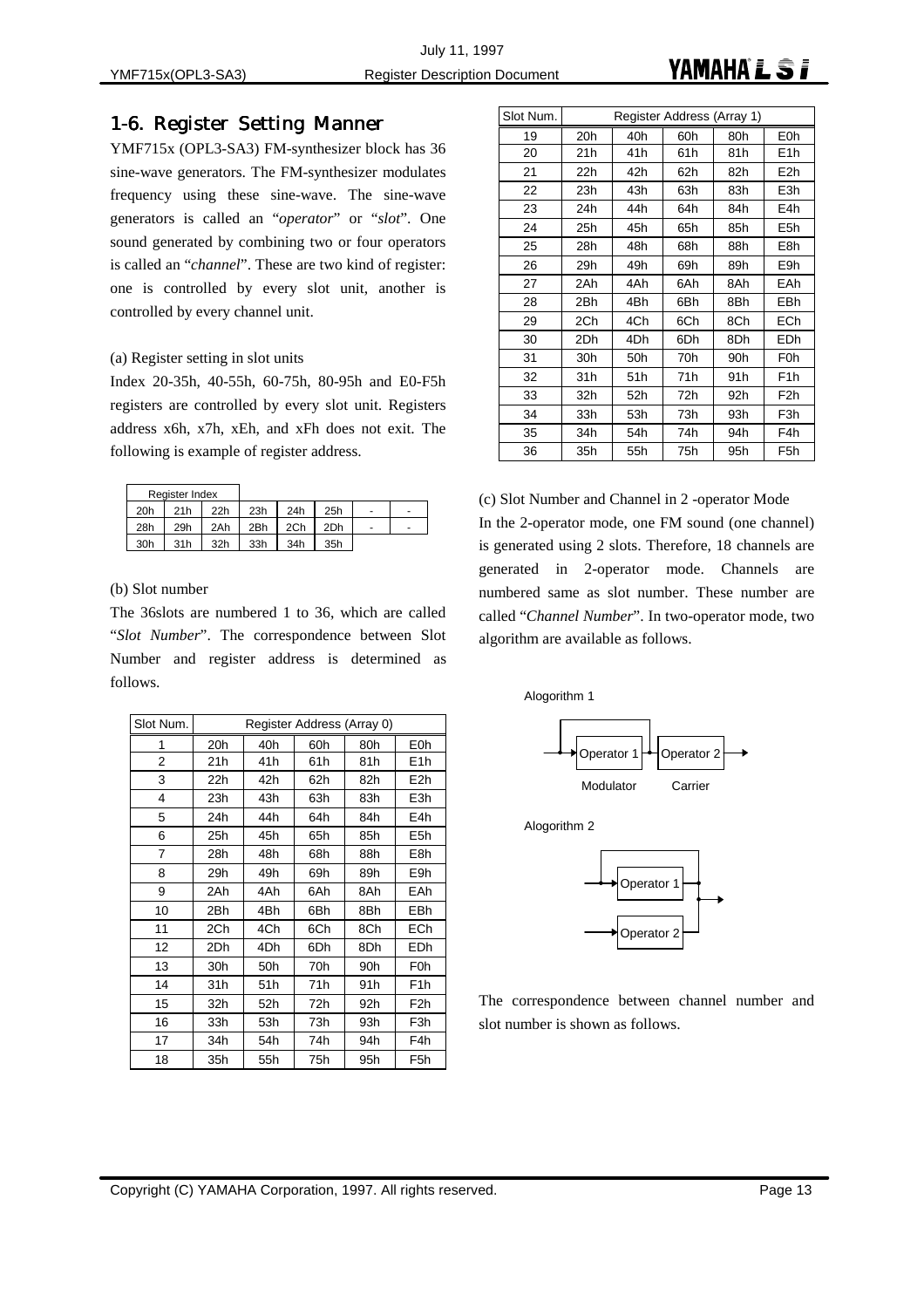| offset | <b>Slot Number</b>       | Channel |        |
|--------|--------------------------|---------|--------|
| array  | Operator 1<br>Operator 2 |         | Number |
|        | 1                        | 4       | 1      |
|        | $\overline{2}$           | 5       | 2      |
|        | 3                        | 6       | 3      |
|        | 7                        | 10      | 4      |
| 0      | 8                        | 11      | 5      |
|        | 9                        | 12      | 6      |
|        | 13                       | 16      | 7      |
|        | 14                       | 17      | 8      |
|        | 15                       | 18      | 9      |
|        | 19                       | 22      | 10     |
|        | 20                       | 23      | 11     |
|        | 21                       | 24      | 12     |
|        | 25                       | 28      | 13     |
| 1      | 26                       | 29      | 14     |
|        | 27                       | 30      | 15     |
|        | 31                       | 34      | 16     |
|        | 32                       | 35      | 17     |
|        | 33                       | 36      | 18     |

In case of algorithm 2, any slot of 2 slots can correspond to operator 1 (operator 2). However, in case of algorithm 1 the timbre depend on which slot is the modulator (which slot is carrier). Therefore, be careful about slot number.

#### (d) Register setting in channel units

#### - 2-operator mode -

Index A0-A8h, B0-B8h and C0-C8h registers are controlled every channel unit. The correspondence between channel number and register address is determined as follows.

| Slot Num. | Register Address (Array 0) |     |                  |  |
|-----------|----------------------------|-----|------------------|--|
|           | A0h                        | B0h | C <sub>0</sub> h |  |
| 2         | A1h                        | B1h | C1h              |  |
| 3         | A2h                        | B2h | C <sub>2</sub> h |  |
| 4         | A3h                        | B3h | C <sub>3</sub> h |  |
| 5         | A4h                        | B4h | C4h              |  |
| 6         | A5h                        | B5h | C <sub>5</sub> h |  |
| 7         | A6h                        | B6h | C <sub>6</sub> h |  |
| 8         | A7h                        | B7h | C7h              |  |
| 9         | A8h                        | B8h | C <sub>8h</sub>  |  |

| Slot Num. | Register Address (Array 1) |     |                  |  |
|-----------|----------------------------|-----|------------------|--|
| 10        | A <sub>O</sub> h           | B0h | C <sub>0</sub> h |  |
| 11        | A <sub>1</sub> h           | B1h | C1h              |  |
| 12        | A2h                        | B2h | C <sub>2</sub> h |  |
| 13        | A3h                        | B3h | C <sub>3</sub> h |  |
| 14        | A4h                        | B4h | C <sub>4</sub> h |  |
| 15        | A5h                        | B5h | C <sub>5</sub> h |  |
| 16        | A6h                        | B6h | C6h              |  |
| 17        | A7h                        | B7h | C7h              |  |
| 18        | A8h                        | B8h | C8h              |  |

(e) Slot Number and Channel in 4-operator Mode In 4-operator mode, one FM sound (one channel) is generated using 4 slots. 6 channels are generated using 24 slots in 4-operator mode. In 4-operator mode, 4 algorithm are available as follows.

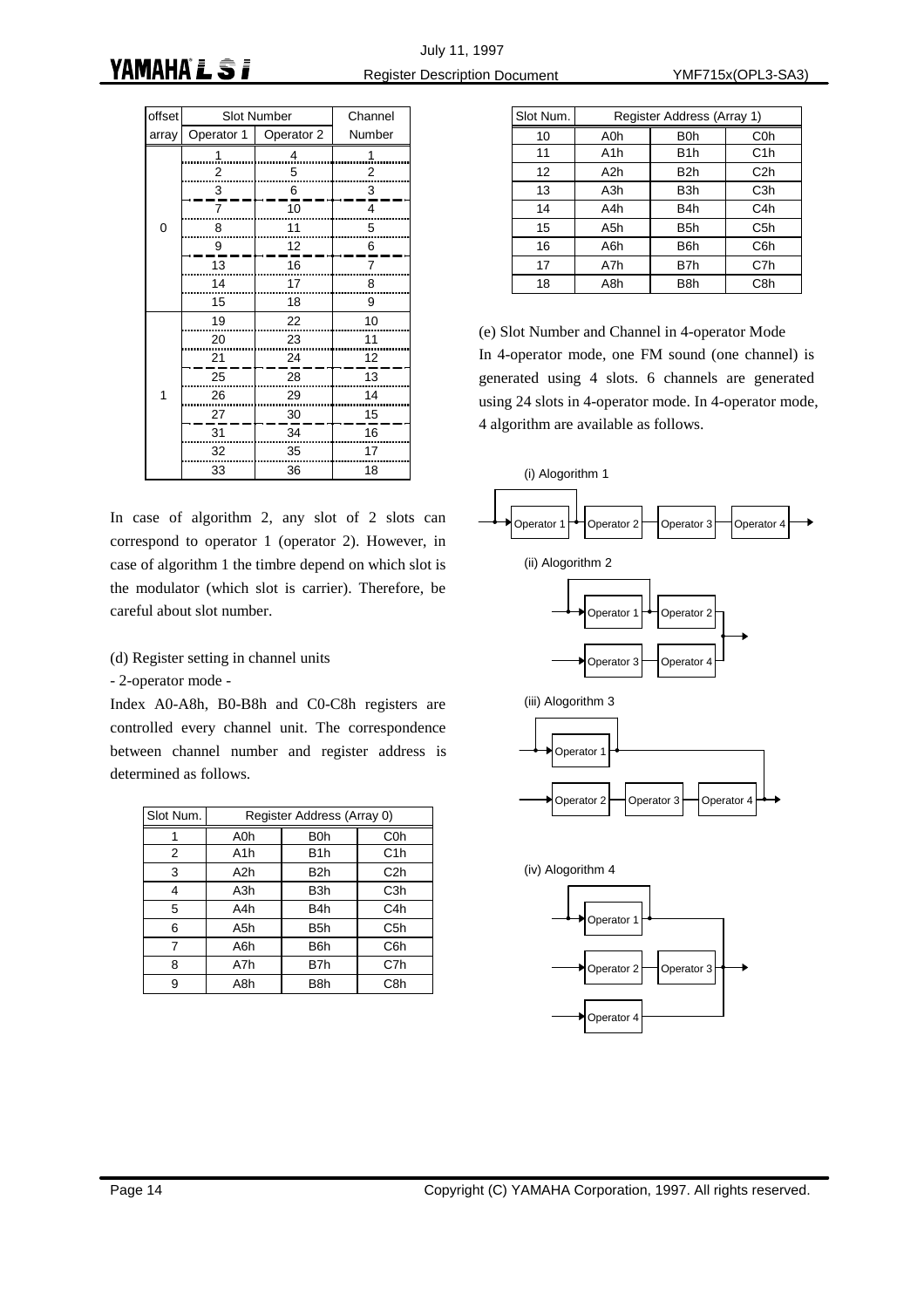In 4-operator mode, the correspondence between slot number and each operator (operator 1, 2, 3 or 4) is determined as follows.

| offset |                                                            | <b>Slot Number</b> |    |    |   |  |  |
|--------|------------------------------------------------------------|--------------------|----|----|---|--|--|
| array  | Operator 1   Operator 2   Operator 3   Operator 4   Number |                    |    |    |   |  |  |
|        |                                                            |                    |    | 10 |   |  |  |
| 0      |                                                            |                    |    | 11 |   |  |  |
|        | з                                                          | 6                  | g  | 12 |   |  |  |
|        | 19                                                         | 22                 | 25 | 28 |   |  |  |
|        | 20                                                         | 23                 | 26 | 29 | 5 |  |  |
|        |                                                            | 24                 | 27 | 30 |   |  |  |

(f) Register setting in channel units

- 4-operator mode -

Index A0-A2h, B0-B2h and C0-C2h registers are controlled by every channel unit. However, index C3- C5h, CNT bits are used as algorithm parameter (refer to description of CNT bit). The correspondence between channel number and register address is determined as follows.

| Slot Num. | Register Address (Array 0) |                  |                  |  |
|-----------|----------------------------|------------------|------------------|--|
|           | A0h                        | B <sub>0</sub> h | C <sub>0</sub> h |  |
| 2         | A <sub>1</sub> h           | B <sub>1</sub> h | C1h              |  |
| 3         | A2h                        | B <sub>2</sub> h | C <sub>2</sub> h |  |
|           | Register Address (Array 1) |                  |                  |  |
|           | A0h                        | B <sub>0</sub> h | C <sub>0</sub> h |  |
| 5         | A <sub>1</sub> h           | B <sub>1</sub> h | C1h              |  |
| հ         | A2h                        | B2h              | C <sub>2</sub> h |  |

#### (g) Rhythm slot number

The FM-synthesizer block can generate 5 rhythm instruments (bass drum, snare drum, tom-tom, top cymbal and hi-hat cymbal) using 6 slots. Rhythm slot number are determined to 13-18. Please refer to Data Register section.

#### (h) Summary

How all 36 slots are used is summarized below.

- (i) Slot number 1-12 are used in 2-operator mode or 4-operator mode.
- (ii) Slot number 13-18 are used in 2-operator mode or rhythm mode.
- (iii) Slot number 19-30 are used in 2-operator mode or 4-operator mode.
- (iv) Slot number 31-36 are used in only 2-operator mode.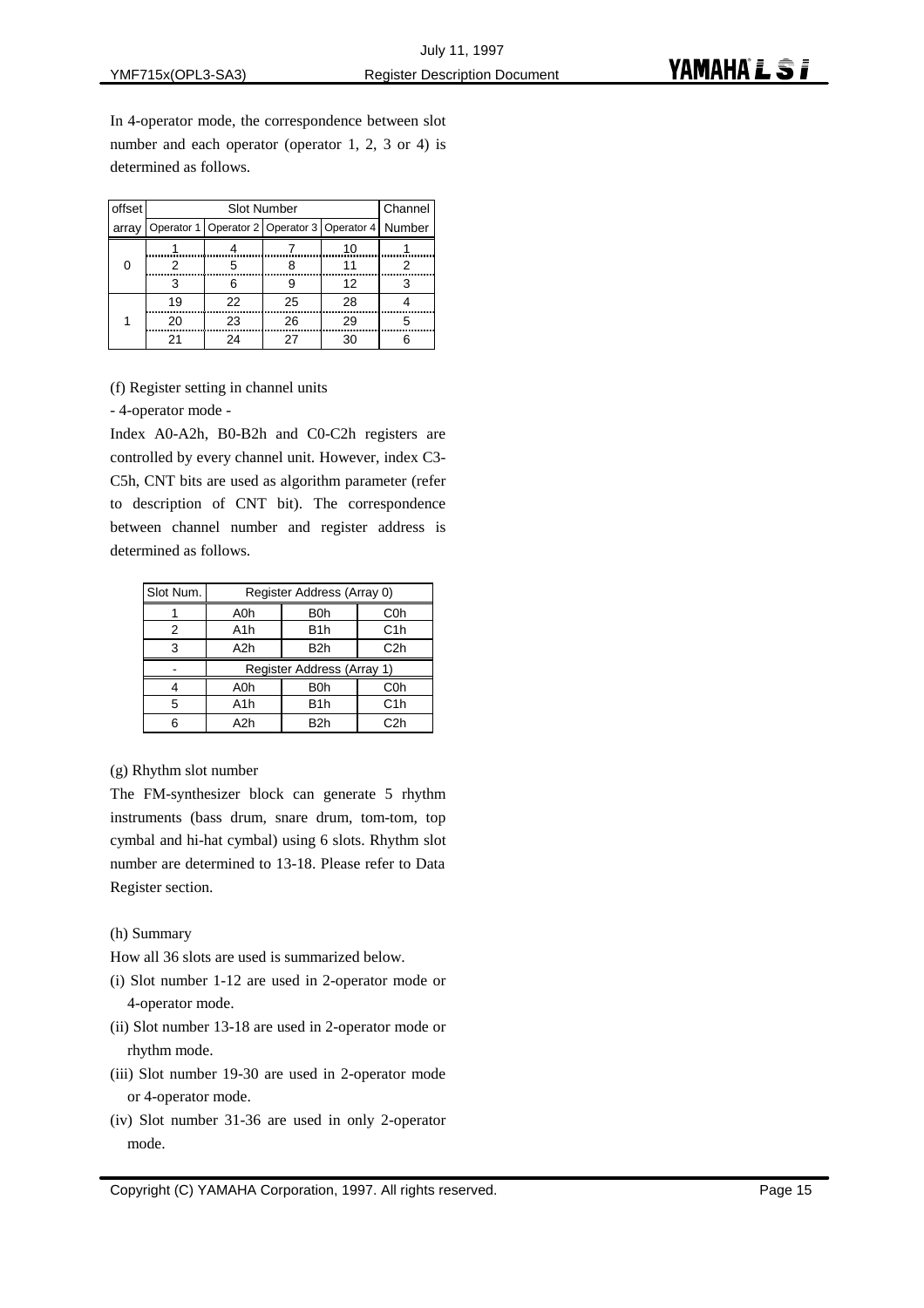## 2. Sound Blaster Pro Register **Descriptions**

The following are the detail descriptions of Sound Blaster Pro block that are shown in YMF715x (OPL3-SA3) specification. The Sound Blaster Pro block is compatible with the standarad game on DOS application in regarad to audio data playback mainly and de facto standarad in sound card market.

## 2-1. Register Interface

The following are the Sound Blaster Pro block registers of YMF715x (OPL3-SA3) which is de facto standard on game applications.

| $SB$ base+0    | R   | FM Status Register port                 |
|----------------|-----|-----------------------------------------|
| SB base+0      | W   | FM Address Register port (array 0)      |
| $SB$ base+1    | R/W | FM Data Register port                   |
| $SB$ base+2    | W   | FM Address Register port (array 1)      |
| $SB$ base+3    | R/W | FM Data Register port                   |
| $SB$ base+4    | W   | Mixer Address Register                  |
| $SB$ base+5    | R/W | Mixer Data Register                     |
| $SB$ base+6    | W   | <b>DSP Reset Register</b>               |
| $SB$ base+8    | R   | FM Status Register port                 |
| $SB$ base+8    | W   | FM Address Register port (array 0)      |
| $SB$ base+9    | R/W | FM Data Register port                   |
| $SB$ base+ $A$ | R   | <b>DSP Read Data Register</b>           |
| $SB$ base+ $C$ | W   | <b>DSP Write Command Data Register</b>  |
| $SB$ base+ $C$ | R   | <b>DSP Write-buffer Status Register</b> |
| SB base+E      | R   | DSP Read-buffer status port             |

## 2-2. Register Descriptions

This section describes all the Sound Blaster pro compatible registers.

|       |                                             |                            |                |                | FM-synthesizer Status Register (R):          |                |                |                |  |  |
|-------|---------------------------------------------|----------------------------|----------------|----------------|----------------------------------------------|----------------|----------------|----------------|--|--|
| port  | D7                                          | D6                         | D <sub>5</sub> | $\mathsf{D}4$  | D <sub>3</sub>                               | D <sub>2</sub> | D <sub>1</sub> | D <sub>0</sub> |  |  |
| +0h   |                                             |                            |                |                | <b>Stauts Register</b>                       |                |                |                |  |  |
|       |                                             |                            |                |                | FM-synthesizer Address Register(array0) (W): |                |                |                |  |  |
| port  | D7                                          | D <sub>6</sub>             | D <sub>5</sub> | D <sub>4</sub> | D <sub>3</sub>                               | D <sub>2</sub> | D <sub>1</sub> | D <sub>0</sub> |  |  |
| $+0h$ |                                             | Address Register (array 0) |                |                |                                              |                |                |                |  |  |
|       |                                             |                            |                |                | FM-synthesizer Data Register(array0) (R/W):  |                |                |                |  |  |
| port  | D7                                          | D6                         | D5             | D4             | D3                                           | D <sub>2</sub> | D1             | D0             |  |  |
| +1h   |                                             |                            |                |                | Data Register (array 0)                      |                |                |                |  |  |
|       |                                             |                            |                |                | FM-synthesizer Address Register(array1) (W): |                |                |                |  |  |
| port  | D7                                          | D <sub>6</sub>             | D <sub>5</sub> | D <sub>4</sub> | D3                                           | D <sub>2</sub> | D <sub>1</sub> | D <sub>0</sub> |  |  |
| $+2h$ | Address Register (array 1)                  |                            |                |                |                                              |                |                |                |  |  |
|       | FM-synthesizer Data Register(array1) (R/W): |                            |                |                |                                              |                |                |                |  |  |
| port  | D7                                          | D <sub>6</sub>             | D <sub>5</sub> | $\mathsf{D}4$  | D <sub>3</sub>                               | D <sub>2</sub> | D <sub>1</sub> | D <sub>0</sub> |  |  |
| $+3h$ |                                             |                            |                |                | Data Register (array 1)                      |                |                |                |  |  |

#### **FM-synthesizer Status Register (R):**

|  |  | <b>Stauts Register</b> |  |  |
|--|--|------------------------|--|--|

| FM-synthesizer Address Register(array0) (W):<br>D7<br>port<br>+8h |                            |                |                |  |           |  |  |  |
|-------------------------------------------------------------------|----------------------------|----------------|----------------|--|-----------|--|--|--|
|                                                                   | D <sub>6</sub>             | D <sub>5</sub> | D <sub>4</sub> |  | $D3$ $D2$ |  |  |  |
|                                                                   | Address Register (array 0) |                |                |  |           |  |  |  |
|                                                                   |                            |                |                |  |           |  |  |  |

|      |                         |    |    |  | FM-synthesizer Data Register(array0) (R/W): |                     |  |  |  |
|------|-------------------------|----|----|--|---------------------------------------------|---------------------|--|--|--|
| port |                         | D6 | D5 |  |                                             | $D4$ $D3$ $D2$ $D4$ |  |  |  |
| +9h  | Data Register (array 0) |    |    |  |                                             |                     |  |  |  |

These register are mapped to the appropriate FMsynthesizer. Please refer to the "FM-synthesizer descriptions".

#### **Mixer Address Register (W):**

|  |  | Mixer Address 7-0 |  |  |
|--|--|-------------------|--|--|
|  |  |                   |  |  |

Mixer Address 7-0

This register is used to specify the mixer address. This register should be written before any data is accessed from the mixer registers.

#### **Mixer Data Register (R/W):**

|   | nr | D <sub>5</sub> | D4    | D <sub>3</sub> |  |  |
|---|----|----------------|-------|----------------|--|--|
| - |    |                | Mixer | Data 7-0       |  |  |

#### Mixer Data 7-0

This register is read/written and provides the access to the mixer register depending on the index address specified in the mixer address register, port+4h.

#### **DSP Reset Register (W):**

| $-1$<br>υıι | ŕ | יי | n., | ັ          | $\sim$ |  |
|-------------|---|----|-----|------------|--------|--|
| $\sim$      |   |    |     | <b>CET</b> |        |  |

#### DSP RESET

When bit [0] of this register is set to "1" and set to "0" after waiting 3.3 usec, the Sound Blaster Pro block will be reset.

#### **DSP Read Data Register (R):**

|  | D <sub>6</sub> | D5 | nд                | n, |  |  |
|--|----------------|----|-------------------|----|--|--|
|  |                |    | DSP Read Data 7-0 |    |  |  |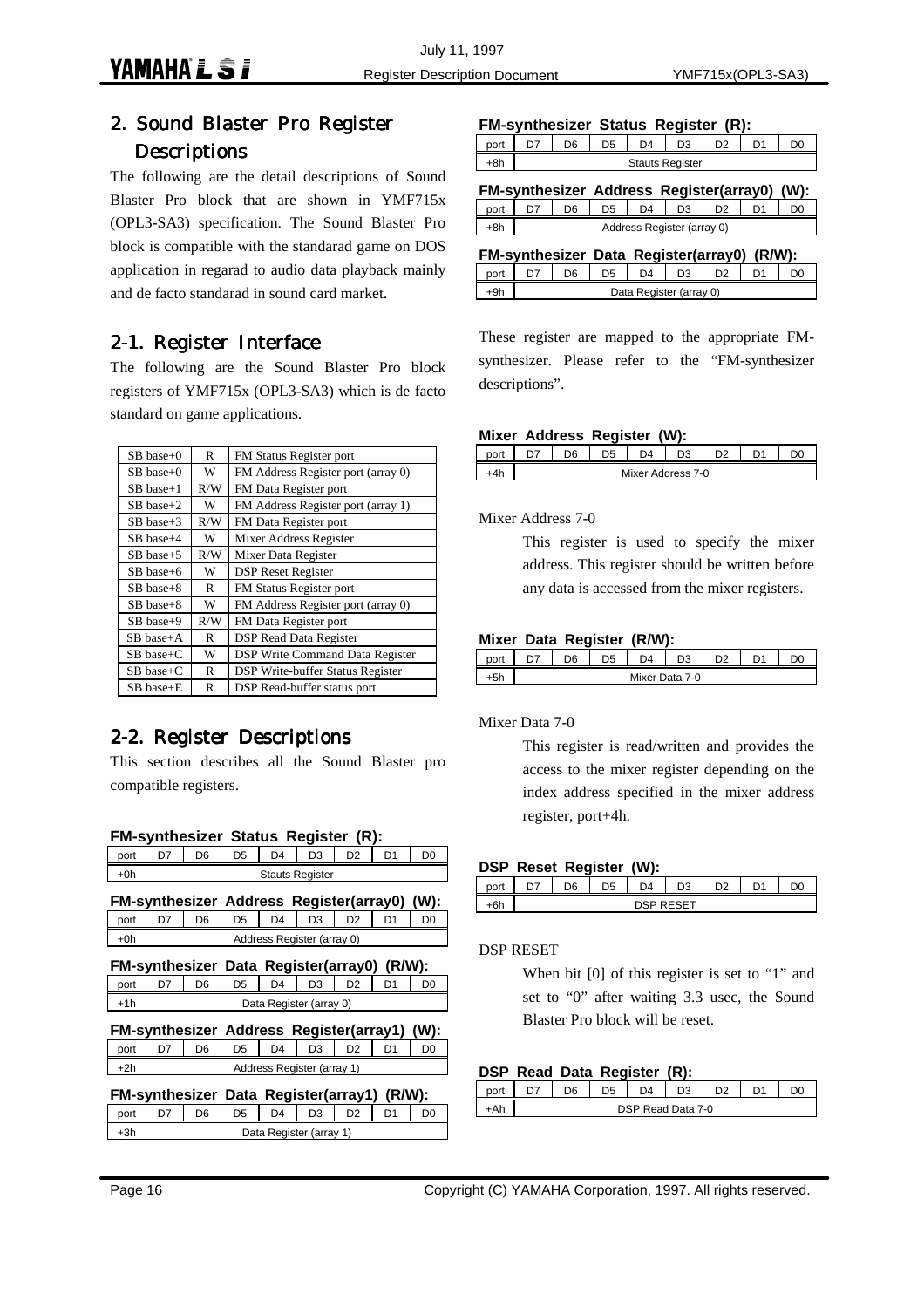#### DSP Read Data 7-0

This register is for reading the Data/Command response. Before reading this port, make sure that the Read-buffer status port (port+ Eh) bit [7] is 1.

| DSP Write Command Data Register (W):         |  |  |  |  |
|----------------------------------------------|--|--|--|--|
| port   D7   D6   D5   D4   D3   D2   D1   D0 |  |  |  |  |

| ט ש | . | ◡ | ◡ | $\cdots$ | ◡    | ◡     | . . | . |
|-----|---|---|---|----------|------|-------|-----|---|
|     |   |   |   | ND.      | Data | $7-0$ |     |   |
|     |   |   |   |          |      |       |     |   |

#### COMMAND Data 7-0

This register is used as the write command/data register for writing.

#### **DSP Write-buffer Status Register (R):**

|        | nr | ነዳ | 14                         | Ğ | no. | n, |  |
|--------|----|----|----------------------------|---|-----|----|--|
| $\sim$ |    |    | <b>Write-buffer Status</b> |   |     |    |  |

Write-buffer status

This register is used as the write-buffer status for reading. Before writing this register, read this port and make sure that bit [7] is "0".

#### 2-3. Mixer Register Descriptions

This section describes the mixer registers in the Sound Blaster Pro compatible block. The table below is the register mapping of the Sound Blaster Pro mixer.

#### **Table 2-1 Sound Blaster Pro Mixer Register Mapping**

| Index | D7                       | D <sub>6</sub>  | D <sub>5</sub>   | D <sub>4</sub>     | D <sub>3</sub>     | D <sub>2</sub> | D <sub>1</sub>      | D <sub>0</sub> |  |
|-------|--------------------------|-----------------|------------------|--------------------|--------------------|----------------|---------------------|----------------|--|
| 00h   |                          |                 |                  | <b>Reset Mixer</b> |                    |                |                     |                |  |
| 04h   |                          | Voice Vol. Lch  |                  | -                  |                    | Voice Vol. Rch |                     |                |  |
| 0Ah   | -                        |                 |                  | ۰                  |                    |                | MIC Vol.            | ٠              |  |
| 0Ch   | $\overline{\phantom{0}}$ |                 | Input<br>Filter  |                    | Low Pass<br>Filter |                | <b>Input Source</b> |                |  |
| 0Eh   | $\overline{a}$           |                 | Output<br>Filter |                    |                    |                | Stereo<br><b>SW</b> |                |  |
| 22h   |                          | Master Vol. Lch |                  | ۰                  |                    | Master Vol. R  |                     |                |  |
| 26h   | MIDI Vol. Lch            |                 |                  | ۰                  |                    | MIDI Vol. Rch  |                     | ٠              |  |
| 28h   | CD Vol. Lch              |                 |                  | ۰                  |                    | CD Vol. Rch    |                     |                |  |
| 2Eh   |                          | Line Vol. Lch   |                  | -                  | Line Vol. Rch      |                |                     |                |  |

Notice that Bits marked indicate that these can be read and written but are not effective.

#### **Reset Mixer(W):**

|     | חר                |  |  |  |  |  |  |  |  |
|-----|-------------------|--|--|--|--|--|--|--|--|
| `0h | <b>MIXER</b><br>M |  |  |  |  |  |  |  |  |

#### RESET MIXER

Writing any value to this register will reset the Sound Blaster Pro Mixer Register.

#### **Voice Volume Control (R/W):**

| index | D6             | D4 | DЗ | D2             | D <sub>1</sub> |   |
|-------|----------------|----|----|----------------|----------------|---|
| ን4h   | Voice Vol. Lch |    |    | Voice Vol. Rch |                | - |

Voice Vol. L/Rch

Voice Volume Control : These bits determine the gain level for the left/right channel of the Voice in 8 steps.

default : 99h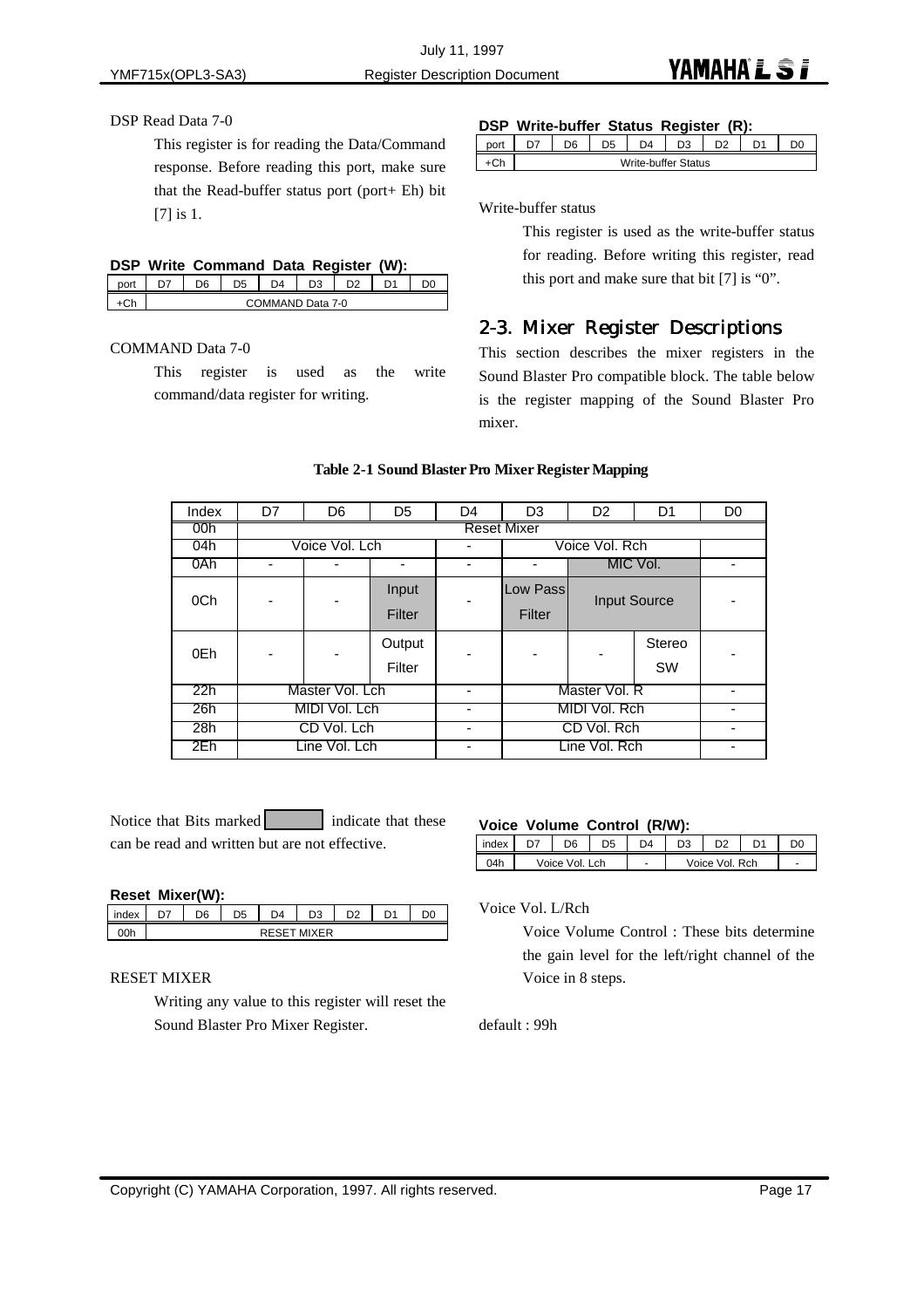July 11, 1997 **YAMAHAL SI** Register Description Document YMF715x(OPL3-SA3)

#### **MIC Volume Control (R/W):**

| index |   | -6 | D5 | D4 |     |      |  |
|-------|---|----|----|----|-----|------|--|
| 0Ah   | - | ٠  | -  | -  | MIC | Vol. |  |

MIC Vol.

These bit can be read/written but are not effective, so MIC volume control is not supported.

default : 11h

#### **Input Control (R/W):**

| index | D7 | D6                       | D <sub>5</sub>  | D <sub>4</sub>           | D <sub>3</sub>        | D <sub>2</sub>      | D1 | D <sub>0</sub> |
|-------|----|--------------------------|-----------------|--------------------------|-----------------------|---------------------|----|----------------|
| 0Ch   | -  | $\overline{\phantom{a}}$ | Input<br>Filter | $\overline{\phantom{a}}$ | Low<br>Pass<br>Filter | <b>Input Source</b> |    | ٠              |

Input Filter, Low Pass Filter, Input Source

These bit can be read/written but are not effective, so the capture feature is not supported in Sound Blaster Pro.

default : 11h

#### **Output Control (R/W):**

| index | D7                       | D6                       | D <sub>5</sub>   | D <sub>4</sub> | D <sub>3</sub>           | D <sub>2</sub>           | D1           | D <sub>0</sub>           |
|-------|--------------------------|--------------------------|------------------|----------------|--------------------------|--------------------------|--------------|--------------------------|
| 0Eh   | $\overline{\phantom{a}}$ | $\overline{\phantom{a}}$ | Output<br>Filter | -              | $\overline{\phantom{a}}$ | $\overline{\phantom{a}}$ | Stereo<br>SW | $\overline{\phantom{a}}$ |

Output Filter, Stereo SW

When Stereo SW bit is set to "1", output is Stereo mode, when this bit is set to"0", output is Mono mode.

default : 11h

#### **Master Volume Control (R/W):**

| index | הר              | <b>DA</b> |                 | ነበ |
|-------|-----------------|-----------|-----------------|----|
| つつト   | Master Vol. Lch |           | Master Vol. Rch | -  |

Master Vol. L/Rch

Master Volume Control : These bits determine the gain level for the left/right channel of the master in 8 steps.

default : 11h

#### **MIDI Volume Control (R/W):**

| index | ∩ר            | D5 | ⊿ר |               | D1 |   |
|-------|---------------|----|----|---------------|----|---|
| 26h   | MIDI Vol. Lch |    |    | MIDI Vol. Rch |    | - |

#### MIDI Vol. L/Rch

MIDI Volume Control : These bits determine the gain level for the left/right channel of the MIDI in 8 steps.

default : 99h

#### **CD Volume Control (R/W):**

| index | D6   | D <sub>5</sub> | $\Gamma$ | D3 | מח         | D <sub>1</sub> |  |
|-------|------|----------------|----------|----|------------|----------------|--|
| 28h   | ا∩/\ | Lch            | -        |    | $V \cap I$ | Rch            |  |

CD Vol. L/Rch

CD Volume Control : These bits determine the gain level for the left/right channel of the CD in 8 steps.

default : 11h

#### **LINE Volume Control (R/W):**

| index | D6           | D4 |               |  |
|-------|--------------|----|---------------|--|
| つにん   | INE Vol. Lch |    | INE Vol. Rch_ |  |

LINE Vol. L/Rch

LINE Volume Control : These bits determine the gain level for the left/right channel of the LINE in 8 steps.

#### default : 11h

The actual values written to the Master Vol., MIDI Vol., CD Vol. and Line Vol. are based on the Table 2-2 shown below. When read, the actual value cannot be read --- the value written to each register is read instead.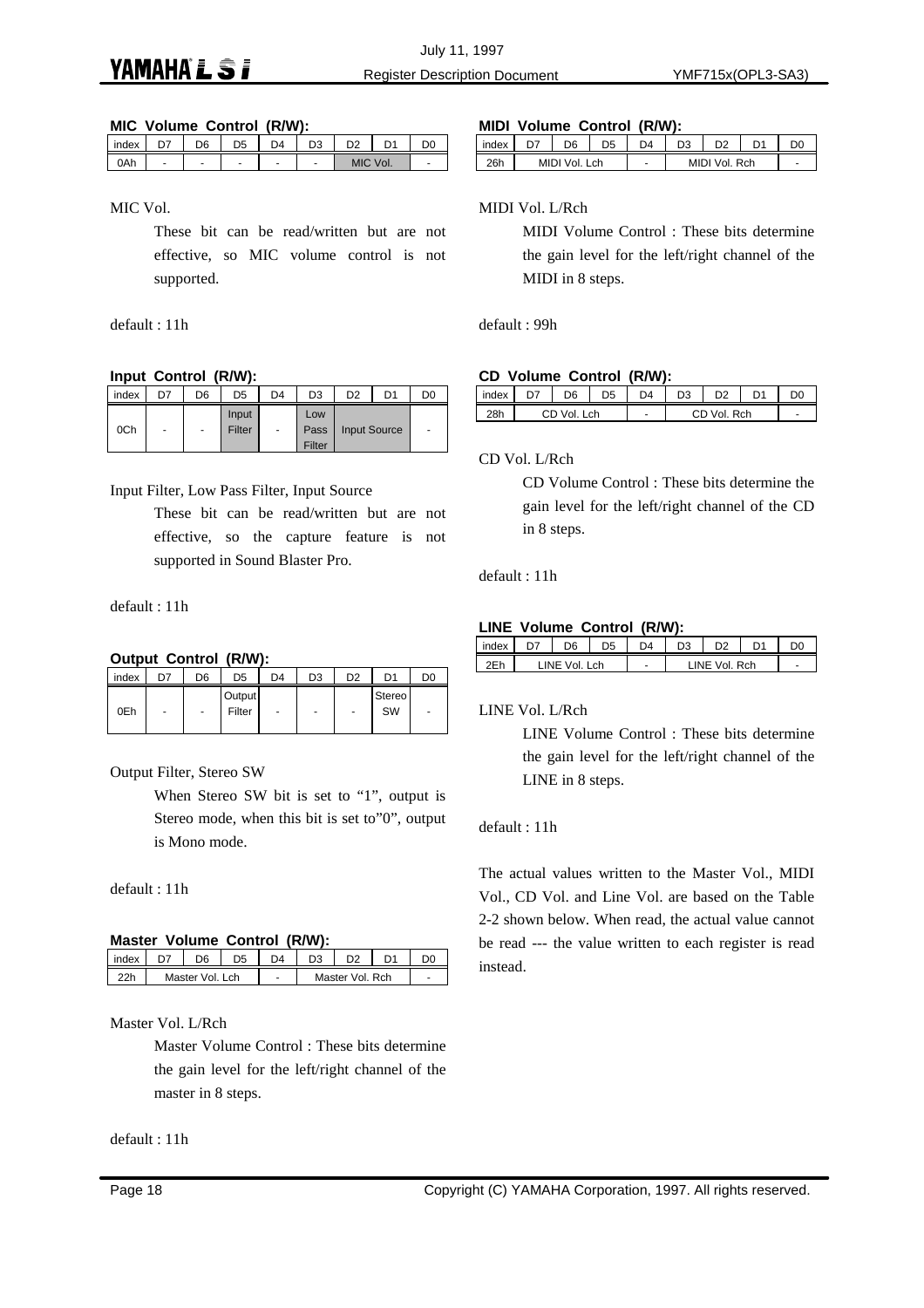|   | Voice Vol. (04h), CD Vol. (28h), Line Vol. (2Eh) |           |           |           |          |          |          |      |  |  |
|---|--------------------------------------------------|-----------|-----------|-----------|----------|----------|----------|------|--|--|
|   | 0                                                |           | 2         | 3         | 4        | 5        | 6        | 7    |  |  |
| 0 | mute                                             | mute      | mute      | mute      | mute     | mute     | mute     | mute |  |  |
|   | mute                                             | $-28.5dB$ | $-22.5dB$ | $-16.5dB$ | -10.5dB  | -7.5dB   | $-3.0dB$ | 0dB  |  |  |
| 2 | mute                                             | $-22.5dB$ | $-16.5dB$ | $-10.5dB$ | $-7.5dB$ | $-3.0dB$ | 0dB      | 0dB  |  |  |
| 3 | mute                                             | $-16.5dB$ | $-10.5dB$ | $-7.5dB$  | $-3.0dB$ | 0dB      | 0dB      | 0dB  |  |  |
| 4 | mute                                             | $-10.5dB$ | -7.5dB    | $-3.0dB$  | 0dB      | 0dB      | 0dB      | 0dB  |  |  |
| 5 | mute                                             | $-7.5dB$  | $-3.0dB$  | 0dB       | 0dB      | 0dB      | 0dB      | 0dB  |  |  |
| 6 | mute                                             | $-3.0dB$  | 0dB       | 0dB       | 0dB      | 0dB      | 0dB      | 0dB  |  |  |
| 7 | mute                                             | 0dB       | 0dB       | 0dB       | 0dB      | 0dB      | 0dB      | 0dB  |  |  |

#### **Table 2-2 Master Volume vs. Each Volume** Master vs. Voice, CD, and Line Volume Table

#### Master vs. MIDI Volume Table

|   |      |           |           |           | MIDI Vol. (26h) |          |          |          |
|---|------|-----------|-----------|-----------|-----------------|----------|----------|----------|
|   | 0    |           | 2         | 3         | 4               | 5        | 6        | 7        |
| 0 | mute | mute      | mute      | mute      | mute            | mute     | mute     | mute     |
|   | mute | $-24.0dB$ | $-18.0dB$ | $-12.0dB$ | $-6.0dB$        | $-3.0dB$ | $+1.5dB$ | $+4.5dB$ |
| 2 | mute | $-18.0dB$ | $-12.0dB$ | $-6.0dB$  | $-3.0dB$        | $+1.5dB$ | $+4.5dB$ | $+4.5dB$ |
| 3 | mute | $-12.0dB$ | $-6.0dB$  | $-3.0dB$  | $+1.5dB$        | $+4.5dB$ | $+4.5dB$ | $+4.5dB$ |
| 4 | mute | $-6.0dB$  | $-3.0dB$  | $+1.5dB$  | $+4.5dB$        | $+4.5dB$ | $+4.5dB$ | $+4.5dB$ |
| 5 | mute | $-3.0dB$  | $+1.5dB$  | $+4.5dB$  | $+4.5dB$        | $+4.5dB$ | $+4.5dB$ | $+4.5dB$ |
| 6 | mute | $+1.5dB$  | $+4.5dB$  | $+4.5dB$  | $+4.5dB$        | $+4.5dB$ | $+4.5dB$ | $+4.5dB$ |
| 7 | mute | $+4.5dB$  | $+4.5dB$  | $+4.5dB$  | $+4.5dB$        | $+4.5dB$ | $+4.5dB$ | $+4.5dB$ |

Sound Blaster Pro Mixer registers correspond to the CODEC Mixer registers as follows. The default state

of the Sound Blaster Mixer registers are as follows.

| <b>Sound Blaster Pro</b> | <b>CODEC</b> |  |
|--------------------------|--------------|--|
| LINE Vol.                | LINE Vol.    |  |
| CD Vol.                  | AUX1 Vol.    |  |

MIDI Vol. AUX2 Vol.

|  |  |  | Sound Blaster Pro Mixer register vs. CODEC Mixer register |
|--|--|--|-----------------------------------------------------------|
|--|--|--|-----------------------------------------------------------|

| <b>Sound Blaster Pro</b> | <b>Mixer Default Value</b> |
|--------------------------|----------------------------|
| Master Vol.              | (99h)                      |
| MIDI Vol.                | +4.5 [dB] (99h)            |
| Voice Vol.               | 0 [dB] (99h)               |
| LINE Vol.                | mute (11h)                 |
| CD Vol.                  | mute (11h)                 |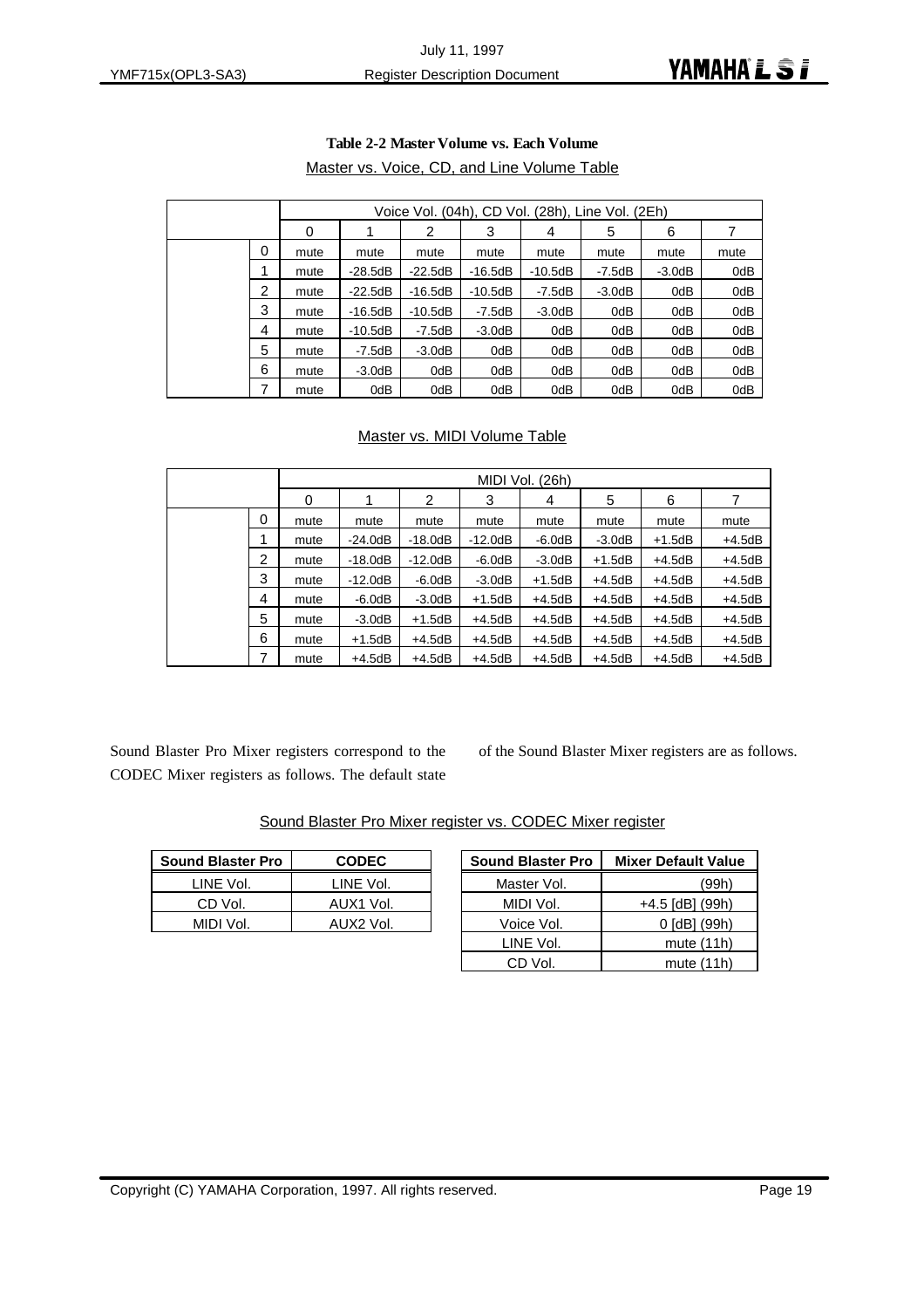#### 2-4. DSP Command

Listed below are the supported DSP commands defined by Sound Blaster Pro. Notice the supported commands are compatible with the standarad game on

DOS application in regarad to audio data playback mainly.

| CMD              |                         | Support Function                                                                 |
|------------------|-------------------------|----------------------------------------------------------------------------------|
| 10h              | o                       | 8 bit direct mode digitized sound I/O output                                     |
| 14h              | o                       | 8 bit single-cycle DMA mode digitized sound output                               |
| 16h              | $^{\ast}$               | 8 bit to 2 bit ADPCM single-cycle DMA mode digitized sound output                |
| 17h              | $\star$                 | 8 bit to 2 bit ADPCM single-cycle DMA mode digitized sound output with ref. byte |
| 1Ch              | o                       | 8 bit auto-init DMA mode digitized sound output                                  |
| 1Fh              | $\star$                 | 8 bit to 2 bit ADPCM auto-init DMA mode digitized sound output with ref. byte    |
| 20h              | $\ast$                  | 8 bit direct mode single byte digitized sound input                              |
| 24h              | $\ast$                  | 8 bit single-cycle DMA mode digitized sound input                                |
| 2Ch              | $\star$                 | 8 bit auto-init DMA mode digitized sound input                                   |
| 30h              | $O(*)$                  | Polling mode MIDI input                                                          |
| 31h              | $O*$                    | Interrupt mode MIDI input                                                        |
| 34h              | $O(*)$                  | UART polling mode MIDI I/O                                                       |
| 35h              | $O*$                    | UART interrupt mode MIDI I/O                                                     |
| 36h              | $O(*)$                  | UART polling mode MIDI I/O with time stamping (MIDI data can not be received)    |
| 37h              | $O*$                    | UART interrupt mode MIDI I/O with time stamping (MIDI data can not be received)  |
| 38h              | $O*$                    | MIDI output                                                                      |
| 40h              | o                       | Set digitized sound transfer Time Constant                                       |
| 48h              | o                       | Set DSP block transfer size                                                      |
| 74h              | o                       | 8 bit to 4 bit ADPCM single-cycle DMA mode digitized sound output                |
| 75h              | o                       | 8 bit to 4 bit ADPCM single-cycle DMA mode digitized sound output with ref. byte |
| 76h              | $\ast$                  | 8 bit to 3 bit ADPCM single-cycle DAM mode digitized sound output                |
| 77h              | $\ast$                  | 8 bit to 3 bit ADPCM single-cycle DMA mode digitized sound output with ref. byte |
| 7Dh              | o                       | 8 bit to 4 bit ADPCM auto-init DMA mode digitized sound output with ref. byte    |
| 7Fh              | $\star$                 | 8 bit to 3 bit ADPCM auto-init DMA mode digitized sound output with ref. byte    |
| 80h              | o                       | Pause DAC for a duration                                                         |
| 90h              | o                       | 8 bit high-speed auto-init DMA mode digitized sound output                       |
| 91 h             | o                       | 8 bit high-speed single-cycle DMA mode digitized sound output                    |
| 98h              | $^{\displaystyle\star}$ | 8 bit high-speed auto-init DMA mode digitized sound input                        |
| 99h              | $\ast$                  | 8 bit high-speed single-cycle DMA mode digitized sound input                     |
| A0h              | $\star$                 | Set input mode to mono                                                           |
| A8h              | $^{\displaystyle\star}$ | Set input mode to stereo                                                         |
| D <sub>0</sub> h | o                       | Pause 8 bit DMA mode digitized sound I/O                                         |
| D <sub>1</sub> h | $\ast$                  | Turn on speaker                                                                  |
| D3h              | $^{\ast}$               | Turn off speaker                                                                 |
| D4h              | o                       | Continue 8 bit DMA mode digitized sound I/O                                      |
| D <sub>8</sub> h | $^{\ast}$               | Get speaker status                                                               |
| <b>DAh</b>       | $\circ$                 | Exit 8 bit auto-init DMA mode digitized sound I/O                                |
| E1h              | o                       | Get DSP version number                                                           |

#### Note:

1) The commands marked "\*" are performed in statemachine, but they are not effective.

3) YMF715/715B are not supported the commands marked "(\*)".

2) Additional undocumented commands are included.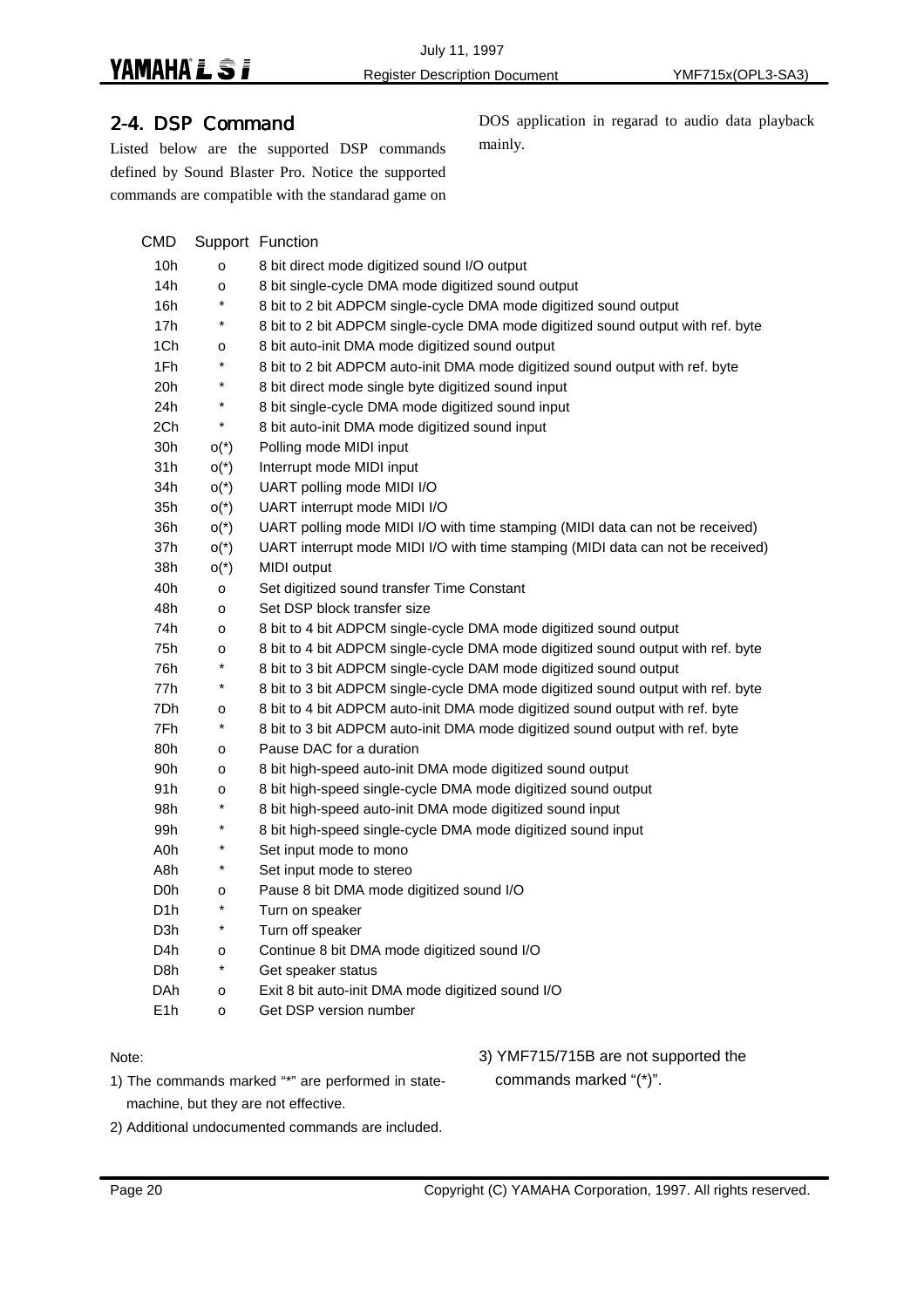#### 3. CODEC Register Descriptions

The following are the detail descriptions of YMF715x (OPL3-SA3) CODEC registers that are shown in YMF715x (OPL3-SA3) specifcation.

#### 3-1. General Description

YMF715x (OPL3-SA3) CODEC is the integrated circuit for performing audio data playback/recording in PC enviroment. The functions include stereo Analog-to Digital and Digital-to Analog converters, analog mixer, 5 analog inputs (LINE, AUX#1(CD), AUX#2, MIC, Mono), simultaneous capture and playback at the same sampling frequency (supports the independent sampling frequency by software (device driver)) and programmable timer (resolution 9.969/9.921 usec). 5 analog inputs can be mixed with output of DAC, synthesizer (FM/wavetable/ZV port) and Sound Blaster audio data with volume control. 3 analog inputs (LINE, AUX#1(CD), MIC) can be multiplexed to the ADC. Some data modes are supported including 8/16 bit linear etc.

YMF715x (OPL3-SA3) CODEC has analog mixer that includes attenuation controls for audio sources. Then individual audio source are summed into the mixer. Example, the AUX#1 (CD) mix register provides 32 volume control in 1.5dB steps and mute control. YMF715x (OPL3-SA3) CODEC is compliant with MPC Level-3.

The following are the I/Os for YMF715x (OPL3- SA3) CODEC.

| CODEC base+0 | R   | <b>Configuration Register</b>      |
|--------------|-----|------------------------------------|
| CODEC base+3 | R   | <b>Status Register</b>             |
| CODEC base+4 | R/W | Direct Register Index Address port |
| CODEC base+5 | R/W | Direct Register Index Data port    |
| CODEC base+6 | R/W | Direct Register Status Register    |
| CODEC base+7 | R/W | Direct Register PIO Data port      |

#### 3-2. Configuration/Status Register

This section describes about confiuration and status register.

#### **Configuration Register (RO):**

| vuu |                                | nr        | )5 | D4      | $\mathcal{L}$<br>נ ∪ | מח | D <sub>1</sub> | DC |
|-----|--------------------------------|-----------|----|---------|----------------------|----|----------------|----|
| 0h  | $^{15}$ $\Omega$ <sup>33</sup> | $``\cap"$ |    | $2 - 0$ |                      |    | $2 - 0$        |    |

This register is used to indicate which resources are assigned; it is a read only register.

IRQ 2-0:

"0" : No interrupt channel is available

- "1" : IRQ7 is available
- "2" : IRQ9 is available
- "3" : IRQ10 is available
- "4" : IRO11 is available
- "5"-"7" : reserved.

#### DMA 2-0:

"0" : No DMA channel is available "1" : DMA0 is available "2" : DMA1 is available "3" : DMA3 is available "4"-"7" : reserved

#### Note)

When the CODEC is in Dual DMA mode, only the playback DMA channels are valid and the recording DMA channels are ignored.

#### **Configuration Register (RO):**

| port  | -- | D6                  | יי           | $\mathsf{D}4$                | D <sub>3</sub>               | D2             | n,       | D(  |
|-------|----|---------------------|--------------|------------------------------|------------------------------|----------------|----------|-----|
| $+3h$ |    | $\mathfrak{g}$<br>U | $``\bigcap"$ | $\mathbf{H} \cap \mathbf{H}$ | $\mathbf{H} \cap \mathbf{H}$ | <b>66 A 33</b> | 550<br>◡ | "0" |

#### SBHC

If this bit is "0", the board is in a 16-bit slot, and if this bit is "1", the board is in an 8-bit slot and DMA0, IRQ10, and IRQ11 are not valid.

#### D5-0

Always returns 04h.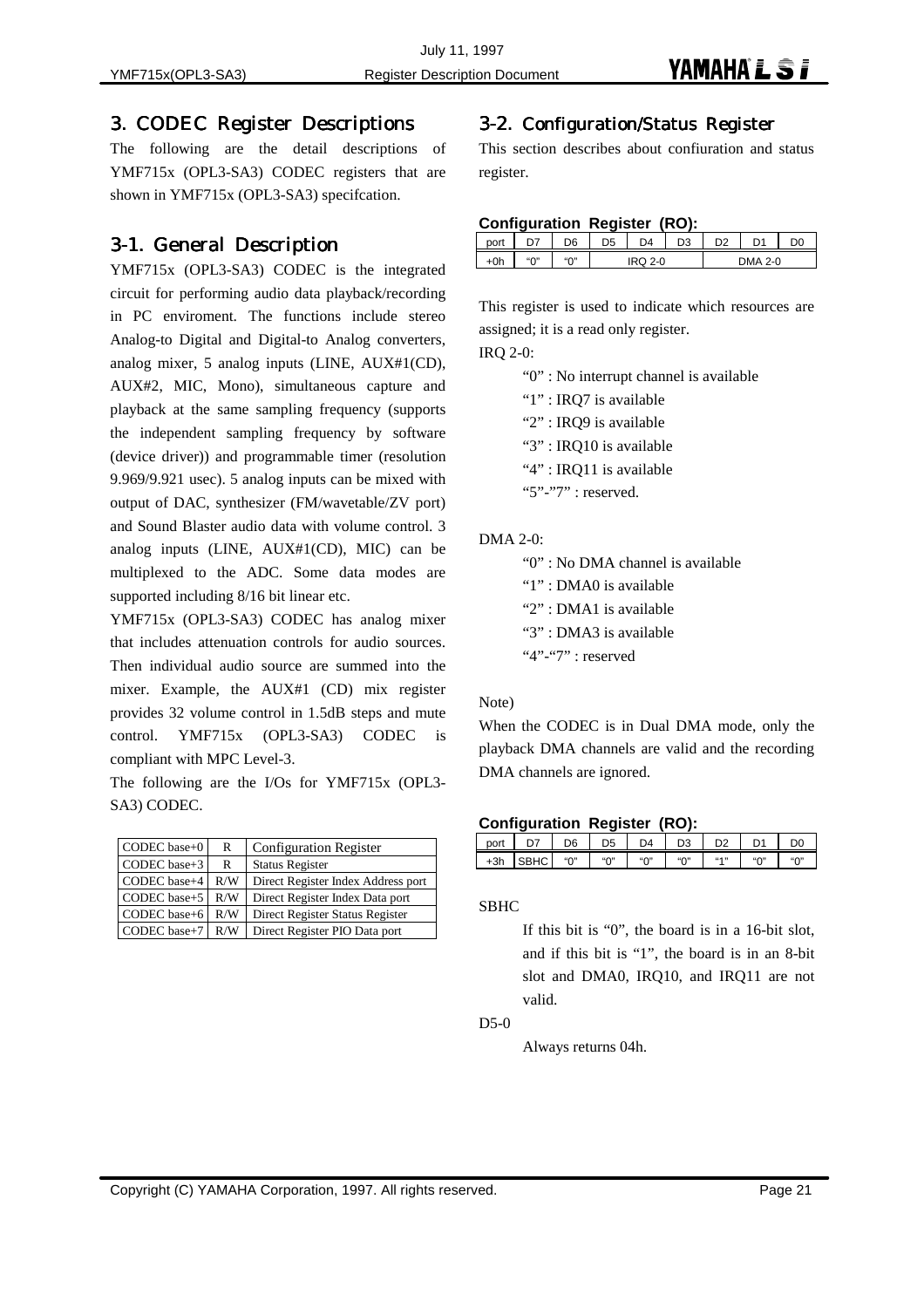#### **Table 3-1 CODEC Direct Register Mapping**

#### **CODEC Direct Registers (R/W):**

| port  | D7          | D6                                                                      | D5 | D4 | D3 | D <sub>2</sub> | D1 | D0 |  |
|-------|-------------|-------------------------------------------------------------------------|----|----|----|----------------|----|----|--|
| $+4h$ | <b>INIT</b> | MCE<br>TRD<br><b>Index Address</b>                                      |    |    |    |                |    |    |  |
| +5h   |             | Index Data                                                              |    |    |    |                |    |    |  |
| +6h   | CU/L        | <b>PRDY</b><br>CL/R<br>CRDY<br><b>INT</b><br>PL/R<br><b>SER</b><br>PU/L |    |    |    |                |    |    |  |
| $+7h$ |             | PIO Data                                                                |    |    |    |                |    |    |  |

#### **Table 3-2 CODEC Indirect Register Mapping**

#### **CODEC Indirect Registers (R/W):**

| Index | D7                | D <sub>6</sub>           | D <sub>5</sub>           | D <sub>4</sub>               | D <sub>3</sub>           | D <sub>2</sub>              | D <sub>1</sub>  | D <sub>0</sub>           |
|-------|-------------------|--------------------------|--------------------------|------------------------------|--------------------------|-----------------------------|-----------------|--------------------------|
| 00h   | LSS1              | LSS0                     | LMGE                     |                              | LIG <sub>3</sub>         | LIG <sub>2</sub>            | LIG1            | LIG0                     |
| 01h   | RSS1              | RSS <sub>0</sub>         | <b>RMGE</b>              |                              | RIG3                     | RIG <sub>2</sub>            | RIG1            | RIG0                     |
| 02h   | LX1M              | ÷                        |                          | <b>LX1G4</b>                 | <b>LX1G3</b>             | <b>LX1G2</b>                | <b>LX1G1</b>    | <b>LX1G0</b>             |
| 03h   | RX1M              | ÷,                       | $\blacksquare$           | RX1G4                        | <b>RX1G3</b>             | <b>RX1G2</b>                | RX1G1           | RX1G0                    |
| 04h   | LX2M              |                          |                          | LX2G4                        | LX2G3                    | <b>LX2G2</b>                | LX2G1           | LX2G0                    |
| 05h   | RX <sub>2</sub> M | -                        |                          | RX2G4                        | RX2G3                    | <b>RX2G2</b>                | RX2G1           | RX2G0                    |
| 06h   | <b>LOM</b>        | ۰                        | LOA5                     | LOA4                         | LOA3                     | LOA <sub>2</sub>            | LOA1            | LOA0                     |
| 07h   | <b>ROM</b>        | $\blacksquare$           | ROA5                     | ROA4                         | ROA3                     | ROA <sub>2</sub>            | ROA1            | ROA0                     |
| 08h   | FM1               | <b>FMO</b>               | C/L                      | S/M                          | CFS <sub>2</sub>         | CFS1                        | CFS0            | <b>CSL</b>               |
| 09h   | <b>CPIO</b>       | <b>PPIO</b>              |                          |                              | <b>ACAL</b>              | <b>SDC</b>                  | CEN             | <b>PEN</b>               |
| 0Ah   | XTL1*             | $XTL0*$                  | $\blacksquare$           |                              | $\blacksquare$           | $\blacksquare$              | <b>IEN</b>      | $\blacksquare$           |
| 0Bh   | <b>COR</b>        | <b>PUR</b>               | ACI                      | <b>DRS</b>                   | "O"                      | "0"                         | "О"             | "0"                      |
| 0Ch   | <b>MID</b>        | <b>MODE</b>              | $\mathbb{Z}^2$           | $\Box$                       | ID <sub>3</sub>          | ID <sub>2</sub>             | ID <sub>1</sub> | ID <sub>0</sub>          |
| 0Dh   | LBA5              | LBA4                     | LBA3                     | LBA2                         | LBA1                     | LBA0                        | ÷,              | LBE                      |
| 0Eh   | PUB7              | PUB <sub>6</sub>         | PUB <sub>5</sub>         | PUB4                         | PUB <sub>3</sub>         | PUB <sub>2</sub>            | PUB1            | PUB <sub>0</sub>         |
| 0Fh   | PLB7              | PLB6                     | PLB5                     | PLB4                         | PLB <sub>3</sub>         | PLB <sub>2</sub>            | PLB1            | PLB <sub>0</sub>         |
| 10h   | <b>OLB</b>        | <b>TE</b>                | <b>CMCE</b>              | <b>PMCE</b>                  |                          |                             |                 | <b>DACZ</b>              |
| 11h   | $\blacksquare$    | $\overline{\phantom{0}}$ |                          | $\blacksquare$               | $\overline{\phantom{a}}$ | $\mathcal{L}^{\mathcal{A}}$ |                 | HPF*                     |
| 12h   | <b>LLM</b>        | $\blacksquare$           | ä,                       | LLG4                         | LLG <sub>3</sub>         | LLG <sub>2</sub>            | LLG1            | LLG0                     |
| 13h   | <b>RLM</b>        | ÷,                       | $\mathbf{r}$             | RLG4                         | RLG3                     | RLG <sub>2</sub>            | RLG1            | RLG0                     |
| 14h   | TL7               | TL <sub>6</sub>          | TL <sub>5</sub>          | TL <sub>4</sub>              | TL <sub>3</sub>          | TL <sub>2</sub>             | TL <sub>1</sub> | TL <sub>0</sub>          |
| 15h   | TU7               | TU <sub>6</sub>          | TU <sub>5</sub>          | TU4                          | TU <sub>3</sub>          | TU <sub>2</sub>             | TU <sub>1</sub> | TU <sub>0</sub>          |
| 16h   | ÷,                | $\blacksquare$           | $\blacksquare$           | $\overline{\phantom{a}}$     | $\blacksquare$           | $\blacksquare$              | $\blacksquare$  | $\blacksquare$           |
| 17h   | ÷,                | $\overline{a}$           | $\blacksquare$           |                              | $\blacksquare$           | $\mathbf{r}$                | $\blacksquare$  | $\blacksquare$           |
| 18h   |                   | TI                       | CI                       | PI                           | <b>CU</b>                | CO                          | PO              | PU                       |
| 19h   | V <sub>2</sub>    | V <sub>1</sub>           | V <sub>0</sub>           | $\qquad \qquad \blacksquare$ | $\blacksquare$           | CID <sub>2</sub>            | CID1            | CID <sub>0</sub>         |
| 1Ah   | MIM               | $\blacksquare$           | $\overline{\phantom{a}}$ |                              | MIA3                     | MIA <sub>2</sub>            | MIA1            | MIA0                     |
| 1Bh   |                   |                          |                          |                              |                          |                             |                 |                          |
| 1Ch   | FMT <sub>1</sub>  | FMT <sub>0</sub>         | C/L                      | S/M                          |                          | $\overline{\phantom{a}}$    |                 | $\blacksquare$           |
| 1Dh   |                   |                          |                          |                              |                          |                             |                 | $\overline{\phantom{a}}$ |
| 1Eh   | CUB7              | CUB <sub>6</sub>         | CUB <sub>5</sub>         | CUB4                         | CUB <sub>3</sub>         | CUB <sub>2</sub>            | CUB1            | CUB <sub>0</sub>         |
| 1Fh   | CLB7              | CLB6                     | CLB5                     | CLB4                         | CLB <sub>3</sub>         | CLB <sub>2</sub>            | CLB1            | CLB <sub>0</sub>         |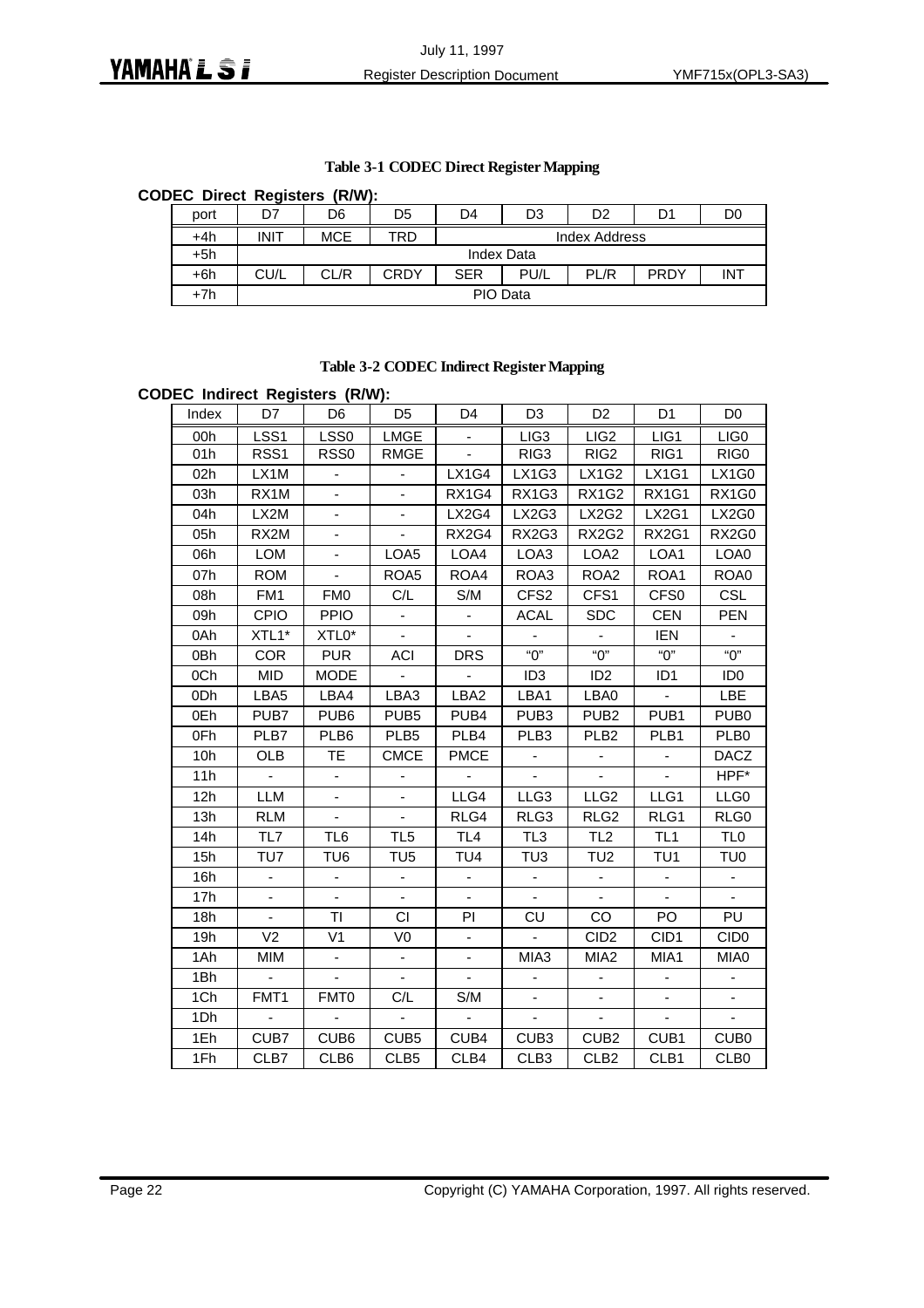#### 3-3. CODEC Direct Registers

The Table 3-1 is shown the CODEC direct register mapping. This section describes all the direct registers.

#### **Index Address Register (R/W):**

|           | - הר | 74 | υa    | מח          | n, |  |
|-----------|------|----|-------|-------------|----|--|
| $\cdot$ . |      |    | Index | Address 4-0 |    |  |

#### INIT

CODEC Initialization : During CODEC initialization, this bit is read as "1". CODEC initialization is caused by changing sampling frequency and clock format and resetting by RESET pin. This bit is read only.

#### **MCE**

Mode Change Enable : This bit should be set to "1" whenever the current mode of the YM715x (OPL3-SA3) CODEC is changed. The Data Format (indirect register, index 08, 1Ch) and Interface Configuration (indirect register, index 09h) registers CANNOT be changed unless this bit is set to "1". The exceptions are index 09h, CEN and PEN bits. The wave output is muted when MCE is set to "1".

#### **TRD**

Transfer Request Disable :

#### Index Address 4-0

These bits specify the address of the indirect register accessed by the Index Data Register (port+5h). Bit 4 allows access to indirect registers 10-1Fh. Bit 4 is only available MODE=1 (indirect register, index 0Ch). These bits are read/write.

default : 40h

#### **Index Data Register (R/W):**

|  | חה | <b>DF</b> | D4             | n o | D۵ | n. |  |
|--|----|-----------|----------------|-----|----|----|--|
|  |    |           | Index Data 7-0 |     |    |    |  |

Index Data 7-0

These bits are the Data register referenced by the Index Address register (port+4h).

default : 00h

#### **Status Register (RO):**

| port | דה | D6. | D.5                                                 | D4 | D <sub>3</sub> | D <sub>2</sub> | D1 | DC  |
|------|----|-----|-----------------------------------------------------|----|----------------|----------------|----|-----|
|      |    |     | +6h   CU/L   CL/R   CRDY   SER   PU/L   PL/R   PRDY |    |                |                |    | INT |

#### CU/L

Capture Upper/Lower Byte ready : This bit indicates whether the capture data ready is for the upper or lower byte of the channel. If this bit is set to "1", upper byte or any 8-bit ready.

#### CL/R

Capture Left/Right Sample : This bit indicates whether the capture data waiting is for the left channel or right channel. If this bit set to "1", left channel or Mono data.

#### **CRDY**

Capture Data Ready :

#### SER

Sample Error : This bit indicates that sample was not serviced in time and an error has occurred. The bit indicates an overrun of capture and underrun for playback.

PU/L

Playback Upper/Lower Byte ready : This bit indicates whether the playback data needed is for the upper or lower byte of the channel. If this bit is set to "1", upper byte or any 8-bit mode.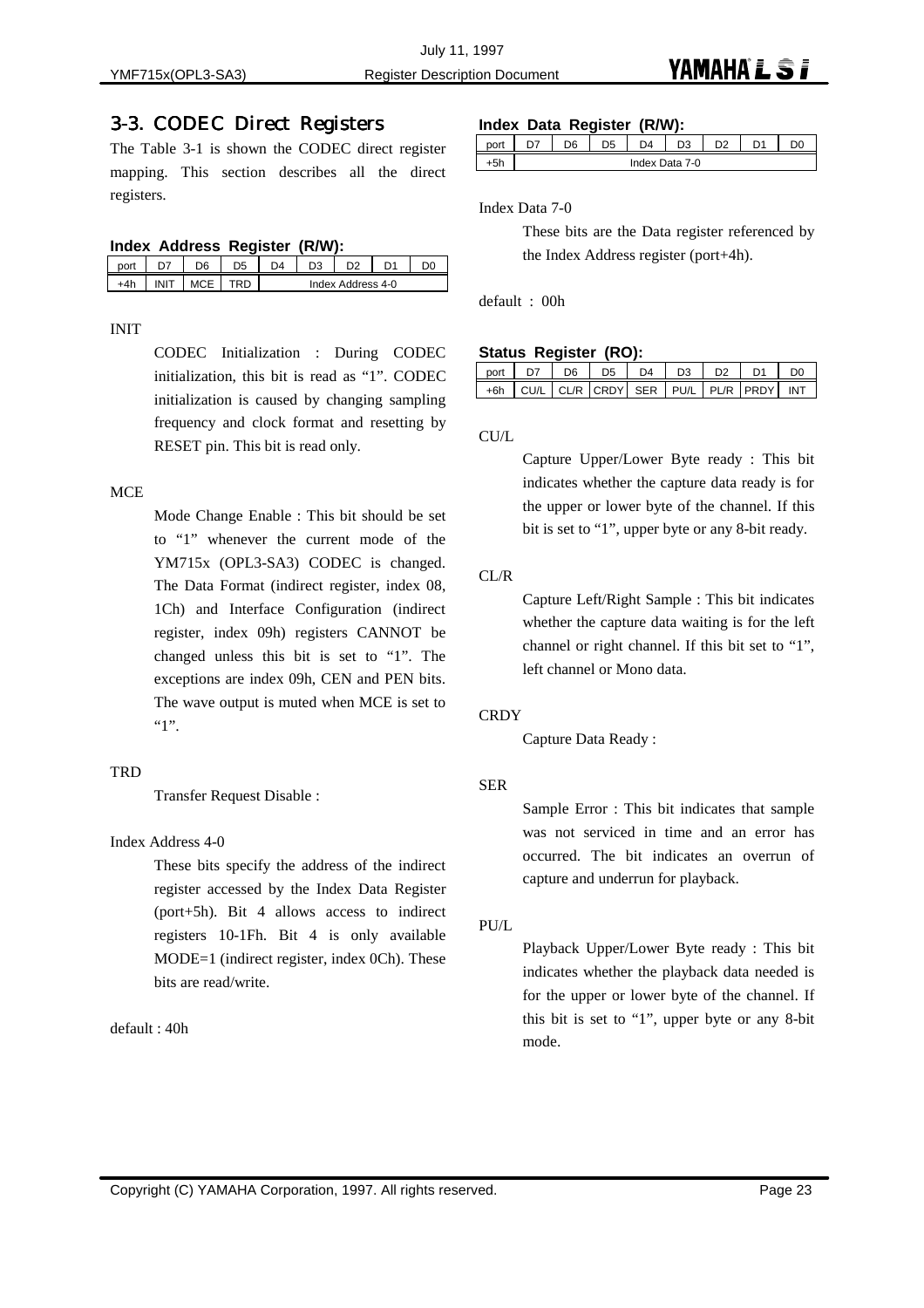#### PL/R

Playback Left/Right Sample : This bit indicates whether the playback data needed is for the left channel or right channel. If this bit set to "1", left channel or Mono data.

#### PRDY

Playback Data Ready :

#### INT

Interrupt Status : This indicates the status of the internal interrupt logic of YMF715x (OPL3-SA3). This bit is cleared by any write of any value to this register. Indirect register, index 0Ah, IEN bit determines whether the state of this bit is reflected on the IRQn signal pin assigned to the CODEC. If this bit is read as "1", interrupt active.

default : CCh

#### **PIO Data Register (R/W):**

| .<br>. . |          |                | <br>-- | . .                 |  |                |  |  |
|----------|----------|----------------|--------|---------------------|--|----------------|--|--|
| port     | D.C.     | D <sub>5</sub> | D4     | n <sub>o</sub><br>◡ |  | D <sub>1</sub> |  |  |
|          | PIO Data |                |        |                     |  |                |  |  |

#### PIO Data

Playback/Capture Data port : This is the control register where playback/capture data is written/read during programmed I/O data transfers.

default : 80h

### 3-4. CODEC Indirect Registers

The Table 3-2 is shown the CODEC indirect register mapping. This section describes all the indirect registers. Note that indirect registers, index 10-1Fh are only available when the indirect register, index 0Ch, MODE bit is set to "1".

#### **Left ADC Input Control (R/W):**

| index | Dß | D5             | D4  | D3 | D <sub>2</sub> | D <sub>1</sub>          | D۵ |
|-------|----|----------------|-----|----|----------------|-------------------------|----|
| 00h   |    | LSS1 LSS0 LMGE | . . |    |                | LLIG3 LLIG2 LLIG1 LLIG0 |    |

#### LSS1-0

Left ADC Input Source Select : These bits determine the analog input source for left channel recording. "0" : Left LINE - LINEL

"1" : Left AUX1 - AUX1L

"2" : Left MIC - MIC

"3" : Left Line out Loopback

#### LMGE

Left MIC gain enable : This bit enables the 20dB gain stage of the left mic input signal.

#### LIG3-0

Left ADC Gain : These bits determine the left channel gain level of the analog source recording volume in -1.5 dB steps. When all bits are set to "0", volume is maximum (0 dB) and when all bits are set to "1", volume is minimum  $(+22.5$  dB).

default : 00h

#### **Right ADC Input Control (R/W):**

| index | D7 | D6. | D <sub>5</sub>     | D4 | D <sub>3</sub> | D <sub>2</sub>      | m |
|-------|----|-----|--------------------|----|----------------|---------------------|---|
|       |    |     | 01h RSS1 RSS0 RMGE |    |                | RIG3 RIG2 RIG1 RIG0 |   |

#### RSS1-0

Right ADC Input Source Select : These bits determine the analog input source for right channel recording.

- "0" : Right LINE LINER
- "1" : Right AUX1 AUX1R
- "2" : Right MIC MIC
- "3" : Right Line out Loopback

#### RMGE

Right MIC gain enable : This bit enables the 20dB gain stage of the right mic input signal.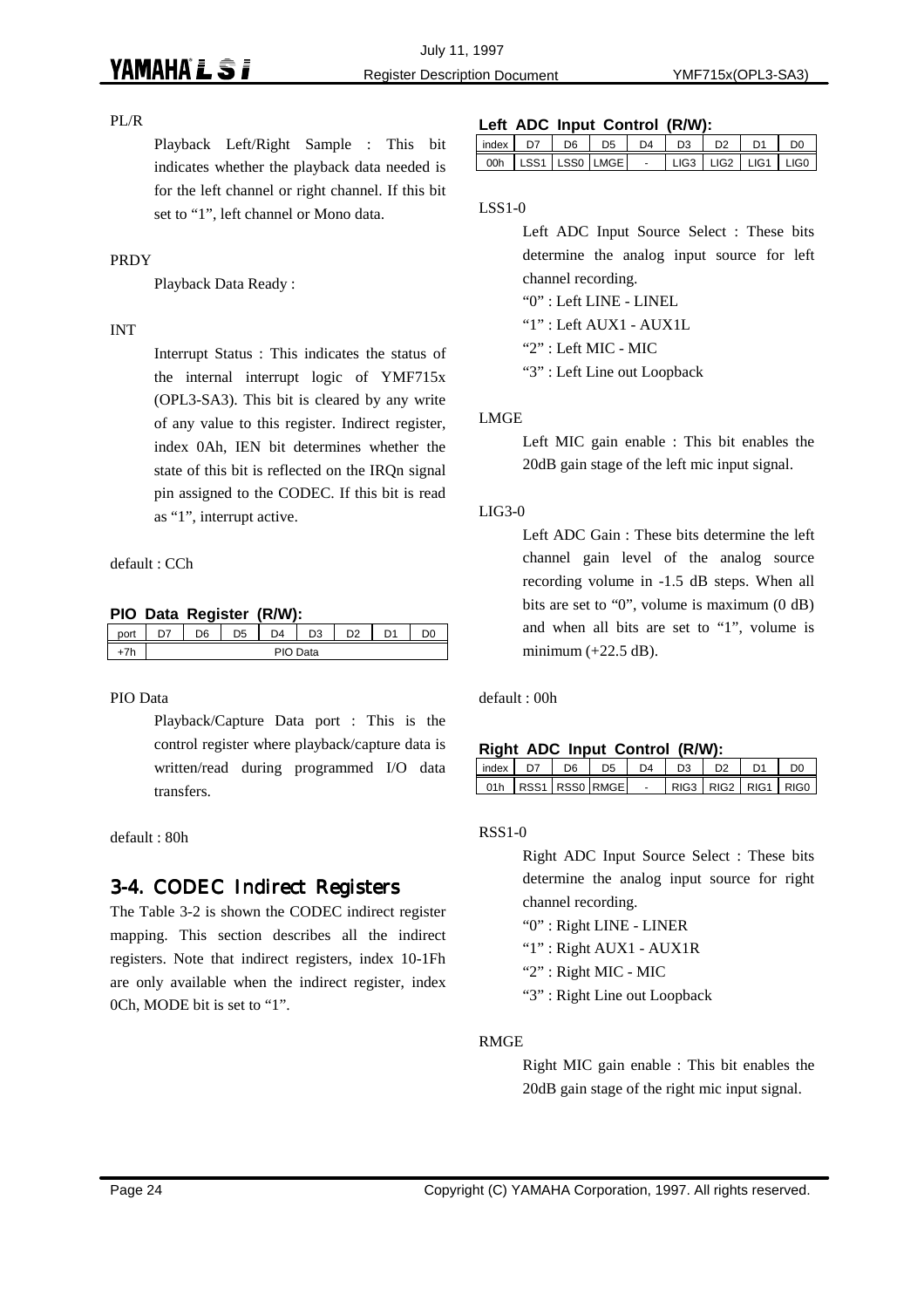#### RIG3-0

Right ADC Gain : These bits determine the right channel gain level of the analog source recording volume in -1.5 dB steps. When all bits are set to "0", volume is maximum (0 dB) and when all bits are set to "1", volume is minimum (+22.5 dB).

default : 00h

#### **Left Aux#1 Input Control (R/W):**

| index | D7       | D <sub>6</sub> | D <sub>5</sub> | D <sub>4</sub>                | D <sub>3</sub> | D <sub>2</sub> | D1 |  |
|-------|----------|----------------|----------------|-------------------------------|----------------|----------------|----|--|
|       | 02h LX1M |                |                | LX1G4 LX1G3 LX1G2 LX1G1 LX1G0 |                |                |    |  |

#### LX1M

Left Aux#1 Mute : Setting this bit to "1" mutes the left channel of the AUX#1.

#### LX1G4-0

Left AUX#1 Gain : These bits determine the gain level for the left channel of the AUX#1 in -1.5 dB steps. When all bits are set to "0", volume is maximum (+12 dB) and when all bits are set to "1", volume is minimum (- 34.5dB).

default : 88h

#### **Right Aux#1 Input Control (R/W):**

| index |        | D6 | D5 | D4 |  | DС                            |
|-------|--------|----|----|----|--|-------------------------------|
| 03h   | I RX1M |    |    |    |  | RX1G4 RX1G3 RX1G2 RX1G1 RX1G0 |

#### RX1M

Right Aux#1 Mute : Setting this bit to "1" mutes the right channel of the AUX#1.

#### RX1G4-0

Right AUX#1 Gain : These bits determine the gain level for the right channel of the AUX#1 in -1.5 dB steps. When all bits are set to "0", volume is maximum (+12 dB) and when all bits are set to "1", volume is minimum (-34.5 dB).

default : 88h

#### **Left Aux#2 Input Control (R/W):**

| l index l | D7                        | D6. | D <sub>5</sub> | D4                            | D <sub>3</sub> | D2 |  |
|-----------|---------------------------|-----|----------------|-------------------------------|----------------|----|--|
| 04h       | $\sqrt{2}$ 1 $\times$ 2 M |     |                | LX2G4 LX2G3 LX2G2 LX2G1 LX2G0 |                |    |  |

#### LX2M

#### LX2G4-0

Left AUX#2 Gain : These bits determine the gain level for the left channel of the AUX#2 in -1.5 dB steps. When all bits are set to "0", volume is maximum (+12 dB) and when all bits are set to "1", volume is minimum (-34.5 dB).

default : 05h (+4.5[dB])

#### **Right Aux#2 Input Control (R/W):**

| index |        | ነፍ | D4 |  | D٢                            |
|-------|--------|----|----|--|-------------------------------|
| 05h   | I RX2M |    |    |  | RX2G4 RX2G3 RX1G2 RX1G1 RX1G0 |

#### RX1M

Right Aux#2 Mute : Setting this bit to "1" mutes the right channel of the AUX#2.

#### RX1G4-0

Right AUX#2 Gain : These bits determine the gain level for the right channel of the AUX#2 in -1.5 dB steps. When all bits are set to "0", volume is maximum (+12 dB) and when all bits are set to "1", volume is minimum (-34.5 dB).

default : 05h (+4.5[dB])

#### **Left Wave Output Control (R/W):**

| index | D7      | D6. | D5 | D <sub>4</sub>                  | D <sub>3</sub> | D <sub>2</sub> | D1 | no |
|-------|---------|-----|----|---------------------------------|----------------|----------------|----|----|
|       | 06h LOM |     |    | LOA5 LOA4 LOA3 LOA2 LOA1 LOA0 L |                |                |    |    |

#### LOM

Left Wave Mute : Setting this bit to "1" mutes the left channel of the wave output.

Left Aux#2 Mute : Setting this bit to "1" mutes the left channel of the AUX#2.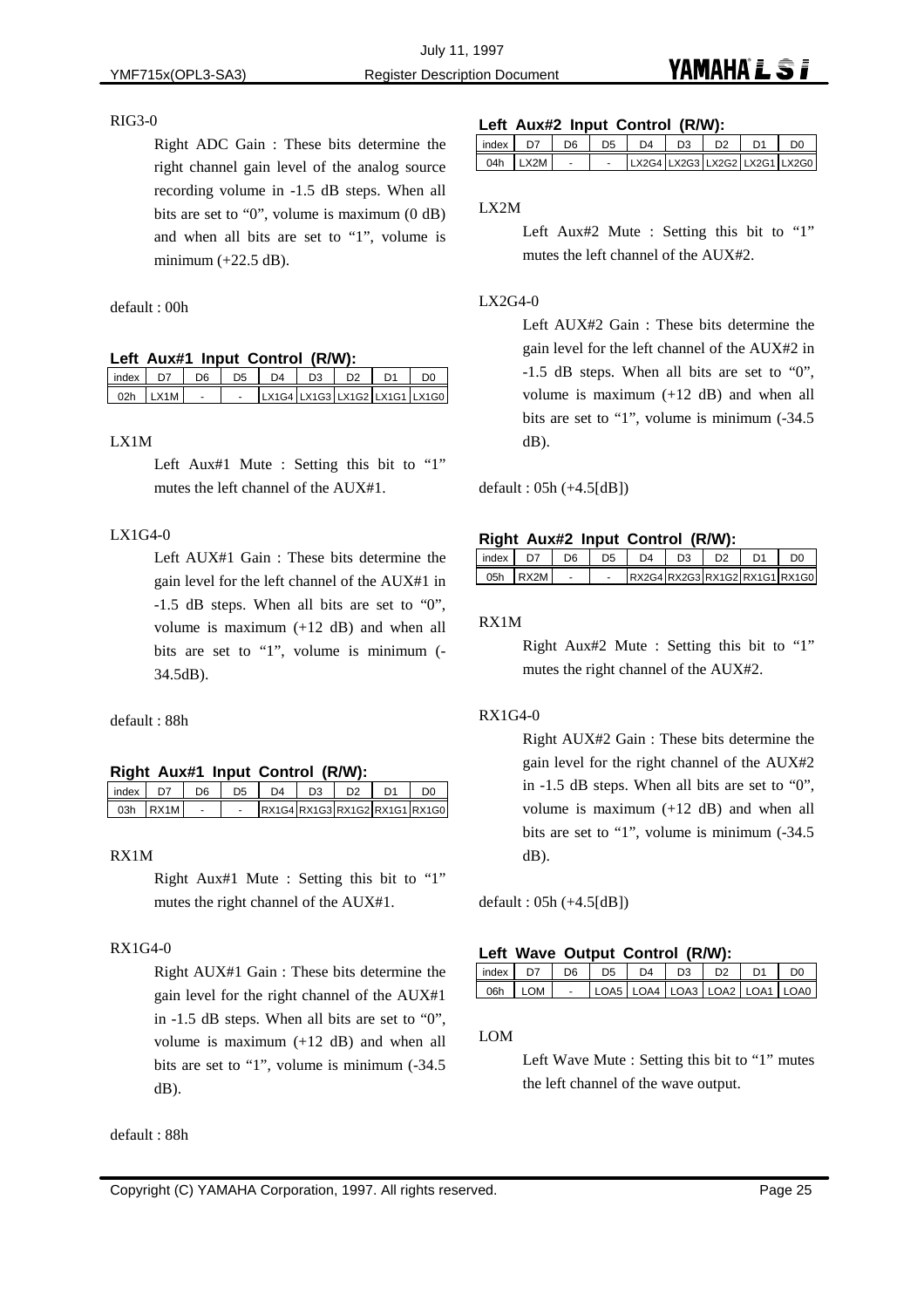#### LOA5-0

Left Wave output Gain : These bits determine the gain level for the left channel of the wave output in -1.5 dB steps. When all bits are set to "0", volume is maximum (0 dB) and when all bits are set to "1", volume is minimum (-94.5 dB).

default : 80h

#### **Right Wave Output Control (R/W):**

|               |  |  |  | index   D7   D6   D5   D4   D3   D2   D1   D0 |
|---------------|--|--|--|-----------------------------------------------|
| 07h   ROM   - |  |  |  | ROA5 ROA4 ROA3 ROA2 ROA1 ROA0                 |

#### ROM

Right Wave Mute : Setting this bit to "1" mutes the right channel of the wave output.

#### ROA5-0

Right Wave output Gain : These bits determine the gain level for the right channel of the wave output in -1.5 dB steps. When all bits are set to "0", volume is maximum (0 dB) and when all bits are set to "1", volume is minimum (-94.5 dB).

default : 80h

| Fs and Playback Data Format (R/W): |  |  |  |  |  |  |  |
|------------------------------------|--|--|--|--|--|--|--|
|------------------------------------|--|--|--|--|--|--|--|

| index |                 | D6 | D5 | D4 | D3 | מח |                                            | DC |
|-------|-----------------|----|----|----|----|----|--------------------------------------------|----|
| 08h   | FM <sub>1</sub> |    |    |    |    |    | FMO   C/L   S/M   CFS2   CFS1   CFS0   CSL |    |

#### FM1-0, C/L

The FM1-0 and C/L bits set the audio data format as shown below. If index 0Ch, MODE=0, FM1 is forced low, FM0, and C/L bits are used for both playback and capture. If MODE=1, These bits are only used for playback format, and indirect register, index 1Ch is only used for capture format. Direct register, port+4h, MCE bit or indirect register, index 10h, PMCE bit must be set to "1" to modify these bits.

| FM1      | FM0 | C/L | Remark                        |
|----------|-----|-----|-------------------------------|
|          |     | 0   | Linear, 8-bit unsigned        |
| 0        | 0   |     | u-Law, 8bit companded         |
| $\Omega$ |     | 0   | Linear, 16-bit 2's complement |
|          |     |     | Little Endian                 |
| 0        |     |     | A-Law, 8-bit companded        |
|          |     | 0   | Reserved                      |
|          | U   |     | ADPCM, 4-bit, IMA compatible  |
|          |     | 0   | Linear, 16-bit 2's complement |
|          |     |     | Big Endian                    |
|          |     |     | Reserved                      |

S/M

Stereo/Mono Select : This bit determines how the audio data streams are formatted. If MODE=0, this bit is used for both playback and capture. If MODE=1, this bit is only used for playback format, and indirect register, index 1Ch is only used for capture format. If this bit is set to "1", audio data format is Stereo. Direct register, port+4h, MCE bit or indirect register, index 10h, PMCE bit must be set to "1" to modify this bit.

#### CFS2-0, C2SL

Clock Frequency Divide Select : CFS2-0 bits specify the audio sample frequency for both playback and capture. C2SL bit specifies the clock source used for the audio sample rates for both playback and capture. Direct register, port+4h, MCE bit must be set to "1" to modify these bits.

| $CFS2-0$                           | Divide | $C2SL=0$ | $C2SI = 1$ |
|------------------------------------|--------|----------|------------|
| $\lq\lq$                           | 3072   | 8.0kHz   | 5.51kHz    |
| ""                                 | 1536   | 16.0kHz  | 11.025kHz  |
| $\mathfrak{so}$                    | 869    | 27.42kHz | 18.9kHz    |
| $\mathfrak{c}$                     | 768    | 32.0kHz  | 22.05kHz   |
| ``4"                               | 448    | N/A      | 37.8kHz    |
| ``5"                               | 384    | N/A      | 44.1kHz    |
| "6"                                | 512    | 48.0kHz  | 33.075kHz  |
| $\left\langle \cdot \right\rangle$ | 2560   | 9.6kHz   | 6.62kHz    |

default : 00h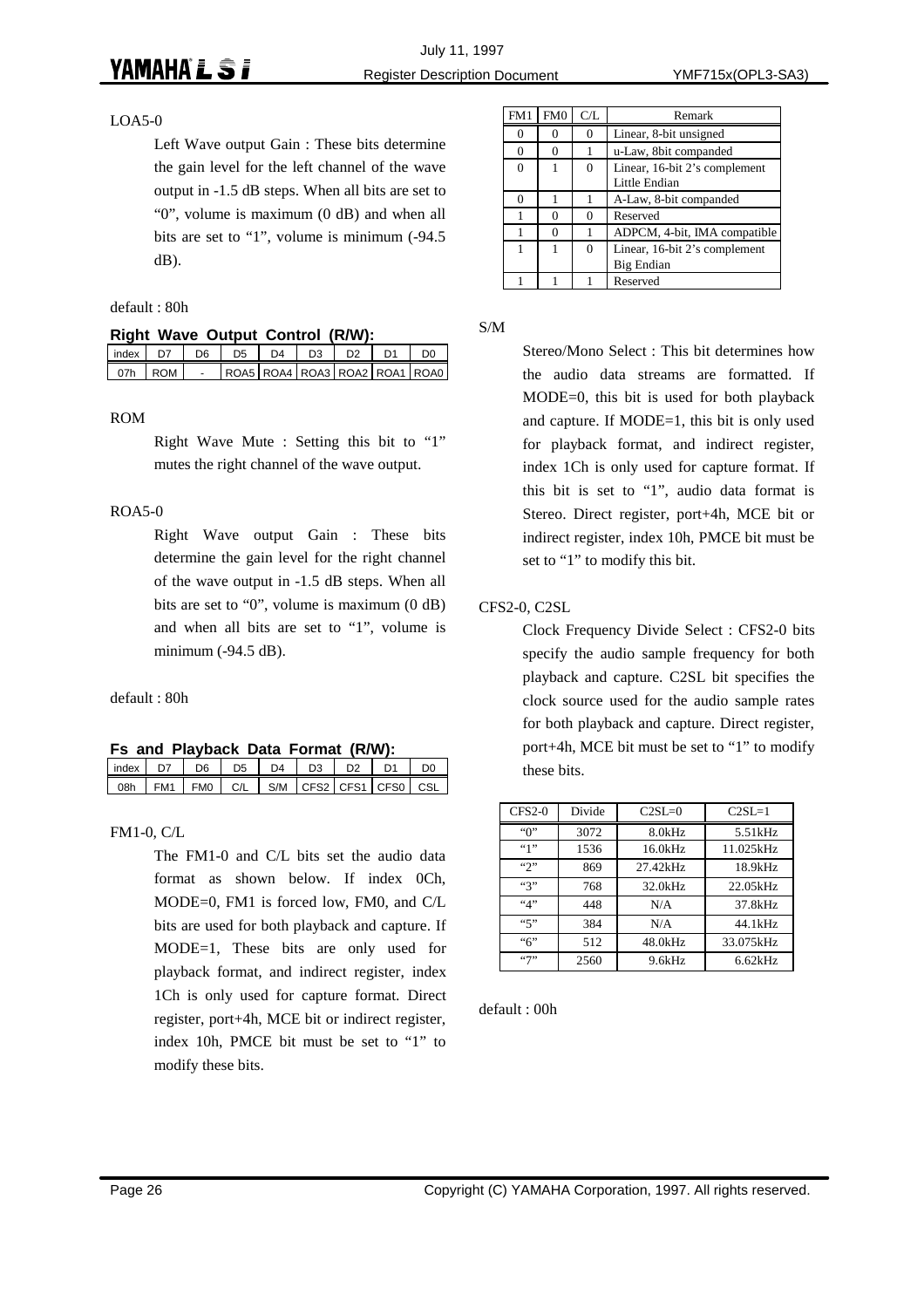#### **Interface Configuration (R/W):**

| index D7          | D6 | D5 |  | D4   D3   D2   D1 |                  | D <sub>0</sub> |
|-------------------|----|----|--|-------------------|------------------|----------------|
| logh cPIO PPIO L- |    |    |  |                   | ACAL SDC CEN PEN |                |

#### CPIO

Capture PIO Enable : This bit determines whether the capture data is transferred via DMA or PIO. If this bit is set to "1", PIO transfers.

#### PPIO

Playback PIO Enable : This bit determines whether the playback data is transferred via DMA or PIO. If this bit is set to "1", PIO transfers.

#### ACAL

Digital Filter Initialize Enable : If this bit is set to "1", index 0Bh, ACI bit is read as "1" during about 64fs whenever direct register, port+4h, MCE bit changes from "1" to "0" and internal digital filter is initialized. If this bit is set to "0", ACI bit is read as "0" and internal digital filter is not initialized.

#### SDC

Single DMA Channel : This bit forces YMF715x (OPL3-SA3) to use one DMA channel. If this bit is set to "1", single DMA channel mode, and if this bit is set to "0", dual DMA channel mode.

#### **CEN**

Capture Enabled : This bit enables the capture data. This bit may be set to "1"/"0" without setting the MCE bit. If this bit set to "1", capture enabled.

#### PEN

Playback Enabled : This bit enables the playback data. This bit may be set to "1"/"0" without setting the MCE bit. If this bit set to "1", playback enabled.

default : 08h

#### **Pin Control (R/W):**

| .     |       |                | .              |                |                |                |    |
|-------|-------|----------------|----------------|----------------|----------------|----------------|----|
| index | D7    | D <sub>6</sub> | D <sub>5</sub> | D <sub>4</sub> | D <sub>3</sub> | D <sub>1</sub> | D0 |
| 0Ah   | XTI 1 | XTL0           |                |                | -              | IEN            |    |

#### XTL1-0

These bits can be read/written but are not effective.

#### IEN

Interrupt Enable : This bit enables the YMF715x (OPL3-SA3) CODEC interrupt. The interrupt will reflect the direct register, port+6h, INT bit.

default : 00h

#### **Error Status and Initialization (RO):**

| index           |     | הר         | 5د  | D4         |     |  | D(                                   |
|-----------------|-----|------------|-----|------------|-----|--|--------------------------------------|
| 0 <sub>Bh</sub> | COR | <b>PUR</b> | ACI | <b>DRS</b> | "∩" |  | $\mathfrak{u}\cap \mathfrak{v}$<br>u |

**COR** 

Capture overrun : This bit is read as "1" when the capture data has not been read by the host before the next sample arrives. This bit is read as "1" when an error condition occurs and will not clear until the direct register, port+6h is read.

#### PUR

Playback Underrun : This bit is read as "1" when the playback data has not arrived from host in time to be played. This bit is read as "1" when an error condition occurs and will not clear until the direct register, port+6h is read.

#### ACI

Digital Filter Initialization in-progress : This bit indicates the state of digital filter initialization. If this bit is read as "1", digital filter initialization is inprogress.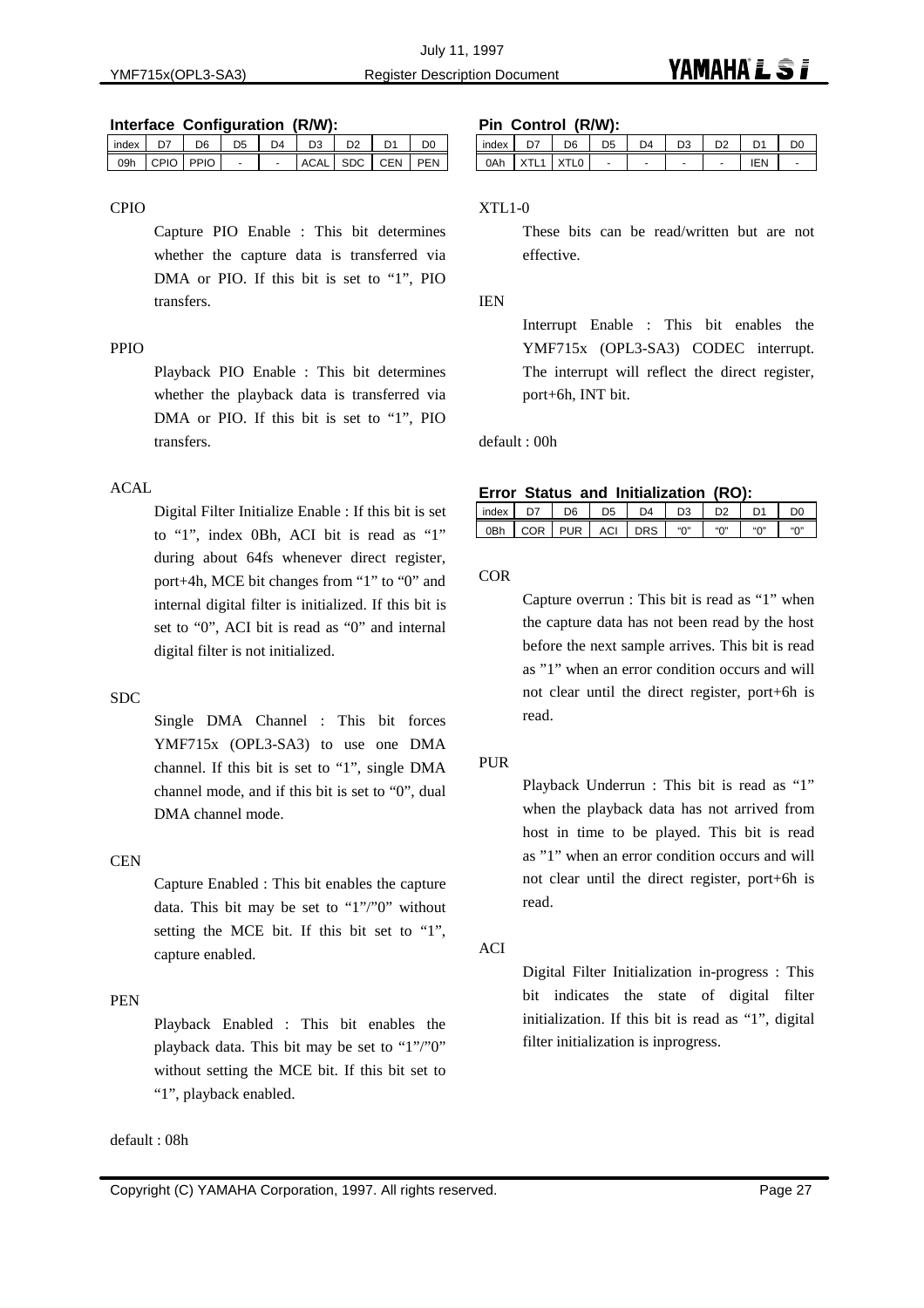#### DRS

DRQn status : This bit indicates the current status of the DRQn assigned to YMF715x (OPL3-SA3) CODEC. If this bit is read as "1", capture or playback DRQn are presently active.

default : 00h

#### **MODE and ID (R/W):**

| index |            | D6          | D <sub>5</sub> | D4 |                 |     |                 |     |
|-------|------------|-------------|----------------|----|-----------------|-----|-----------------|-----|
| 0Ch   | <b>MID</b> | <b>MODE</b> | -              | -  | ID <sub>3</sub> | ID2 | ID <sub>1</sub> | IDO |

#### MID

Manufactured ID : This bit is read as "1" and read only.

#### **MODE**

Mode enable : Setting this bit to "1" enables access to indirect registers, index 10-1Fh and their associated features.

#### ID3-0

CODEC ID : These bits are read as " $(1010)<sub>b</sub>$ " and read only.

default : 8Ah

#### **Loopback Control (R/W):**

| index | D7                                                | D6 L | DS | $D4$ $D3$ | D <sub>2</sub> | D <sub>1</sub> | DO |
|-------|---------------------------------------------------|------|----|-----------|----------------|----------------|----|
|       | 0Dh   LBA5   LBA4   LBA3   LBA2   LBA1   LBA0   - |      |    |           |                |                |    |

#### $LBA5-0$

Loopback Attenuation : These bits determine the gain level for the loopback in -1.5 dB steps. When all bits are set to "0", volume is maximum (0 dB) and when all bits are set to "1", volume is minimum (-94.5 dB).

#### LBE

Loopback Enable : Setting this bit to "1" enables that the ADC data is digitally mixed with data sent to the DACs.

default : 00h

#### **Playback Upper Base (R/W):**

|                                                                                                       |  | _______ |  |                                             |
|-------------------------------------------------------------------------------------------------------|--|---------|--|---------------------------------------------|
| $\vert$ index $\vert$ D7 $\vert$ D6 $\vert$ D5 $\vert$ D4 $\vert$ D3 $\vert$ D2 $\vert$ D1 $\vert$ D0 |  |         |  |                                             |
|                                                                                                       |  |         |  | OEh PUB7 PUB6 PUB5 PUB4 PUB3 PUB2 PUB1 PUB0 |

#### PUB7-0

Playback Upper Base : This register is the upper byte which represents the 8 MSB of 16 bit playback base register. Reading from this register return the same value which was written. The current count registers cannot be read. If index 0Ch, MODE=0 and index 09h, SDC=1, this register is used for both the playback and capture base registers.

default : 00h

#### **Playback Lower Base (R/W):**

| lindex D7                                                   | D6. | D <sub>5</sub> | D4 | D <sub>3</sub> | D <sub>2</sub> | D <sub>0</sub> |
|-------------------------------------------------------------|-----|----------------|----|----------------|----------------|----------------|
| OFh   PLB7   PLB6   PLB5   PLB4   PLB3   PLB2   PLB1   PLB0 |     |                |    |                |                |                |

#### PLB7-0

Playback Lower Base : This register is the lower byte which represents the 8 LSB of 16 bit playback base register. Reading from this register return the same value which was written. The current count registers cannot be read. If index 0Ch, MODE=0 and index 09h, SDC=1, this register is used for both the playback and capture base registers.

default : 00h

| Alternate Feature Enable 1 (R/W): |  |  |
|-----------------------------------|--|--|
|                                   |  |  |

| index         |     | nr | 5פ  | D4        |   | מח | D <sub>1</sub> |      |
|---------------|-----|----|-----|-----------|---|----|----------------|------|
| $^{\circ}$ Oh | OLB |    | 1 C | CMCE PMCE | - | -  | -              | 14 C |

OLB

Output Level Bit : This bit controls output level.

"0" : Full scale 2.0Vp-p

"1" : Full scale 2.8Vp-p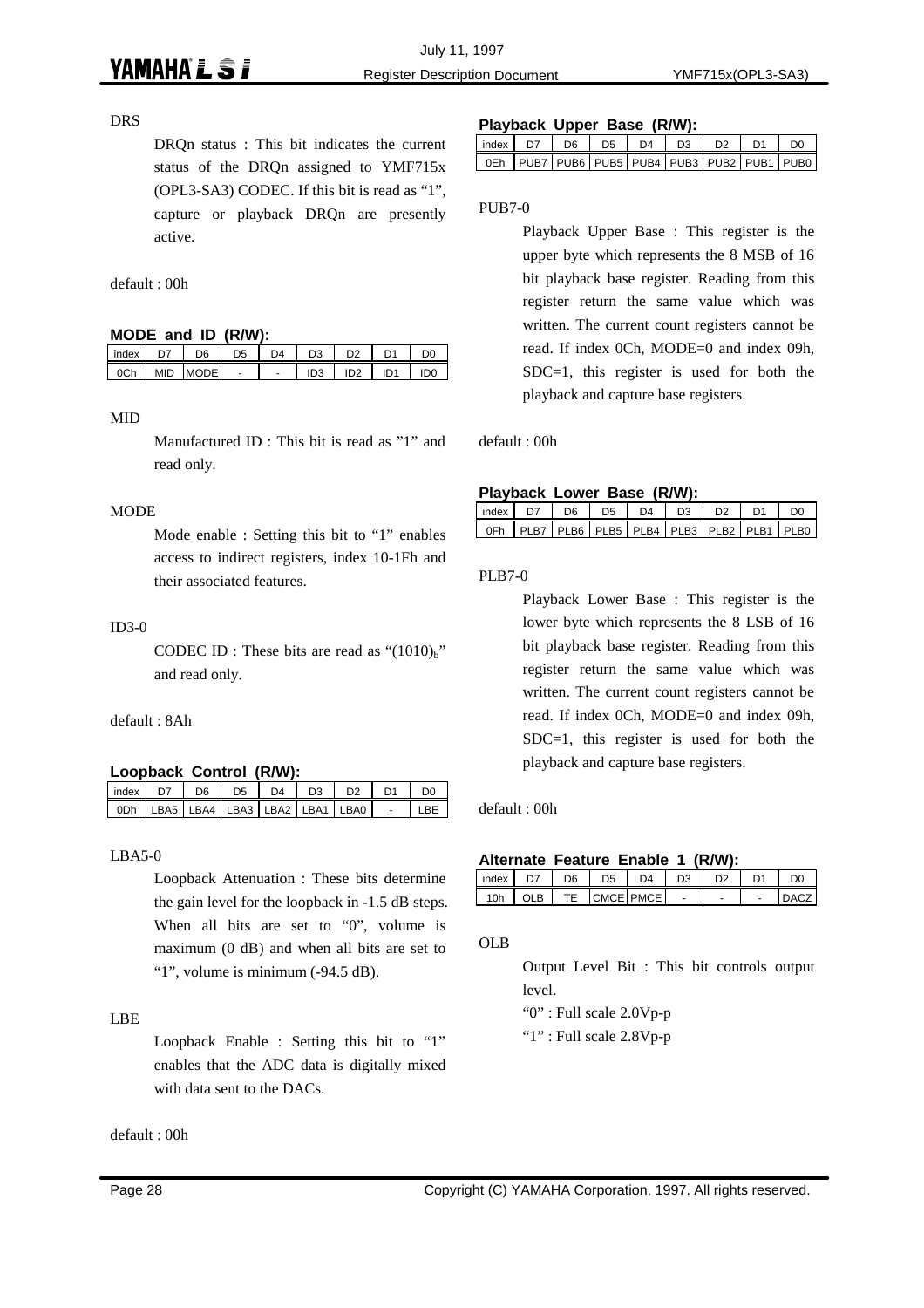#### **TE**

Timer Enable : Setting this bit to "1" enables the CODEC timer to run and report the interrupt to host at the specified frequency in the timer registers, index 14-15h.

#### **CMCE**

Capture Mode Change Enable : This bit should be set to "1" when the stereo/mono and audio data format bits for the capture channel, index 1Ch is changed. Direct register, port+4h, MCE bit should be used to change the sample frequency in index 08h.

#### PMCE

Playback Mode Change Enable : This bit should be set to "1" when the stereo/mono and audio data format bits for the playback channel, index 08h is changed. Direct register, port+4h, MCE bit should be used to change the sample frequency in index 08h.

#### DACZ

DAC Zero : This bit will force the output of the playback channel to AC zero.

"0" : Go to center scale

"1" : Hold previous valid sample

default : 00h

#### **Alternate Feature Enable 2 (R/W):**

| <b>IIIYA</b> |   |                          |   |                          |   |                          |                          | K. |
|--------------|---|--------------------------|---|--------------------------|---|--------------------------|--------------------------|----|
|              | ٠ | $\overline{\phantom{a}}$ | - | $\overline{\phantom{a}}$ | - | $\overline{\phantom{0}}$ | $\overline{\phantom{0}}$ |    |

#### HPF

This bit can be read/written but are not effective.

default : 00h

#### **Left Line Input Control (R/W):**

| index | D <sub>7</sub> | D6. | D5 | D4                       | D3 | D <sub>2</sub> | D <sub>1</sub> |  |
|-------|----------------|-----|----|--------------------------|----|----------------|----------------|--|
| 12h   | LLM            |     |    | LLG4 LLG3 LLG2 LLG1 LLG0 |    |                |                |  |

LLM

#### $LLG4-0$

Left Line Gain : These bits determine the gain level for the left channel of the Line in -1.5 dB steps. When all bits are set to "0", volume is maximum (+12 dB) and when all bits are set to "1", volume is minimum (-34.5dB).

#### default : 88h

#### **Right Line Input Control (R/W):**

| index |          | nr | na | D4 | D.3 |                              | DΓ |
|-------|----------|----|----|----|-----|------------------------------|----|
| 13h   | .M<br>יש |    |    |    |     | RIG4 IRIG3 IRIG2 IRIG1 IRIG0 |    |

#### RLM

Right Line Mute : Setting this bit to "1" mutes the right channel of the Line.

#### RLG4-0

Right Line Gain : These bits determine the gain level for the right channel of the Line in - 1.5 dB steps. When all bits are set to "0", volume is maximum (+12 dB) and when all bits are set to "1", volume is minimum (-34.5 dB).

default : 88h

#### **Timer Lower/Upper Byte (R/W):**

| in  | D <sub>6</sub> | n5  | D4             | D3  |     |   | I J( |
|-----|----------------|-----|----------------|-----|-----|---|------|
| 14h | ี              | TL5 | $\Delta$<br>ΤI | TL3 | TL2 | п |      |

| index | D7    | D <sub>6</sub> | D5 | D4                                | D <sub>3</sub> | D <sub>2</sub> | D <sub>1</sub> | D <sub>0</sub> |
|-------|-------|----------------|----|-----------------------------------|----------------|----------------|----------------|----------------|
| 15h   | TI 17 |                |    | TU6   TU5   TU4   TU3   TU2   TU1 |                |                |                | TU0            |

#### TL7-0

Lower Timer Bits : This is the low order byte of the 16-bit timer.

Left Line Mute : Setting this bit to "1" mutes the left channel of the Line.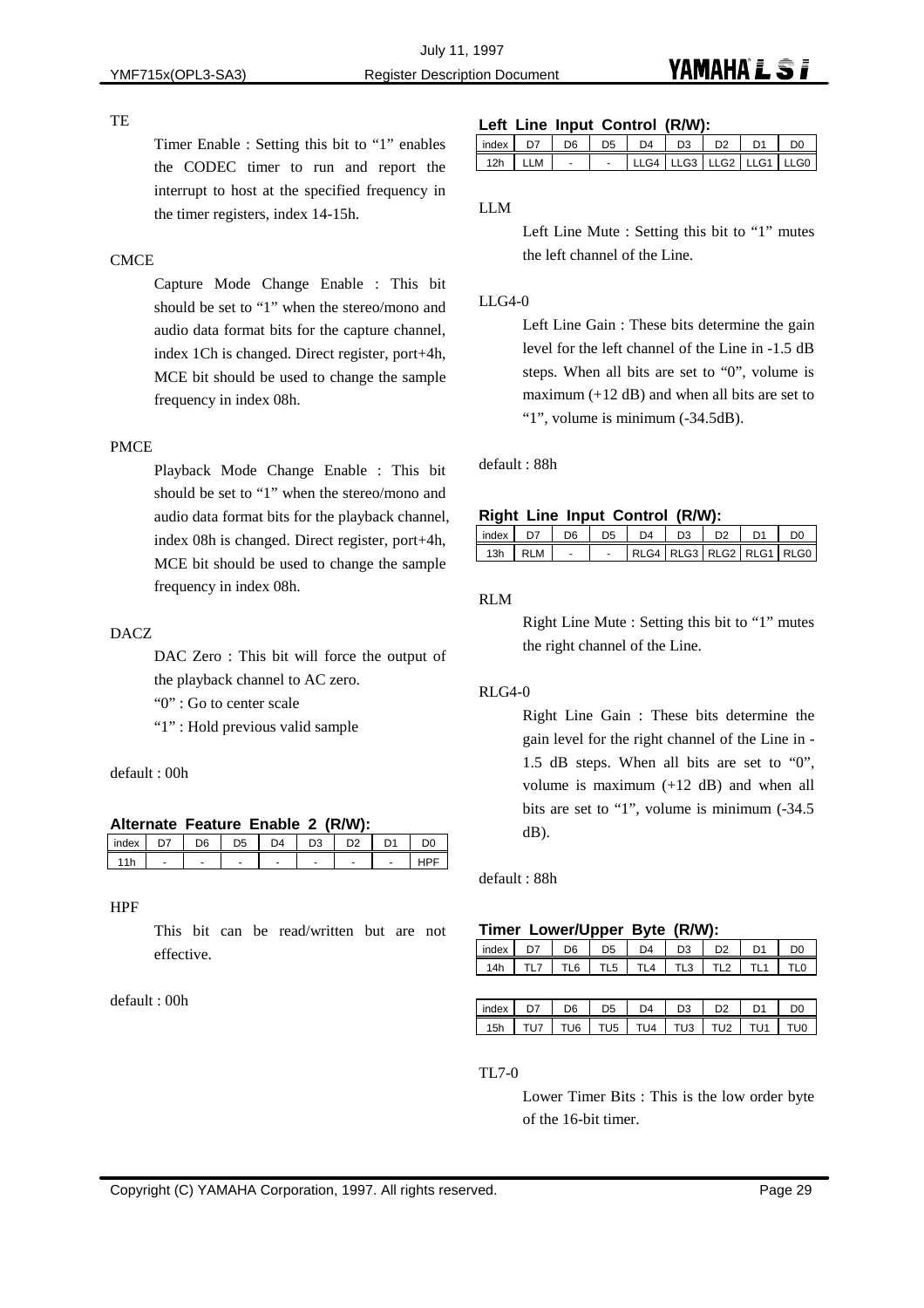#### TU7-0

Upper Timer Bits : This is the high order byte of the 16-bit timer. The time base is determined by the clock source selected. C2SL=0 : 24.5760MHz/245 - 9.969 us C2SL=1 : 33.8688MHz/336 - 9.921 us

default : 00h (index14-15h)

#### Notice)

Index 16-17h registers are reserved. Don't access these registers.

#### **Alternate Feature Status (RO):**

| index | ו לח           | D6 | D <sub>5</sub> | D4   | D <sub>3</sub> | D2  | D <sub>1</sub> | חח |
|-------|----------------|----|----------------|------|----------------|-----|----------------|----|
|       | $\overline{a}$ |    | <b>CI</b>      | PL L | CU.            | CO. | PO             |    |

#### TI

Timer Interrupt : This bit indicates that an interrupt is pending from the timer count registers. This bit is reset by writing "0" to it or by writing any value to the status register, port+6h.

#### CI

Capture Interrupt : This bit indicates that an interrupt is pending from the record DMA count registers. This bit is reset by writing "0" to it or by writing any value to the status register, port+6h.

#### PI

Playback Interrupt : This bit indicates that an interrupt is pending from the playback DMA count registers. This bit is reset by writing "0" to it or by writing any value to the status register, port+6h.

#### CU

Capture Underrun : This bit indicates that the host has read more data out of the FIFO than it contained. In this condition, this bit is read as "1" and the last valid byte is read by the host.

#### CO

Capture Overrun : This bit indicates that the ADC had a sample to load into the FIFO but the FIFO was full. In this case this bit is read as "1" and the new sample is discarded.

PO

Playback Overrun : This bit indicates that the host attempted to write data into a full FIFO and the data was discarded.

#### PU

Playback Underrun : This bit indicates that the DAC has run out of data and a sample has been missed.

default : 00h

#### **Version/ID (RO):**

| <br>index | D7 | Dß | )5 | D4 | D3                       | פח               |              | חח |
|-----------|----|----|----|----|--------------------------|------------------|--------------|----|
|           |    |    |    |    | $\overline{\phantom{0}}$ | CID <sub>2</sub> | I CID1 LCID0 |    |

V2-0

Version Number : These bits indicate version of YMF715x (OPL3-SA3) CODEC and are read as " $(100)<sub>b</sub>$ ".

#### CID2-0

CODEC Identification : These bits indicate identification of YMF715x (OPL3-SA3) CODEC and are read as " $(000)<sub>b</sub>$ "

default : 80h

#### **Mono Input Control (R/W):**

| l index |            | D6 | D5 | D4 | DΣ |                           |  |
|---------|------------|----|----|----|----|---------------------------|--|
| 1 Ah    | <b>MIM</b> |    |    |    |    | MIA3   MIA2   MIA1   MIA0 |  |

#### MIM

Mono Input Mute : Setting this bit to "1" mutes the Mono input.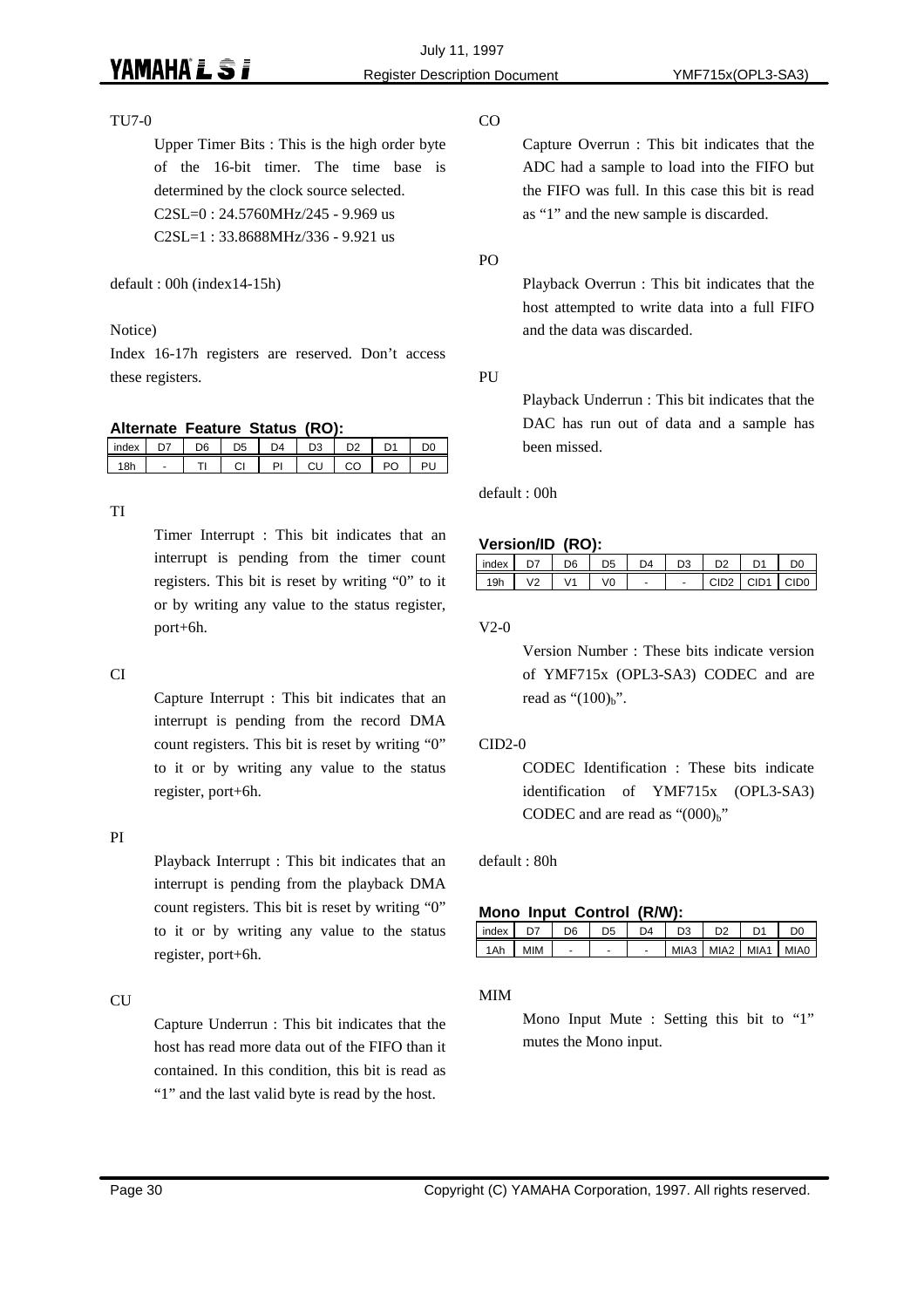#### MIA3-0

Mono Input Gain :These bits determine the gain level for the mono input -3.0 dB steps. When all bits are set to "0", volume is maximum (0 dB) and when all bits are set to "1", volume is minimum (-30.0 dB).

#### default : C0h

#### Notice)

Index 1Bh register is reserved. Don't access this register.

#### **Capture Data Format (R/W):**

| __    | __<br>. .       | -----          |                |               |                          |                          |  |
|-------|-----------------|----------------|----------------|---------------|--------------------------|--------------------------|--|
| index | $\mathbf{1}$    | D <sub>6</sub> | D <sub>5</sub> | $\mathsf{D}4$ | D <sub>3</sub>           | D <sub>2</sub>           |  |
|       | FM <sub>1</sub> | FM0            | C/I            | S/M           | $\overline{\phantom{0}}$ | $\overline{\phantom{0}}$ |  |
|       |                 |                |                |               |                          |                          |  |

#### FM1-0, C/L

The FM1-0 and C/L bits set the audio data format as shown below. These bits are only used for capture format in MODE=1. Indirect register. Direct register, port+4h, MCE bit or indirect register, index 10h, CMCE bit must be set to "1" to modify these bits.

| FM1      | FM0 | C/L      | Remark                        |
|----------|-----|----------|-------------------------------|
|          | 0   |          | Linear, 8-bit unsigned        |
| 0        | 0   |          | u-Law, 8bit companded         |
| $\Omega$ |     | $\Omega$ | Linear, 16-bit 2's complement |
|          |     |          | Little Endian                 |
|          |     |          | A-Law, 8-bit companded        |
|          | 0   |          | Reserved                      |
|          | O   |          | ADPCM, 4-bit, IMA compatible  |
|          |     |          | Linear, 16-bit 2's complement |
|          |     |          | Big Endian                    |
|          |     |          | Reserved                      |

#### S/M

Stereo/Mono Select : This bit determines how the audio data streams are formatted. This bit is only used for capture format in MODE=1. If this bit is set to "1", audio data format is Stereo. Direct register, port+4h, MCE bit or indirect register, index 10h, CMCE bit must be set to "1" to modify this bit.

#### default : 00h

#### Notice)

Index 1Dh register is reserved. Don't access this register.

#### **Capture Upper Base (R/W):**

| $\vert$ index $\vert$ D7 $\vert$ D6 $\vert$ D5 $\vert$ D4 $\vert$ D3 $\vert$ D2 $\vert$ D1 $\vert$ D0 |  |  |  |  |
|-------------------------------------------------------------------------------------------------------|--|--|--|--|
| $\sqrt{1Eh}$ CUB7 CUB6 CUB5 CUB4 CUB3 CUB2 CUB1 CUB0                                                  |  |  |  |  |

#### CUB7-0

Capture Upper Base : This register is the upper byte which represents the 8 MSB of 16 bit capture base register. Reading from this register return the same value which was written.

default : 00h

#### **Capture Lower Base (R/W):**

| index D7 |  | D6 D5 L | D4 D3 | D2. | D1 | D <sub>0</sub>                                  |
|----------|--|---------|-------|-----|----|-------------------------------------------------|
|          |  |         |       |     |    | │ 1Fh │CLB7│CLB6│CLB5│CLB4│CLB3│CLB2│CLB1│CLB0│ |

CLB7-0

Capture Lower Base : This register is the lower byte which represents the 8 LSB of 16 bit capture base register. Reading from this register return the same value which was written.

default : 00h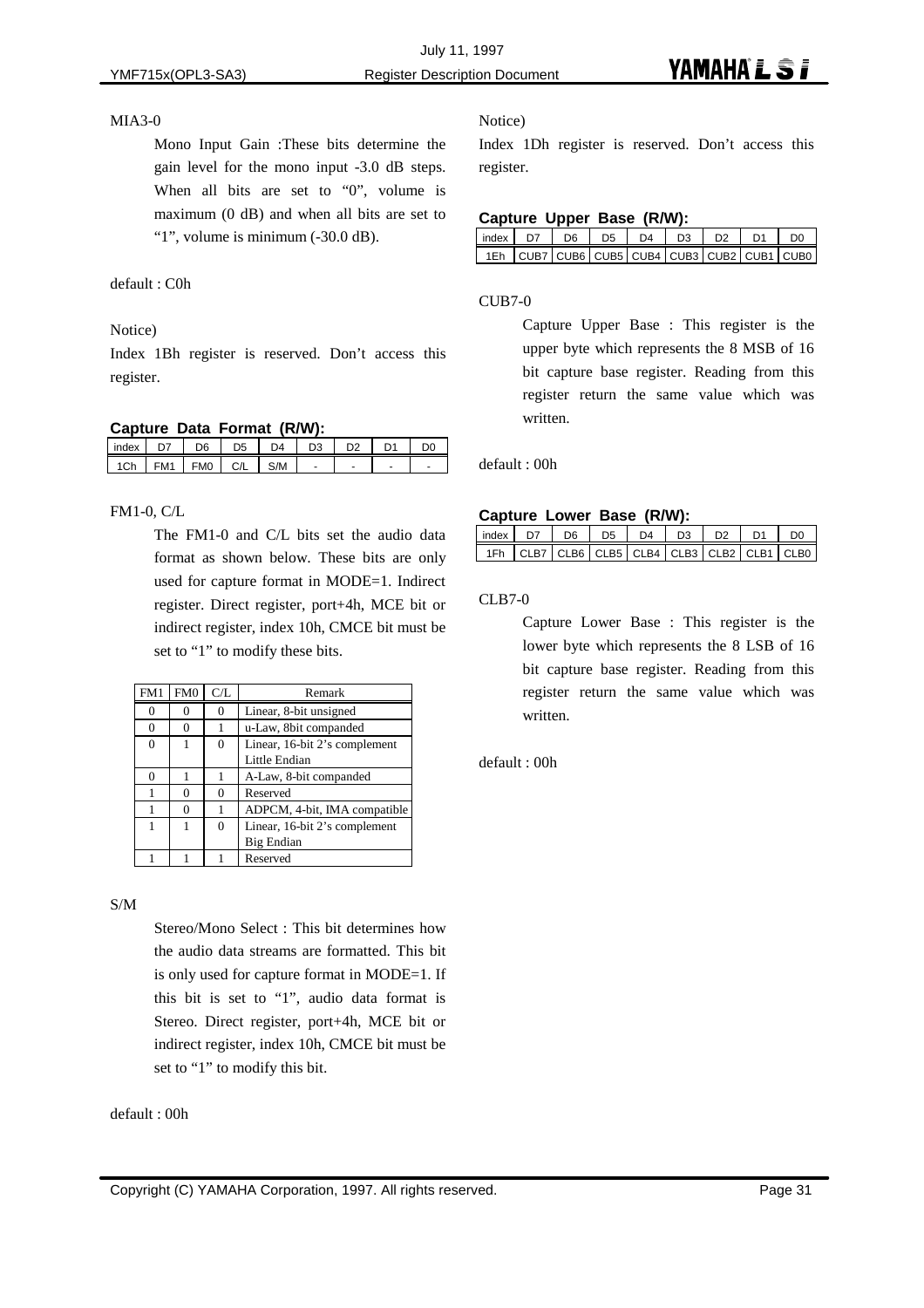#### 3-5. Digital Filter Initialization

The following are shown YMF715x (OPL3-SA3) CODEC digital filter initialization sequence.

When the register values concerned with Fs or XTAL (indirect register, index 08, 1Ch) are only changed, direct register, port+4h, INIT bit is set to "1" during about 2-3fs if indirect register, index 09h, ACAL bit is set to "1". If ACAL bit is set to "1", index 0Bh,

ACI bit is read as "1" during about 64fs whenever direct register, port+4h, MCE bit changes from "1" to "0". ACI bit read as "1" means that digital filter initialization is inprogress. So notice that YMF715x (OPL3-SA3) CODEC needs the wait during this time. If ACAL bit is set to "0", YMF715x (OPL3-SA3) CODEC digital filter is not initialized.



**Fig.3-1 YMF715x(OPL3-SA3) CODEC Digital Filter Initialization Chart**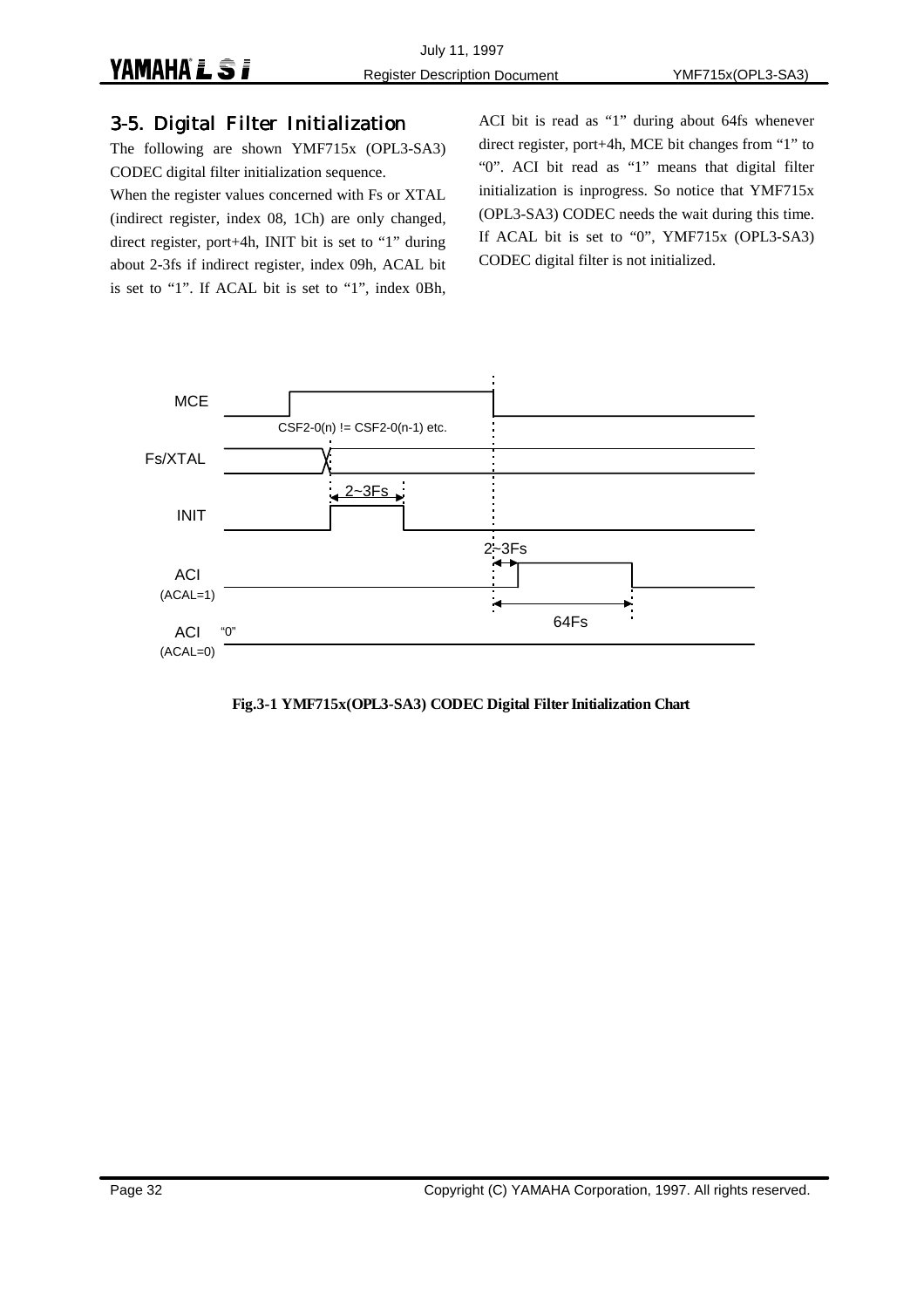#### 4. MPU401 Descriptions

MPU401 is the standard interface for controlling MIDI devices, e.g., wavetable synthesizer YMF721 (OPL4-ML2) etc. from a PC. The YMF715x (OPL3- SA3) has an MPU401 MIDI interface with a 16-byte receive/transmit FIFO. The MIDI output data of the transmit FIFO will be serialized out the TXD pin of the YMF715x (OPL3-SA3). MIDI input data can be received from the RXD pin of the YMF715x (OPL3- SA3). The following are the I/Os for MPU401 compatibility.

|                | $MPU$ base+0 $R/W$ MIDI Data receive/transmit port |
|----------------|----------------------------------------------------|
| $MPU base+1$ R | Status Register port                               |
| $MPU$ base+1 W | Command Register port                              |

### 4-1. Register Descriptions

This section describes all the MPU401 compatible registers.

| MIDI Data Transmit/Receive Port (R/W): |
|----------------------------------------|
|----------------------------------------|

| port | --           | D6 | D <sub>5</sub> | D <sub>4</sub> | D <sub>3</sub> | D2 | D <sub>1</sub> | D0 |
|------|--------------|----|----------------|----------------|----------------|----|----------------|----|
| +0h  | MIDI<br>Data |    |                |                |                |    |                |    |

MIDI Data

MIDI Data Write/Read port : This is the port for transmit/receive of MIDI data. During both transmit and receive, it is necessary to watch the status register DSR and DRR bits. The YMF715x (OPL3-SA3) has an internal 16 byte FIFO for transmit/receive of MIDI data.

| Status Register Port (R): |  |
|---------------------------|--|
|                           |  |

|                 | $\sim$ |  |  |  |
|-----------------|--------|--|--|--|
| .4 <sub>b</sub> | D.     |  |  |  |

#### DSR

Receive Status : When MIDI data is ready, and when a command has been written, this will be "0". When this bit is "0", MIDI data must not be read.

DRR

Transmit Status : When MIDI data can be written, this will be "0". When this bit is "1", MIDI data may not be written.

default :  $(10xx xxxx)_b$ 

#### **Command Register Port (W):**

| __   | __           | . .<br>້   |    |    |           |  |    |  |
|------|--------------|------------|----|----|-----------|--|----|--|
| วort | $\sim$       | <b>D</b> R | n5 | D4 | n.<br>נ ∪ |  | n, |  |
|      | COMMAND Data |            |    |    |           |  |    |  |

#### COMMAND Data

Command Data Write : Writing command data to this register will set the DSR bit to "0", and FEh will be returned to the MIDI data register as an acknowledgment. YMF715x (OPL3- SA3) supports the following commands.

- "FFh" : MPU Reset (return the interface to non-UART mode
- "3Fh" : Set the interface to UART mode

#### Note) UART Mode

The UART mode is used to convert parallel data to the serial data required by MIDI. The serial data rate is fixed at  $31.25k$  bps  $(+/- 1\%)$ . The serial data format is that 1 start bit, 8 data bits (LSB fast) and 1 stop bit. After power-on reset, MPU 401 interface is "non-UART mode". When writing "3Fh" to the command register port, set the interface into "UART mode" and generate an interrupt and status register port, port+1h, DSR bit can be read as "0". When the MIDI data port is read "FEh" as an acknowledge, the interrupt is reset and DSR bit can be read as "1". When writing "FFh" to the command register port, set the interface into "non-UART mode (MPU Reset)".